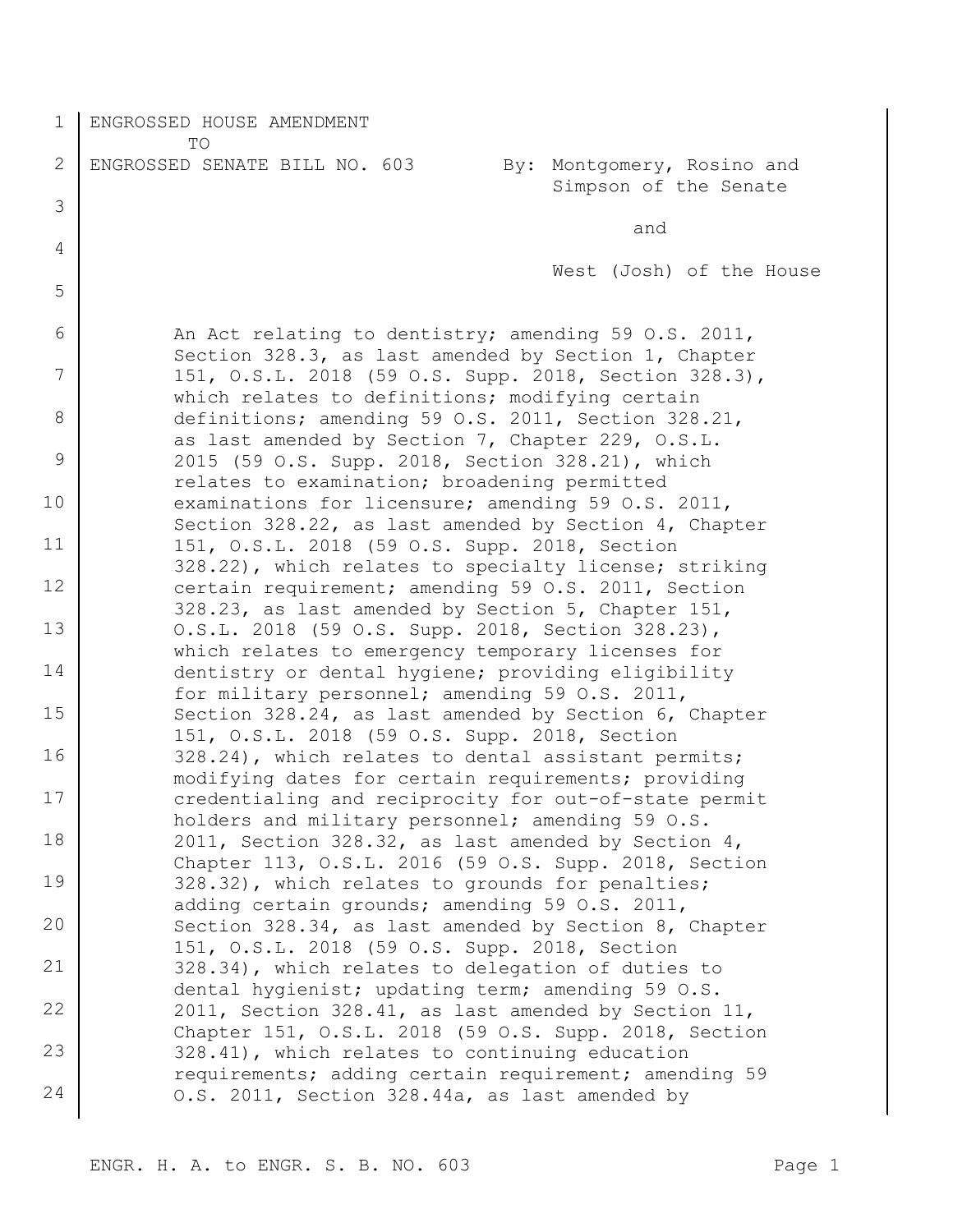1 2 3 4 5 6 7 8 9 10 11 12 13 14 15 16 17 18 19 20 21 22 23 24 Section 25, Chapter 229, O.S.L. 2015 (59 O.S. Supp. 2018, Section 328.44a), which relates to penalties; permitting summary suspension under certain circumstances; amending 59 O.S. 2011, Section 328.51a, as last amended by Section 15, Chapter 151, O.S.L. 2018 (59 O.S. Supp. 2018, Section 328.51a), which relates to fees; adding certain fee; and providing an effective date. AUTHOR: Add the following House Coauthor: Roberts (Dustin) AMENDMENT NO. 1. Delete the title, enacting clause and entire bill and replace with: "An Act relating to dentistry; amending 59 O.S. 2011, Section 328.3, as last amended by Section 1, Chapter 151, O.S.L. 2018 (59 O.S. Supp. 2018, Section 328.3), which relates to definitions; modifying certain definitions; amending 59 O.S. 2011, Section 328.17, as amended by Section 5, Chapter 229, O.S.L. 2015 (59 O.S. Supp. 2018, Section 328.17), which relates to standing committees for Board of Dentistry; modifying required annual meetings; amending 59 O.S. 2011, Section 328.21, as last amended by Section 7, Chapter 229, O.S.L. 2015 (59 O.S. Supp. 2018, Section 328.21), which relates to examination; broadening permitted examinations for licensure; modifying credentialing requirements; amending 59 O.S. 2011, Section 328.22, as last amended by Section 4, Chapter 151, O.S.L. 2018 (59 O.S. Supp. 2018, Section 328.22), which relates to specialty license; striking certain requirement; amending 59 O.S. 2011, Section 328.23, as last amended by Section 5, Chapter 151, O.S.L. 2018 (59 O.S. Supp. 2018, Section 328.23), which relates to emergency temporary licenses for dentistry or dental hygiene; providing eligibility for military personnel; amending 59 O.S. 2011, Section 328.24, as last amended by Section 6, Chapter 151, O.S.L. 2018 (59 O.S. Supp. 2018, Section 328.24), which relates to dental assistant permits; modifying dates for certain requirements; providing credentialing and reciprocity for out-of-state permit holders and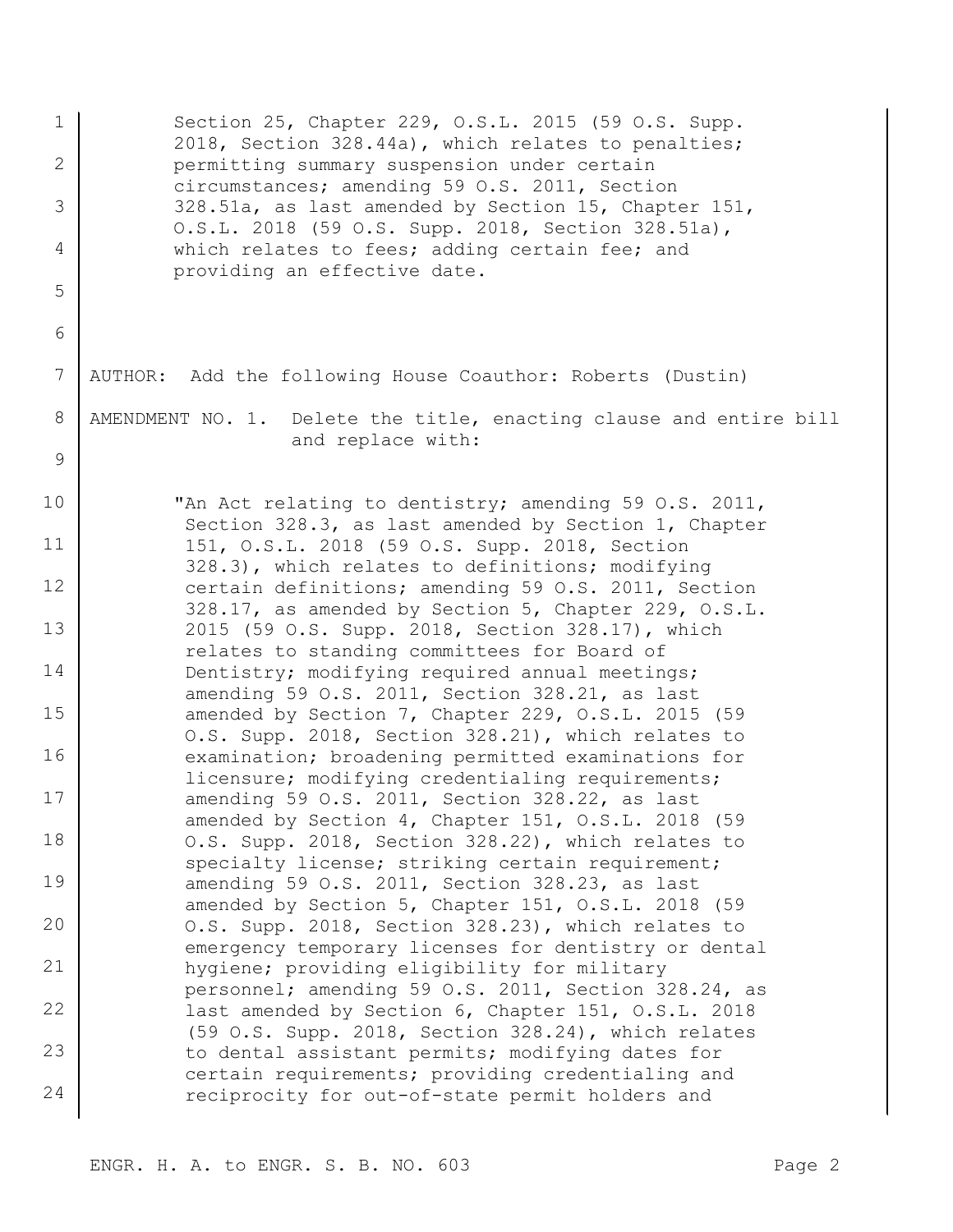1 2 3 4 5 6 7 8 9 10 11 12 13 14 15 16 17 18 19 20 21 22 23 24 military personnel; amending 59 O.S. 2011, Section 328.32, as last amended by Section 4, Chapter 113, O.S.L. 2016 (59 O.S. Supp. 2018, Section 328.32), which relates to grounds for penalties; adding certain grounds; amending 59 O.S. 2011, Section 328.34, as last amended by Section 8, Chapter 151, O.S.L. 2018 (59 O.S. Supp. 2018, Section 328.34), which relates to delegation of duties to dental hygienist; updating term; amending 59 O.S. 2011, Section 328.41, as last amended by Section 11, Chapter 151, O.S.L. 2018 (59 O.S. Supp. 2018, Section 328.41), which relates to continuing education requirements; adding certain requirement; amending 59 O.S. 2011, Section 328.44a, as last amended by Section 25, Chapter 229, O.S.L. 2015 (59 O.S. Supp. 2018, Section 328.44a), which relates to penalties; permitting summary suspension under certain circumstances; amending 59 O.S. 2011, Section 328.51a, as last amended by Section 15, Chapter 151, O.S.L. 2018 (59 O.S. Supp. 2018, Section 328.51a), which relates to fees; and adding certain fee. BE IT ENACTED BY THE PEOPLE OF THE STATE OF OKLAHOMA: SECTION 1. AMENDATORY 59 O.S. 2011, Section 328.3, as last amended by Section 1, Chapter 151, O.S.L. 2018 (59 O.S. Supp. 2018, Section 328.3), is amended to read as follows: Section 328.3 As used in the State Dental Act, the following words, phrases, or terms, unless the context otherwise indicates, shall have the following meanings: 1. "Accredited dental college" means an institution whose dental educational program is accredited by the Commission on Dental Accreditation of the American Dental Association;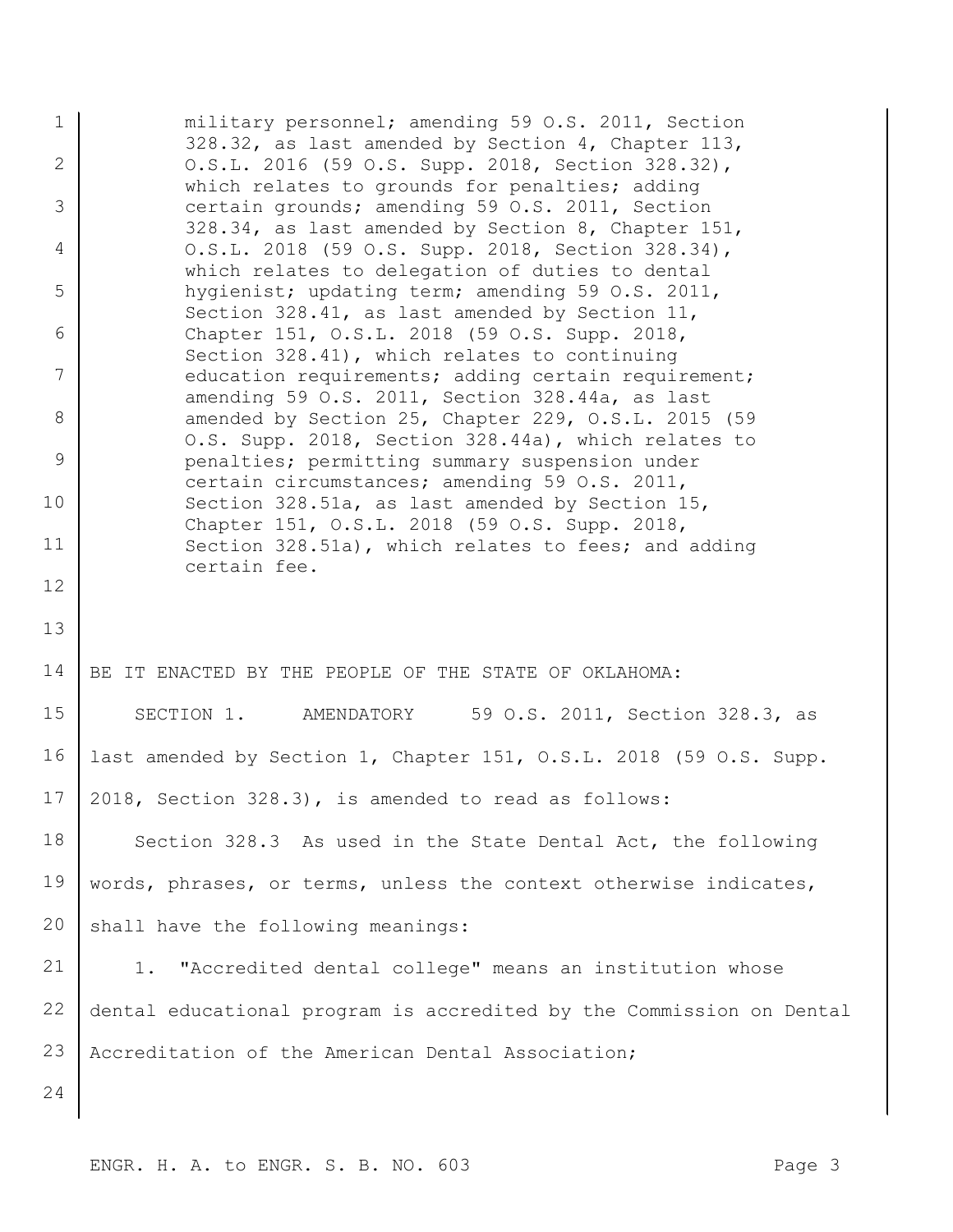1 2 3 2. "Accredited dental hygiene program" means a dental hygiene educational program which is accredited by the Commission on Dental Accreditation of the American Dental Association;

4 5 6 3. "Accredited dental assisting program" means a dental assisting program which is accredited by the Commission on Dental Accreditation of the American Dental Association;

4. "Board" means the Board of Dentistry;

8 9 10 5. "Certified dental assistant" means a dental assistant who has earned and maintains current certified dental assistant certification from the Dental Assisting National Board (DANB);

11 12 13 14 15 16 6. "Coronal polishing" means a procedure limited to the removal of plaque and stain from exposed tooth surfaces, utilizing a slow speed hand piece with a rubber prophy/polishing cup or brush and polishing agent and is not prophylaxis. To be considered prophylaxis, examination for calculus and scaling must be done by a hygienist or dentist;

17 18 19 20 21 22 23 7. "Deep sedation" means a drug-induced depression of consciousness during which patients cannot be easily aroused but respond purposefully following repeated or painful stimulation. The ability to independently maintain ventilator function may be impaired. Patients may require assistance in maintaining a patent airway, and spontaneous ventilation may be inadequate. Cardiovascular function is usually maintained;

24

7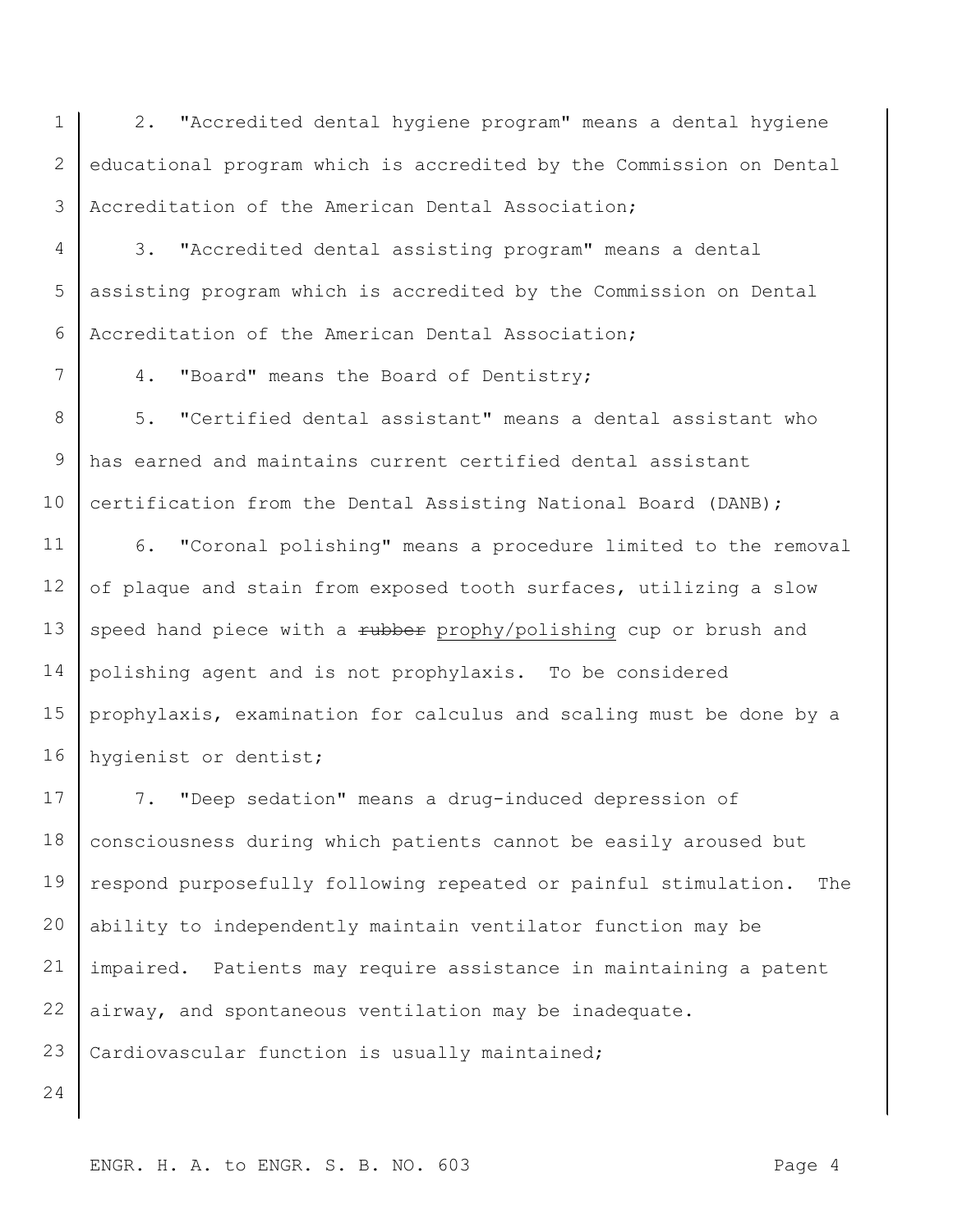1 2 8. "Dentistry" means the practice of dentistry in all of its branches;

3 4 5 9. "Dentist" means a graduate of an accredited dental college who has been issued a license by the Board to practice dentistry as defined in Section 328.19 of this title;

6 7 8 9 10 10. "Dental ambulatory surgical center (DASC)" means a facility that operates exclusively for the purpose of furnishing outpatient surgical services to patients. A DASC shall have the same privileges and requirements as a dental office and additionally must be an accredited facility by the appropriate entity;

11 12 13 14 11. "Dental office" means an establishment owned and operated by a dentist for the practice of dentistry, which may be composed of reception rooms, business offices, private offices, laboratories, and dental operating rooms where dental operations are performed;

15 16 17 18 19 12. "Dental hygienist" means an individual who has fulfilled the educational requirements and is a graduate of an accredited dental hygiene program and who has passed an examination and has been issued a license by the Board and who is authorized to practice dental hygiene as hereinafter defined;

20 21 22 23 24 13. "Dental assistant or oral maxillofacial surgery assistant" means an individual working for a dentist, under the dentist's direct supervision or direct visual supervision, and performing duties in the dental office or a treatment facility, including the limited treatment of patients in accordance with the provisions of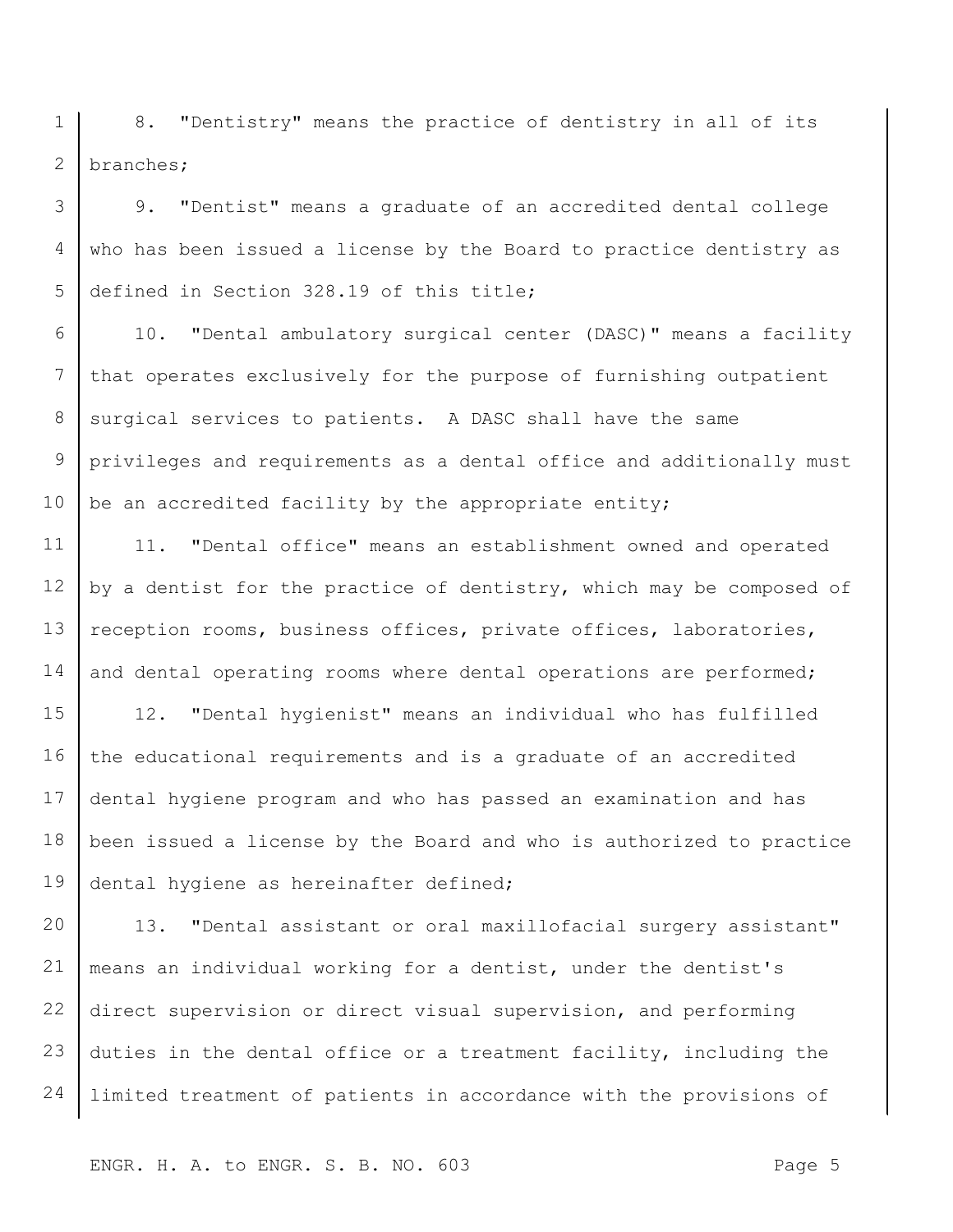1 2 3 4 5 6 the State Dental Act. A dental assistant or oral maxillofacial surgery assistant may assist a dentist with the patient; provided, this shall be done only under the direct supervision or direct visual supervision and control of the dentist and only in accordance with the educational requirements and rules promulgated by the Board;

7 8 9 14. "Dental laboratory" means a location, whether in a dental office or not, where a dentist or a dental laboratory technician performs dental laboratory technology;

10 11 12 13 14 15 15. "Dental laboratory technician" means an individual whose name is duly filed in the official records of the Board, which authorizes the technician, upon the laboratory prescription of a dentist, to perform dental laboratory technology, which services must be rendered only to the prescribing dentist and not to the public;

16 17 18 19 16. "Dental laboratory technology" means using materials and mechanical devices for the construction, reproduction or repair of dental restorations, appliances or other devices to be worn in a human mouth;

20 21 22 23 24 17. "Dental specialty" means a specialized practice of a branch of dentistry, recognized by the Board, where the dental college and specialty program are accredited by the Commission on Dental Accreditation (CODA), or a dental specialty recognized by the Board, requiring a minimum number of hours of approved education and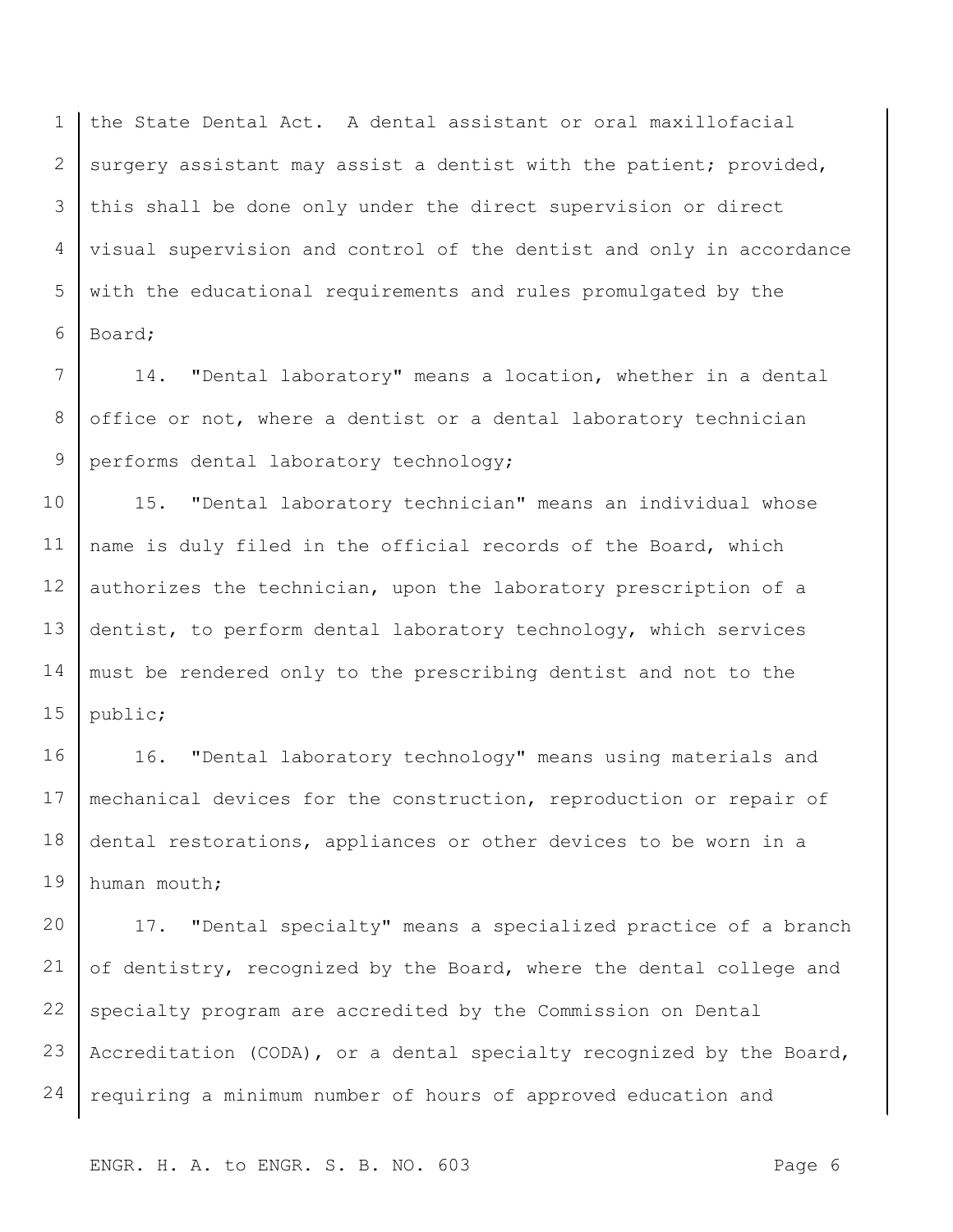1 2 training and/or recognition by a nationally recognized association or accreditation board;

3 4 5 6 7 8 9 10 11 18. "Direct supervision" means the supervisory dentist is in the dental office or treatment facility and, during the appointment, personally examines the patient, diagnoses any conditions to be treated, and authorizes the procedures to be performed by a dental hygienist, dental assistant, or oral maxillofacial surgery assistant. The supervising dentist is continuously on-site and physically present in the dental office or treatment facility while the procedures are being performed and, before dismissal of the patient, evaluates the results of the dental treatment;

12 13 14 15 19. "Direct visual supervision" means the supervisory dentist has direct ongoing visual oversight which shall be maintained at all times during any procedure authorized to be performed by a dental assistant or an oral maxillofacial surgery assistant;

16 17 20. "Fellowship" means a program designed for post-residency graduates to gain knowledge and experience in a specialized field;

18 19 20 21 22 23 21. "General anesthesia" means a drug-induced loss of consciousness during which patients are not arousable, even by painful stimulation. The ability to independently maintain ventilator function is often impaired. Patients often require assistance in maintaining a patent airway, and positive pressure ventilation may be required because of depressed spontaneous

24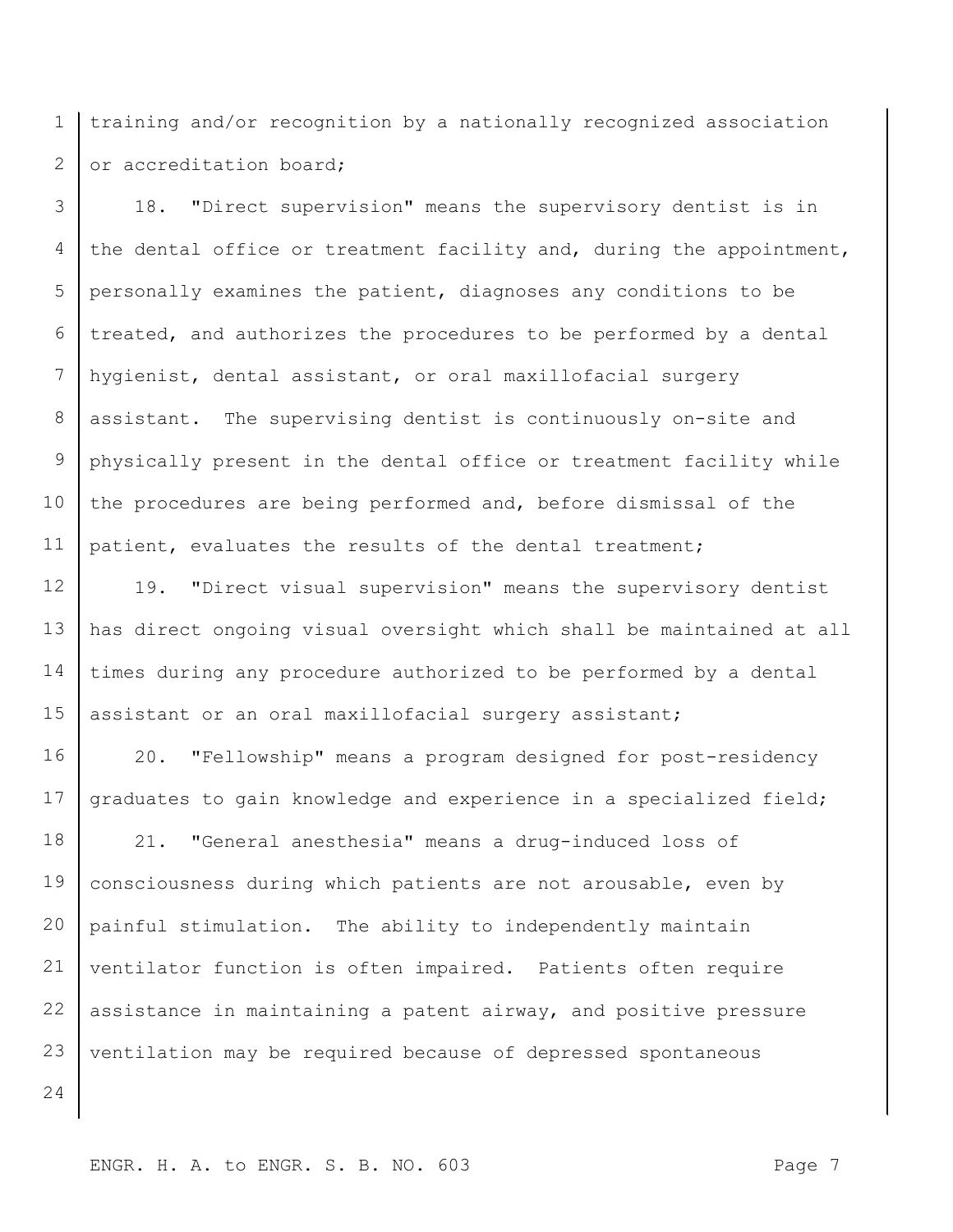1 2 ventilation or drug-induced depression of neuromuscular function. Cardiovascular function may be impaired;

3 4 5 6 7 8 9 10 11 12 22. "General supervision" means the supervisory dentist has diagnosed any conditions to be treated within the past thirteen (13) months, has personally authorized the procedures to be performed by a dental hygienist, and will evaluate the results of the dental treatment within a reasonable time as determined by the nature of the procedures performed, the needs of the patient, and the professional judgment of the supervisory dentist. General supervision may only be used to supervise a hygienist and may not be used to supervise an oral maxillofacial surgery assistant or dental assistant;

13 14 15 16 17 18 19 20 21 22 23 24 23. "Indirect supervision" means the supervisory dentist is in the dental office or treatment facility and has personally diagnosed any conditions to be treated, authorizes the procedures to be performed by a dental hygienist, remains in the dental office or treatment facility while the procedures are being performed, and will evaluate the results of the dental treatment within a reasonable time as determined by the nature of the procedures performed, the needs of the patient, and the professional judgment of the supervisory dentist. Indirect supervision may not be used for an oral maxillofacial surgery assistant or a dental assistant; 24. "Investigations" means an investigation proceeding, authorized under Sections 328.15A and 328.43a of this title, to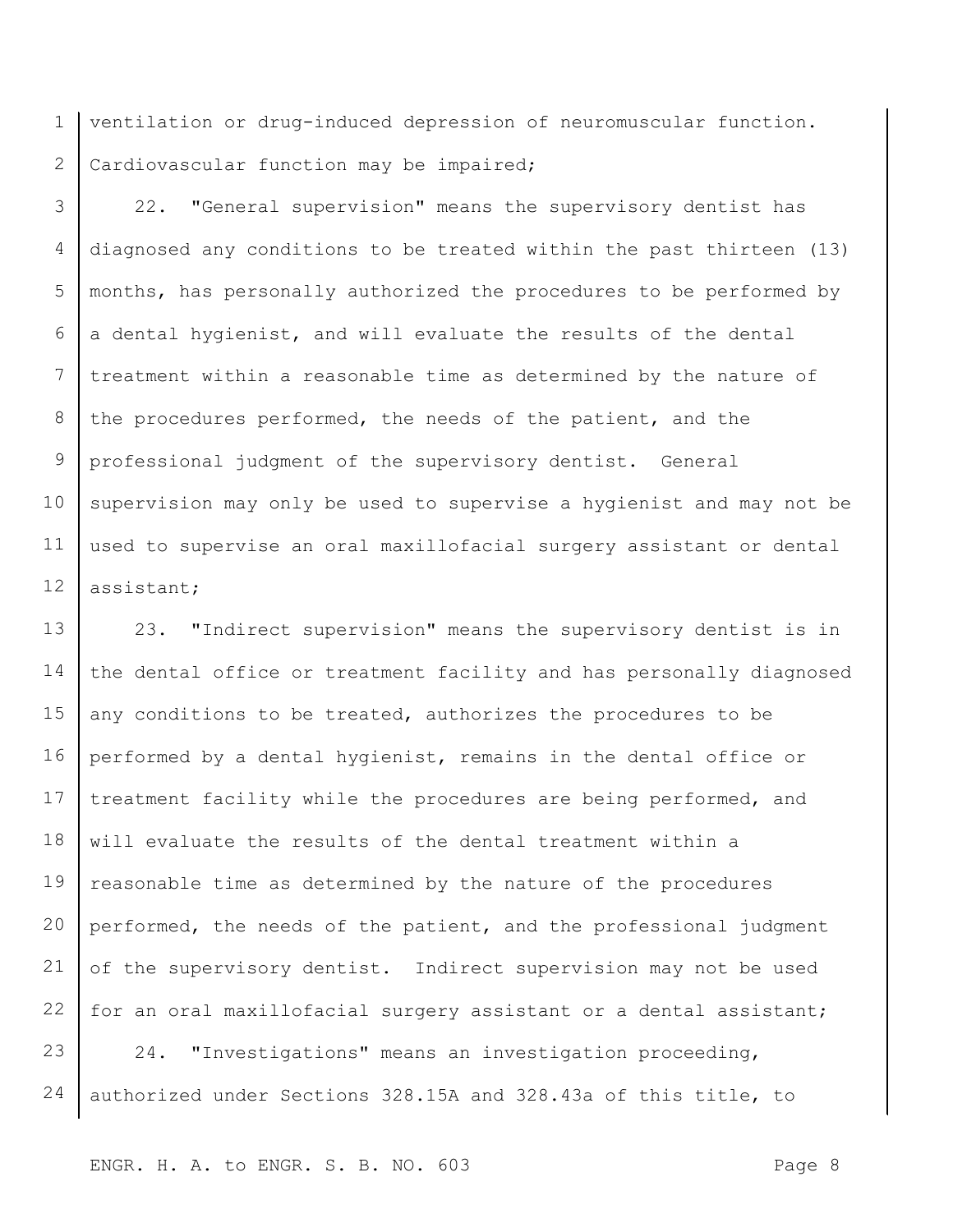1 2 investigate alleged violations of the State Dental Act or the rules of the Board;

3 4 5 25. "Laboratory prescription" means a written description, dated and signed by a dentist, of dental laboratory technology to be performed by a dental laboratory technician;

6 7 8 9 10 11 12 26. "Minimal sedation" means a minimally depressed level of consciousness, produced by a pharmacological method, that retains the patient's ability to independently and continuously maintain an airway and respond normally to tactile stimulation and verbal command. Although cognitive function and coordination may be modestly impaired, ventilator and cardiovascular functions are unaffected;

13 14 15 16 27. "Mobile dental anesthesia provider" means a licensed and anesthesia-permitted dentist, physician or certified registered nurse anesthetist (CRNA) that has a mobile dental unit and provides anesthesia in dental offices and facilities in the state;

17 18 19 20 21 22 23 24 28. "Mobile dental clinic" means a permitted motor vehicle or trailer utilized as a dental clinic, and/or that contains dental equipment and is used to provide dental services to patients on-site and shall not include a mobile dental anesthesia provider. A mobile dental clinic shall also mean and include a volunteer mobile dental facility that is directly affiliated with a church or religious organization as defined by Section 501(c)(3) or 501(d) of the United States Internal Revenue Code, the church or religious organization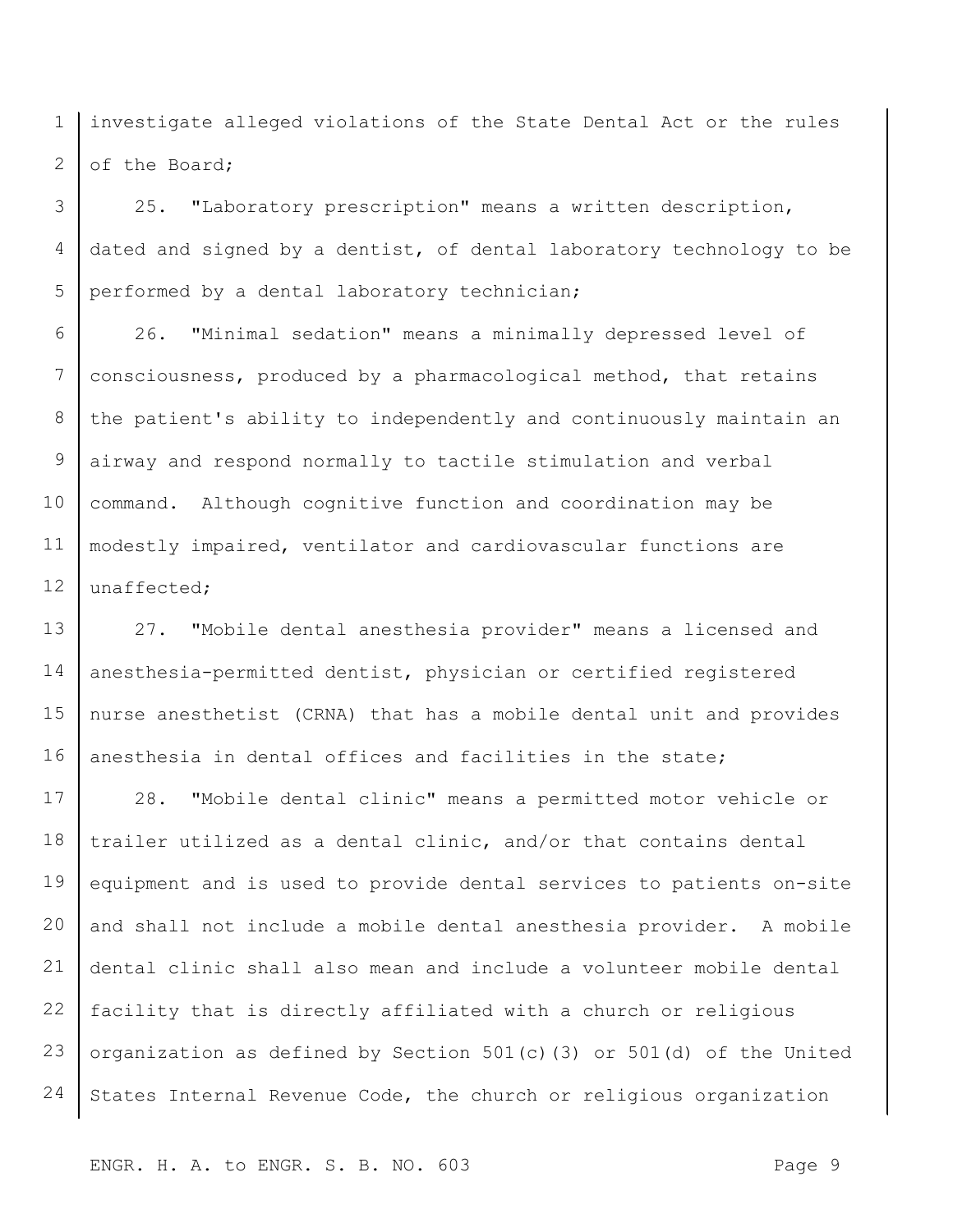1 2 3 4 5 6 7 with which it is affiliated is clearly indicated on the exterior of the mobile dental facility, and such facility does not receive any form of payment either directly or indirectly for work provided to patients other than donations through the affiliated church or religious organization; provided, that the volunteer mobile dental facility shall be exempt from any registration fee required under the State Dental Act;

8 9 10 11 12 13 29. "Moderate sedation" means a drug-induced depression of consciousness during which patients respond purposefully to verbal commands, either alone or accompanied by light tactile stimulation. No interventions are required to maintain a patent airway, and spontaneous ventilation is adequate. Cardiovascular function is usually maintained;

14 15 16 17 18 19 30. "Prophylaxis" means the removal of any and all calcareous deposits, stains, accretions or concretions from the supragingival and subgingival surfaces of human teeth, utilizing instrumentation by scaler or periodontal curette on the crown and root surfaces of human teeth including rotary or power-driven instruments. This procedure may only be performed by a dentist or dental hygienist;

20 21 22 31. "Patient" or "patient of record" means an individual who has given a medical history and has been examined and accepted by a dentist for dental care;

23 24 32. "Residencies" are programs designed for advanced clinical and didactic training in general dentistry or other specialties or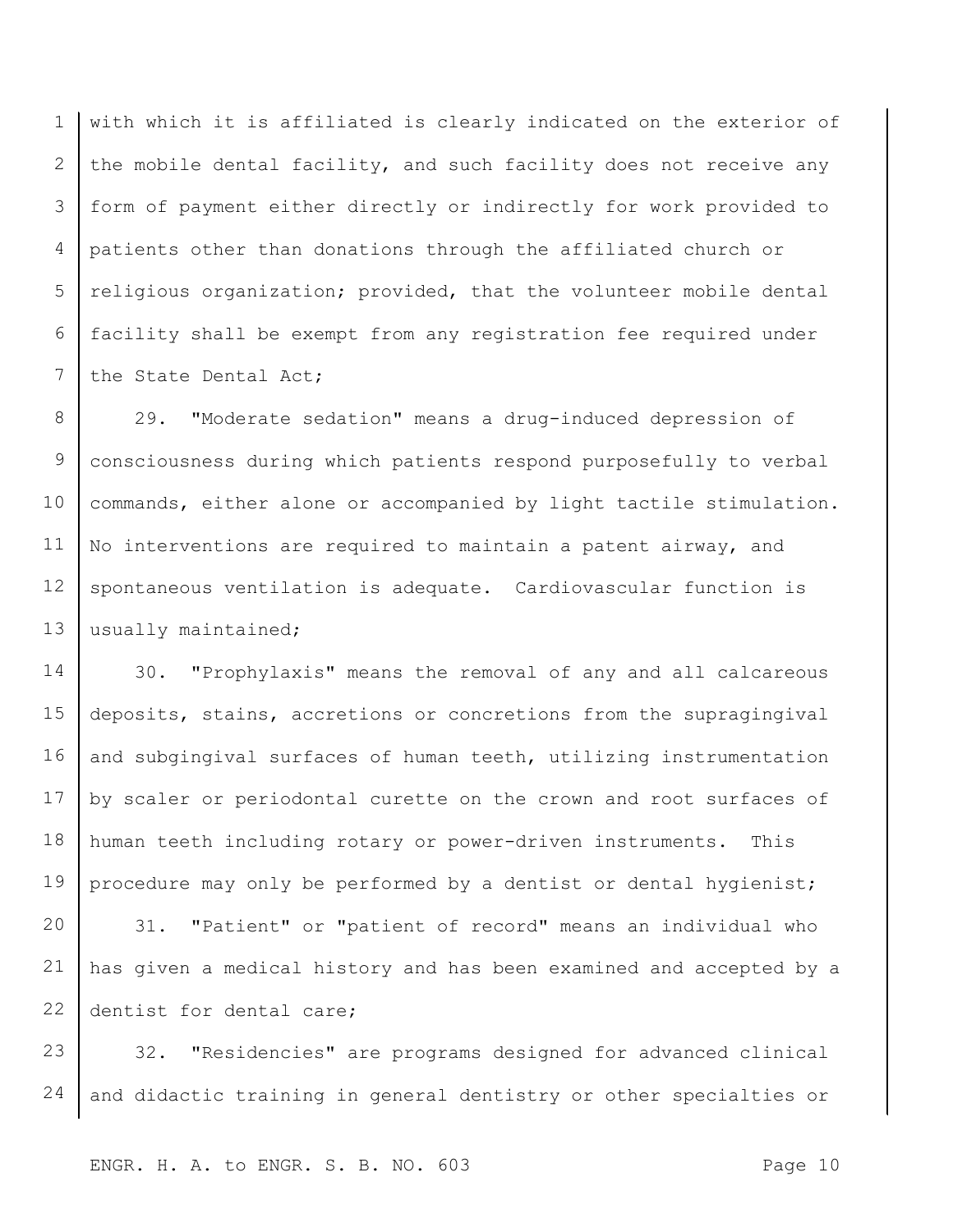| $\mathbf{1}$   | other specialists at the post-doctoral level recognized by the |
|----------------|----------------------------------------------------------------|
| $\overline{2}$ | American Dental Association Commission on Dental Accreditation |
| 3              | (CODA) or the Board;                                           |
| 4              | "Supervision" means direct supervision, direct visual<br>33.   |
| 5              | supervision, indirect supervision or general supervision; and  |
| 6              | "Treatment facility" means:<br>34.                             |
| 7              | a federal, tribal, state or local public health<br>a.          |
| 8              | facility,                                                      |
| $\mathsf 9$    | a federal qualified health care facility (FQHC),<br>b.         |
| 10             | a private health facility,<br>$\mathtt{C}$ .                   |
| 11             | a group home or residential care facility serving the<br>d.    |
| 12             | elderly, handicapped or juveniles,                             |
| 13             | a hospital or dental ambulatory surgery center (DASC),<br>e.   |
| 14             | f.<br>a nursing home,                                          |
| 15             | a penal institution operated by or under contract with<br>g.   |
| 16             | the federal or state government,                               |
| 17             | a public or private school,<br>h.                              |
| 18             | i.<br>a patient of record's private residence,                 |
| 19             | a mobile dental clinic,<br>j.                                  |
| 20             | a dental college, dental program, dental hygiene<br>k.         |
| 21             | program or dental assisting program accredited by the          |
| 22             | Commission on Dental Accreditation, or                         |
| 23             | such other places as are authorized by the Board.<br>$1$ .     |
| 24             |                                                                |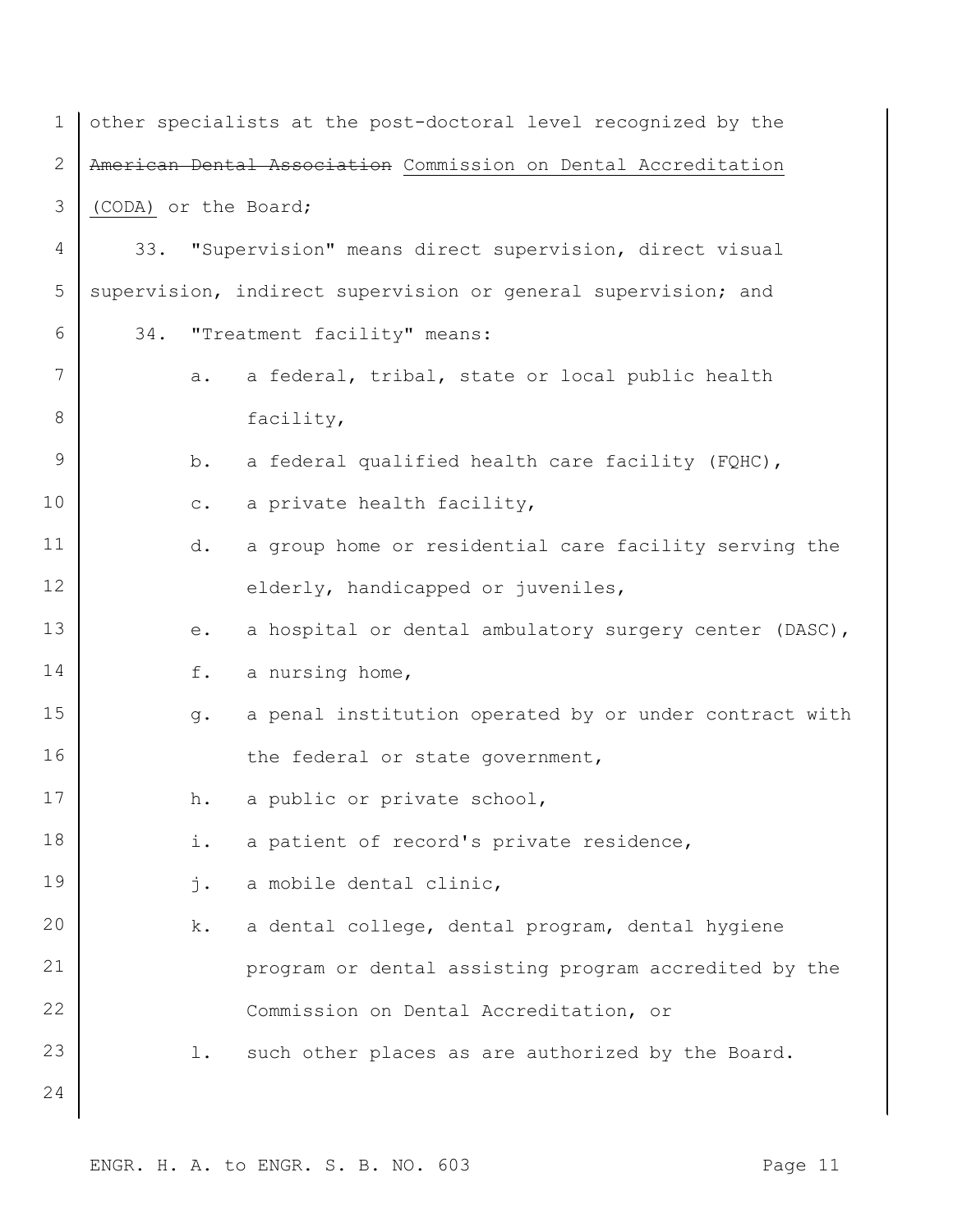| $\mathbf 1$ | 59 O.S. 2011, Section 328.17, as<br>SECTION 2. AMENDATORY            |
|-------------|----------------------------------------------------------------------|
| 2           | amended by Section 5, Chapter 229, O.S.L. 2015 (59 O.S. Supp. 2018,  |
| 3           | Section 328.17), is amended to read as follows:                      |
| 4           | Section 328.17 A. 1. The Board of Dentistry shall have the           |
| 5           | following standing committees that shall meet once per year and      |
| 6           | other times as needed to study issues affecting the practice of      |
| 7           | dentistry and the safety of the public and to make recommendations   |
| 8           | to the Board:                                                        |
| $\mathsf 9$ | Dental Practice Committee,<br>a.                                     |
| 10          | Anesthesia Committee,<br>b.                                          |
| 11          | Specialty Practice Committee,<br>$\mathtt{C}$ .                      |
| 12          | d.<br>Historical and Retirement Committee, and                       |
| 13          | Assistants, Dental Labs and Other Auxiliary Personnel<br>е.          |
| 14          | Committee.                                                           |
| 15          | Each committee shall be cochaired by a current or past Board<br>2.   |
| 16          | member to be appointed by the Board President with approval by the   |
| 17          | Board and a member of a statewide organization representing dentists |
| 18          | as recommended by such organization;                                 |
| 19          | Each committee may have up to ten committee members with the<br>3.   |
| 20          | exception of the Anesthesia Committee which may have up to eighteen  |
| 21          | members, exclusive of the cochairs;                                  |
| 22          | The Board President, with approval of the Board, shall<br>4.         |
| 23          | appoint all committee members. One-half (1/2 or 50%) of the          |
| 24          | committee members shall be recommended by the Board and one-half     |
|             |                                                                      |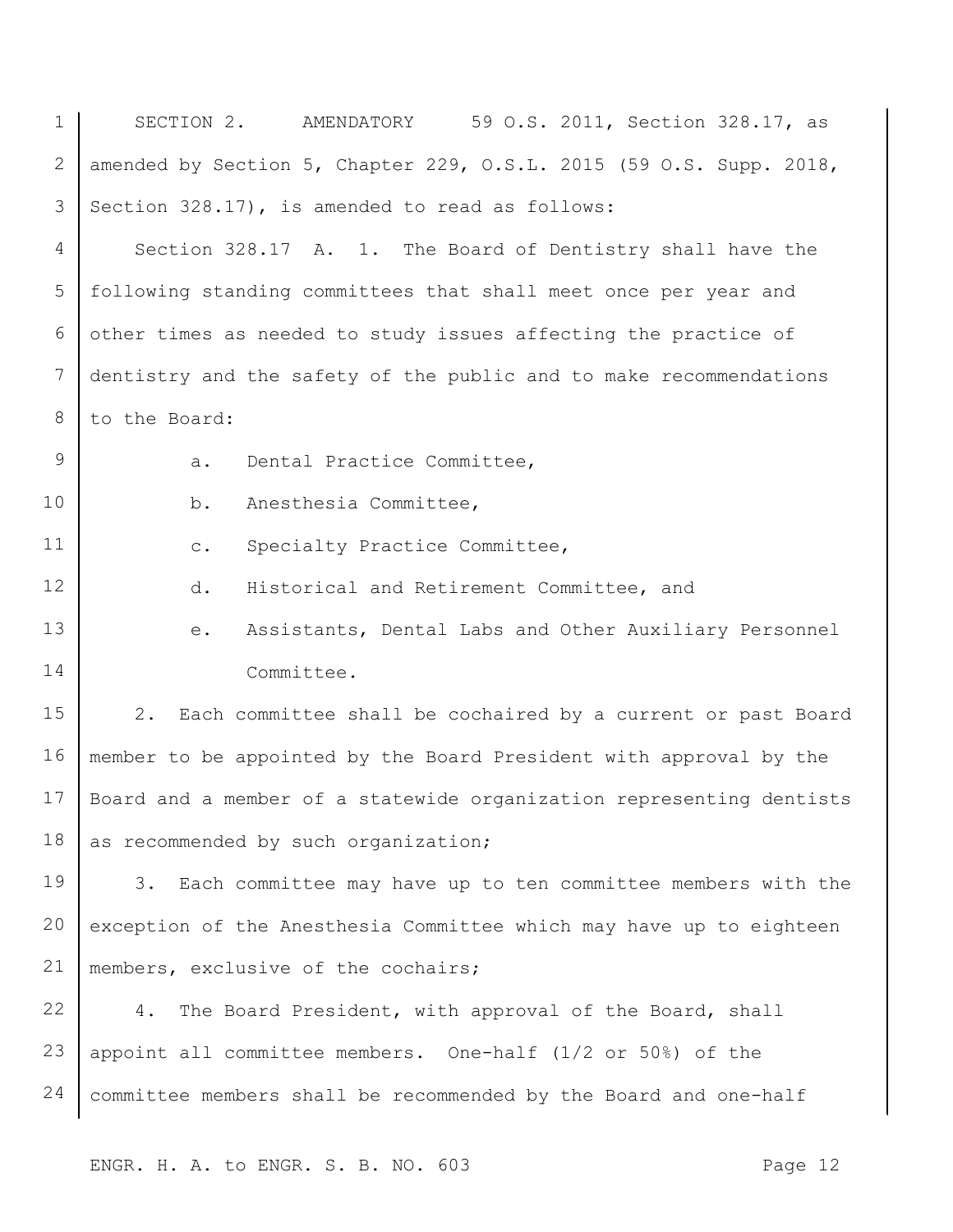1 2 3 (1/2 or 50%) of the committee members shall be recommended to the Board President by a statewide organization representing dentists; and

4 5 5. Committee members shall be on staggered three-year terms and shall serve at the pleasure of the Board.

6 7 B. There shall be a Dental Hygiene Advisory Committee to be composed of the following members:

1. One current dental hygiene member of the Board;

8

9 10 11 2. Two dental hygienists recommended by the Board and two dental hygienists recommended by a statewide organization representing dental hygienists;

12 3. The Committee shall have the following functions:

- 13 14 15 a. to develop and propose recommendations to the Board regarding the education, examination, licensure, and regulation of dental hygienists,
- 16 17 b. to advise the Board in rulemaking regarding dental hygiene,
- 18 19 c. to hold meetings at least annually, but not more than  $four (4) six (6) times a year, and$

20 21 22 23 24 d. to work directly with the Allied Dental Education Committee in reviews and recommendations for equivalent dental hygiene programs; and 4. Members of the Committee shall be appointed by the Board and shall serve a term of three (3) years. Appointments shall be made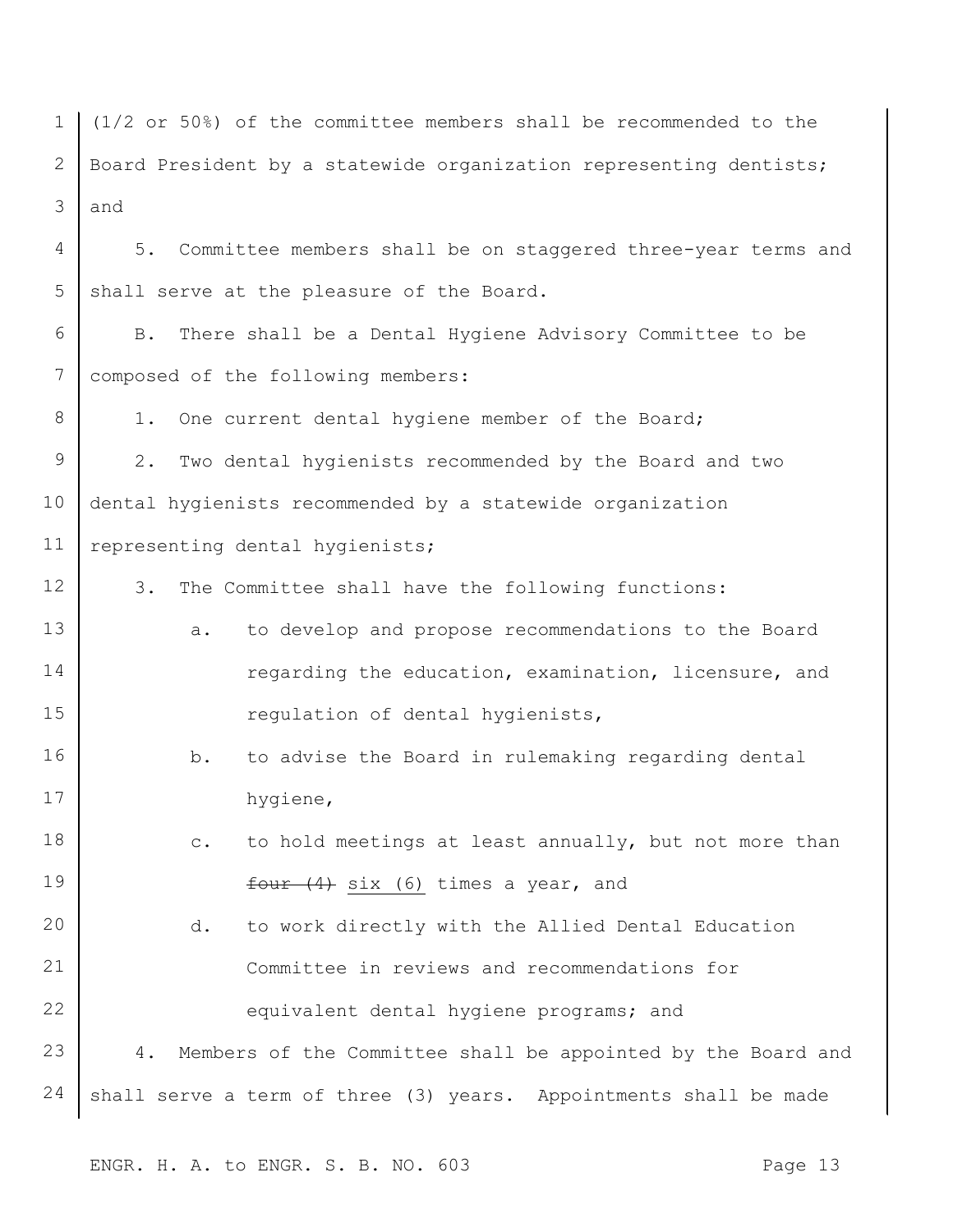| $\mathbf 1$ | so that approximately one-third (1/3 or 33%) of the Committee is         |
|-------------|--------------------------------------------------------------------------|
| 2           | reappointed at any given time. Members may be appointed for              |
| 3           | consecutive terms if recommended by the Board President and approved     |
| 4           | by the Board.                                                            |
| 5           | C. There shall be an Allied Dental Education Committee.                  |
| 6           | The Board President shall appoint all members of the Allied<br>1.        |
| 7           | Dental Education Committee upon approval by the Board;                   |
| 8           | The Allied Dental Education Committee shall:<br>2.                       |
| $\mathsf 9$ | review the standards and equivalency of in-state and<br>а.               |
| 10          | out-of-state dental and auxiliary program requirements                   |
| 11          | and make recommendations to the Board,                                   |
| 12          | evaluate individual credentials and programs for the<br>b.               |
| 13          | purpose of issuing dental assistant expanded duty                        |
| 14          | permits and dental hygiene advanced procedure permits                    |
| 15          | from persons holding out-of-state licenses and permits                   |
| 16          | based on CODA or DANB programs and criteria as defined                   |
| 17          | by the State Dental Act and other statutes and shall                     |
| 18          | make recommendations to the Board,                                       |
| 19          | recommend standards and guidelines and review criteria<br>$\mathtt{C}$ . |
| 20          | for all expanded duty programs or courses for dental                     |
| 21          | assistants from CODA approved programs and non-CODA                      |
| 22          | approved providers and advanced procedures of dental                     |
| 23          | hygienists from CODA approved programs to the Board,                     |
| 24          | and                                                                      |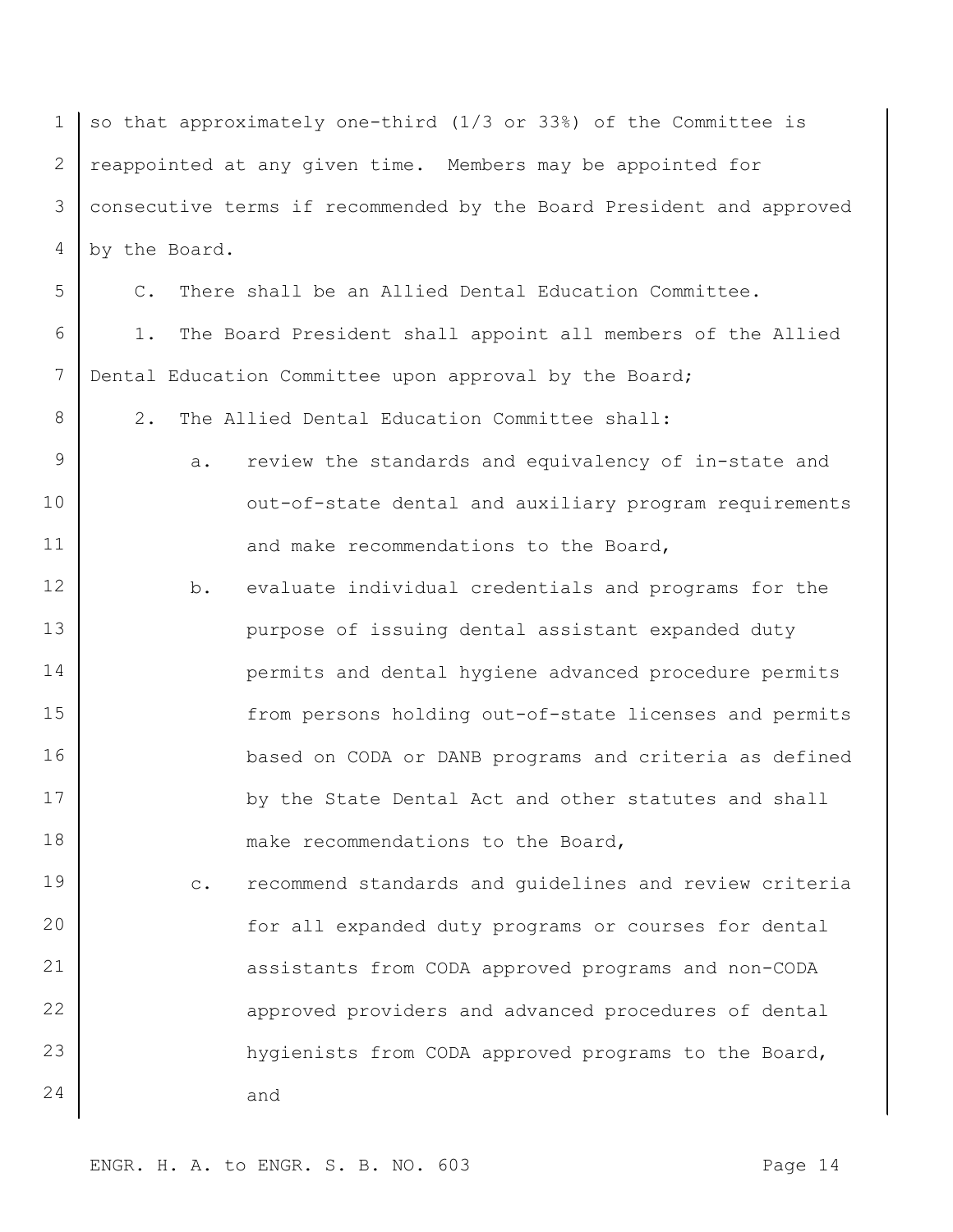| $\mathbf 1$ | d.<br>recommend and develop guidelines for classroom,                    |
|-------------|--------------------------------------------------------------------------|
| 2           | electronic media and other forms of education and                        |
| 3           | testing;                                                                 |
| 4           | 3.<br>The Committee shall meet as deemed necessary by the Board          |
| 5           | President;                                                               |
| 6           | The Committee may have up to ten (10) members of whom three<br>4.        |
| 7           | shall have a background in dental education. The Committee shall be      |
| 8           | composed of:                                                             |
| 9           | the Board President or his or her designee who must be<br>$a$ .          |
| 10          | a current or past Board Member,                                          |
| 11          | the hygiene member of the Board or their designee who<br>b.              |
| 12          | must be a current or past Board Member,                                  |
| 13          | the Dean of the University of Oklahoma College of<br>$\mathtt{C}$ .      |
| 14          | Dentistry or his or her designee,                                        |
| 15          | up to seven at-large members, one of which must be an<br>d.              |
| 16          | educator and one of which must have a current                            |
| 17          | Certified Dental Assistant Permit.                                       |
| 18          | The Board President shall have the authority to appoint<br>$D$ .         |
| 19          | other ad hoc committees as needed.                                       |
| 20          | All Committee members of standing committees, the Hygiene<br>$E_{\star}$ |
| 21          | Committee and the Allied Dental Education Committee shall serve          |
| 22          | staggered three-year terms and serve at the pleasure of the Board.       |
| 23          |                                                                          |
| 24          |                                                                          |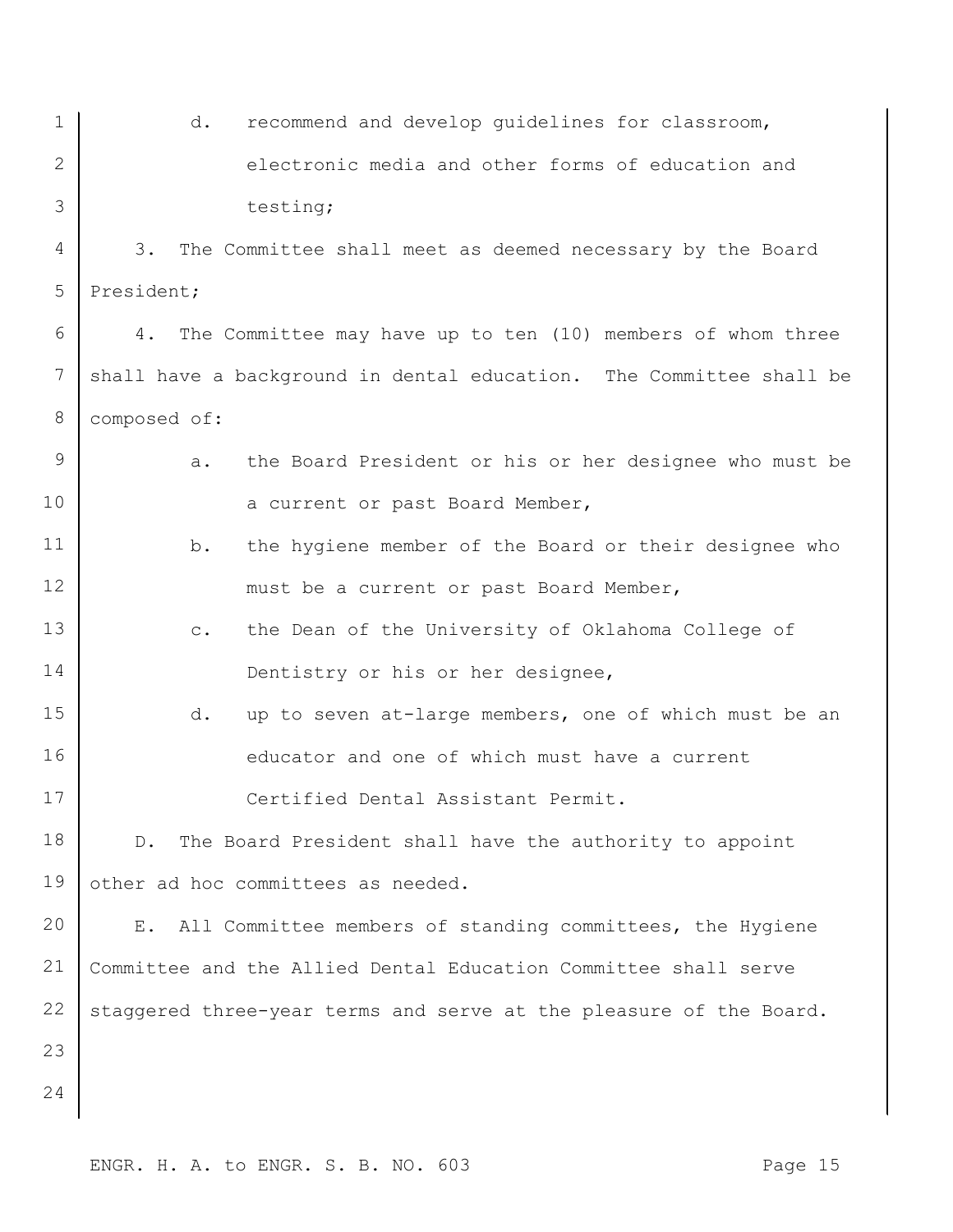ENGR. H. A. to ENGR. S. B. NO. 603 3 4 5 6 7 8 9 10 11 12 13 14 15 16 17 18 19 20 21 22 23 24 2018, Section 328.21), is amended to read as follows: Section 328.21 A. No person shall practice dentistry or dental hygiene without first applying for and obtaining a license from the Board of Dentistry. B. Application shall be made to the Board in writing and shall be accompanied by the fee established by the rules of the Board, together with satisfactory proof that the applicant: 1. Is of good moral character; 2. Is twenty-one (21) years of age, or over, at the time of making application to practice dentistry or eighteen (18) years of age, or over, if the applicant is to practice dental hygiene; 3. Has passed a written theoretical examination and a clinical examination approved by the Board; and 4. Has passed a written jurisprudence examination over the rules and laws affecting dentistry in this state. C. An application from a candidate who desires to secure a license from the Board to practice dentistry or dental hygiene in this state shall be accompanied by satisfactory proof that the applicant: 1. Is a graduate of an accredited dental college, if the applicant is to practice dentistry;

SECTION 3. AMENDATORY 59 O.S. 2011, Section 328.21, as

last amended by Section 7, Chapter 229, O.S.L. 2015 (59 O.S. Supp.

1

2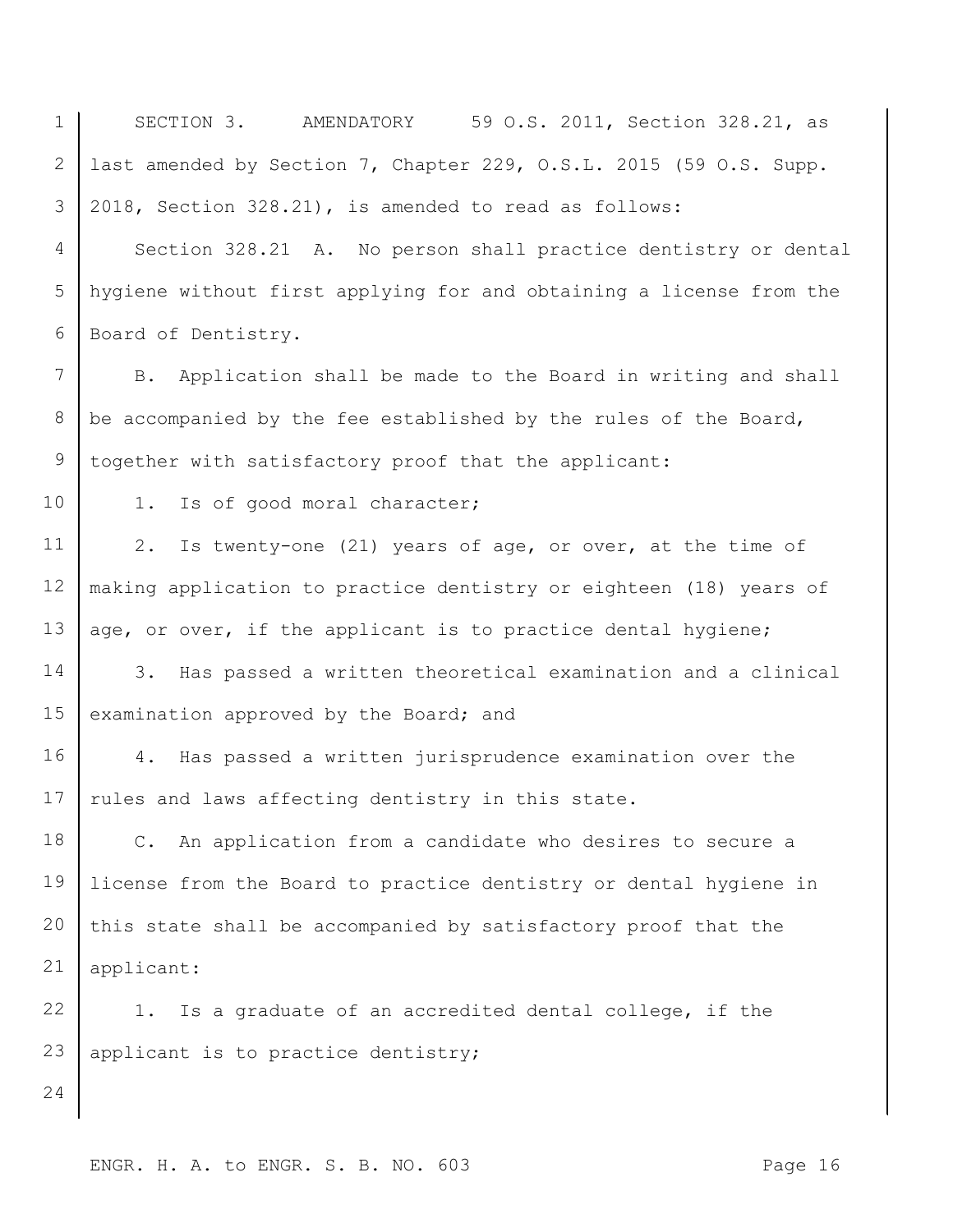| $\mathbf 1$ | 2.            | Is a graduate of an accredited dental hygiene program, if          |
|-------------|---------------|--------------------------------------------------------------------|
| 2           |               | the applicant is to practice dental hygiene; and                   |
| 3           | 3.            | Has passed all portions of the National Board Dental               |
| 4           |               | Examination or the National Board Dental Hygiene Examination, and. |
| 5           |               | 4. Has passed D. Pursuant to Section 328.15 of this title, the     |
| 6           |               | Board may affiliate as a member state, and accept regional exams   |
| 7           |               | including, but not limited to, the Western Regional Examination    |
| 8           |               | Board (WREB), Central Regional Dental Testing Service (CRDTS) or   |
| 9           |               | another regional exam as approved by the Board, as specified in    |
| 10          |               | Section 328.15 of this title that includes the following           |
| 11          | requirements: |                                                                    |
| 12          | а.            | for dental licensing the following components:                     |
| 13          | (1)           | a fixed prosthetic component of the preparation                    |
| 14          |               | of an anterior all porcelain crown and the                         |
| 15          |               | preparation of a three-unit posterior bridge,                      |
| 16          | (2)           | a periodontal component on a live patient,                         |
| 17          |               | (3) an endodontic component,                                       |
| 18          | (4)           | an anterior class III and posterior class II                       |
| 19          |               | restorative component on a live patient,                           |
| 20          | (5)           | a diagnosis and treatment planning section as                      |
| 21          |               | approved by the Board, as specified in Section                     |
| 22          |               | 328.15 of this title, and                                          |
| 23          |               |                                                                    |
| 24          |               |                                                                    |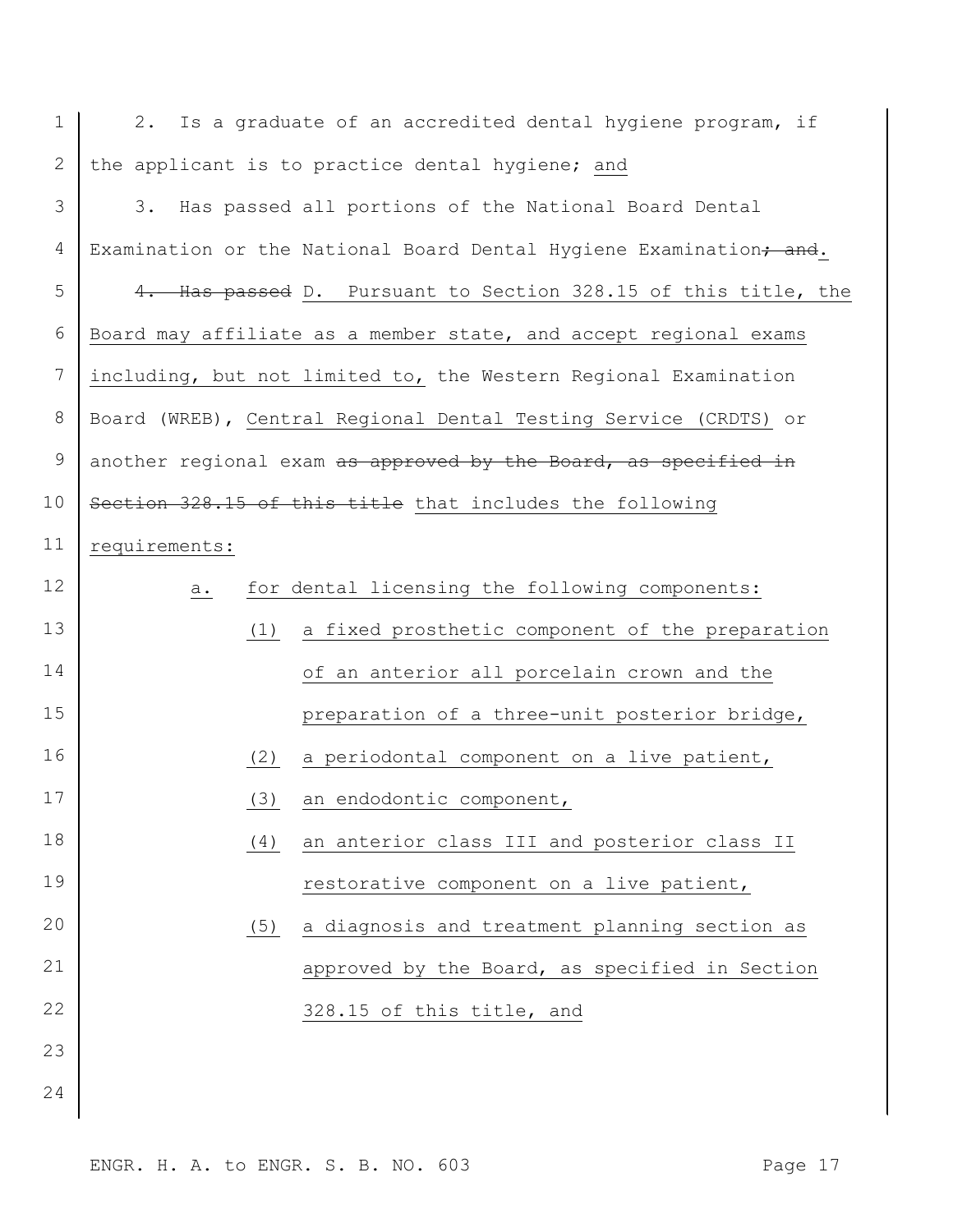| $\mathbf 1$  | the Board may determine equivalencies based on<br>(6)                |
|--------------|----------------------------------------------------------------------|
| $\mathbf{2}$ | components of other exams for the purpose of                         |
| 3            | credentialing, or                                                    |
| 4            | for dental hygienists licensing the following<br><u>b.</u>           |
| 5            | components:                                                          |
| 6            | clinical patient treatments with an evaluation of<br>(1)             |
| 7            | specific clinical skills as well as the                              |
| 8            | candidate's compliance with professional                             |
| 9            | standards during the treatment as approved by the                    |
| 10           | Board in Section 325.15 of this title and shall                      |
| 11           | include:                                                             |
| 12           | extra/intra oral assessment,<br>(a)                                  |
| 13           | periodontal probing, and<br>(b)                                      |
| 14           | scaling/subgingival calculus removal and<br>(C)                      |
| 15           | supragingival deposit removal.                                       |
| 16           | D. E. When the applicant and the accompanying proof are found        |
| 17           | satisfactory, the Board shall notify the applicant to appear for the |
| 18           | jurisprudence examination at the time and place to be fixed by the   |
| 19           | Board. A dental student or a dental hygiene student in their last    |
| 20           | semester of a dental or dental hygiene program, having met all other |
| 21           | requirements, may make application and take the jurisprudence        |
| 22           | examination with a letter from the dean of the dental school or      |
| 23           | director of the hygiene program stating that the applicant is a      |
| 24           | candidate for graduation within the next six (6) months.             |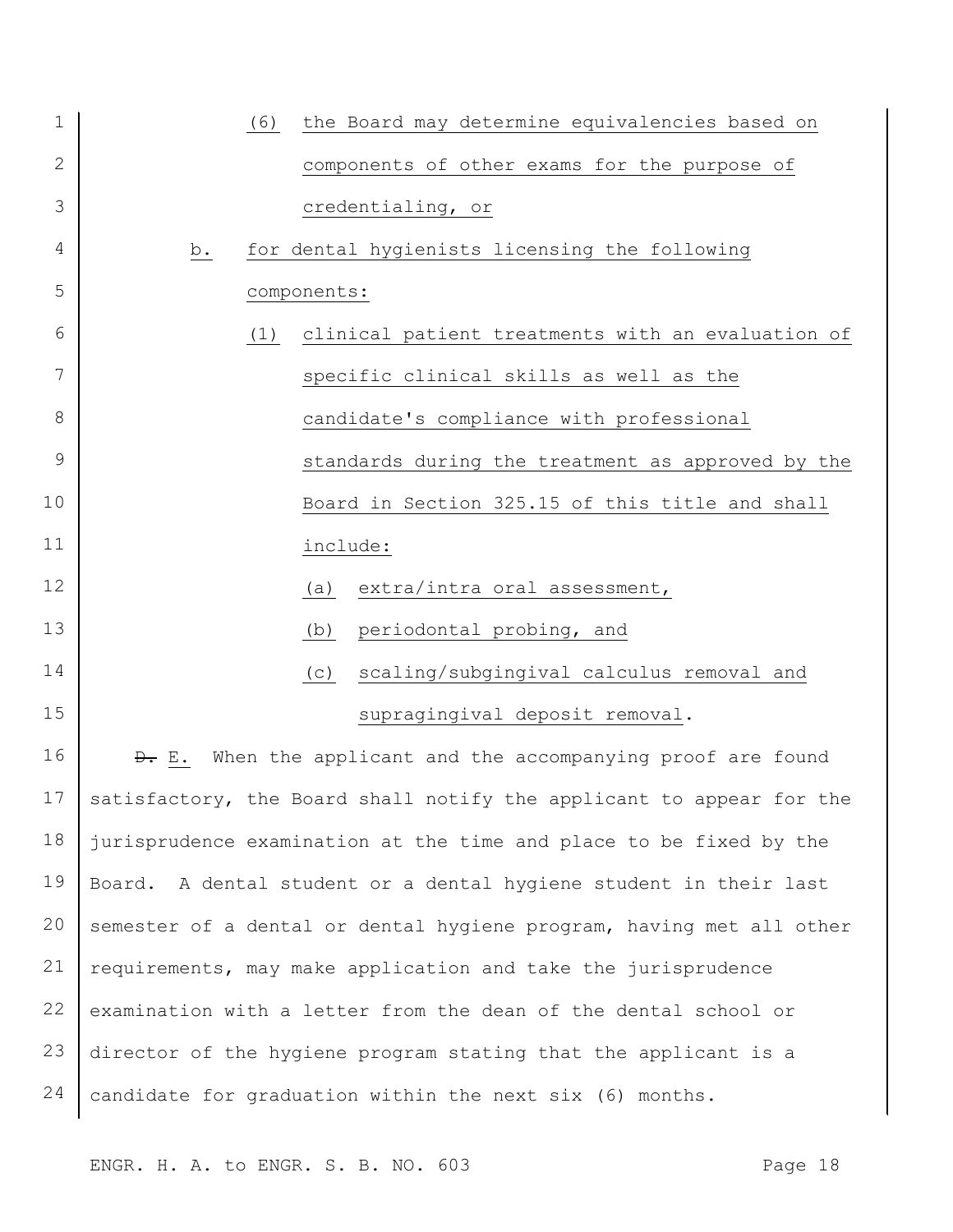1 2 3 4 5 E. F. The Board shall require every applicant for a license to practice dentistry or dental hygiene to submit, for the files of the Board, a copy of a dental degree or dental hygiene degree, an official transcript, a recent photograph duly identified and attested, and any other information as required by the Board.

6 7 8 9 F. G. Any applicant who fails to pass the jurisprudence examination may apply for a second examination, in which case the applicant shall pay a reexamination fee as established by the statutes or rules of the State Dental Act.

10 11 12 13 14 15 16 17 G. H. Any applicant who fails to pass the clinical examination as described in paragraph 4 of subsection C of this section may be given credit for such subjects as the Board may allow, but such credits shall be extended only to the succeeding examinations. If the applicant fails to pass a second examination, before further reexamination, the Board may require evidence of additional education, as specified by the Board. After a third examination, the Board may deny the applicant another examination.

18 19 20 21 H. I. A dentist or dental hygienist currently licensed in another state having met the qualifications in paragraphs 1 through 3 of subsections B and C of this section may apply for a license by credentials upon meeting the following:

22 23 24 1. A dentist holding a general dentist license in good standing and having practiced for at least five hundred (500) hours per year for within the previous five (5) years immediately prior to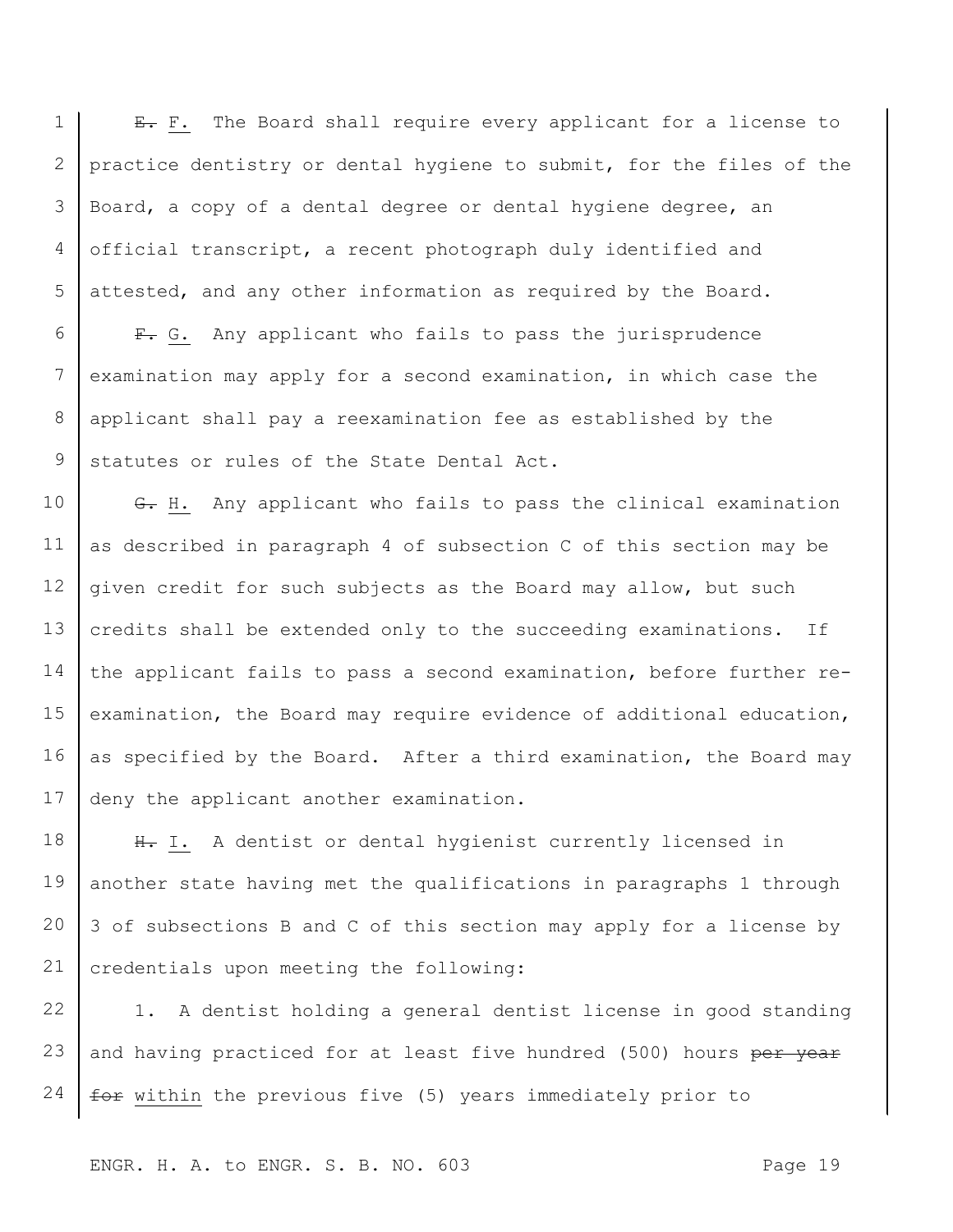1 2 3 application and having passed a regional examination substantially equivalent to the requirements for this state may apply for licensure by credentials;

4 5 6 7 8 9 10 2. A dental hygienist holding a dental hygiene license in good standing and having practiced for at least four hundred twenty (420) hours per year for the previous two (2) years within the previous five (5) years immediately prior to application and having passed a regional examination substantially equivalent to the requirements for Oklahoma may apply for licensure by credentials. Applicants for reciprocity credentialing must include:

11

12

- a. a letter of good standing from all states ever licensed, and
- 13 14 15 b. proof of five (5) years of continuous active practice immediately prior to application for dentists and two (2) years for hygienists, and

16 17 18 19 20 e. any other requirements as set forth by the rules;  $\Theta$ re 3. An applicant applying for a dental or dental hygiene license by credentials shall only be required to pass the jurisprudence portion of the examination requirements as set forth in paragraph 4 of subsection C of this section; or

21 22 23 4. A dental hygienist applying for credentialing for advanced procedures by providing proof of passage of the advanced procedure in a WREB or CRDTS exam.

24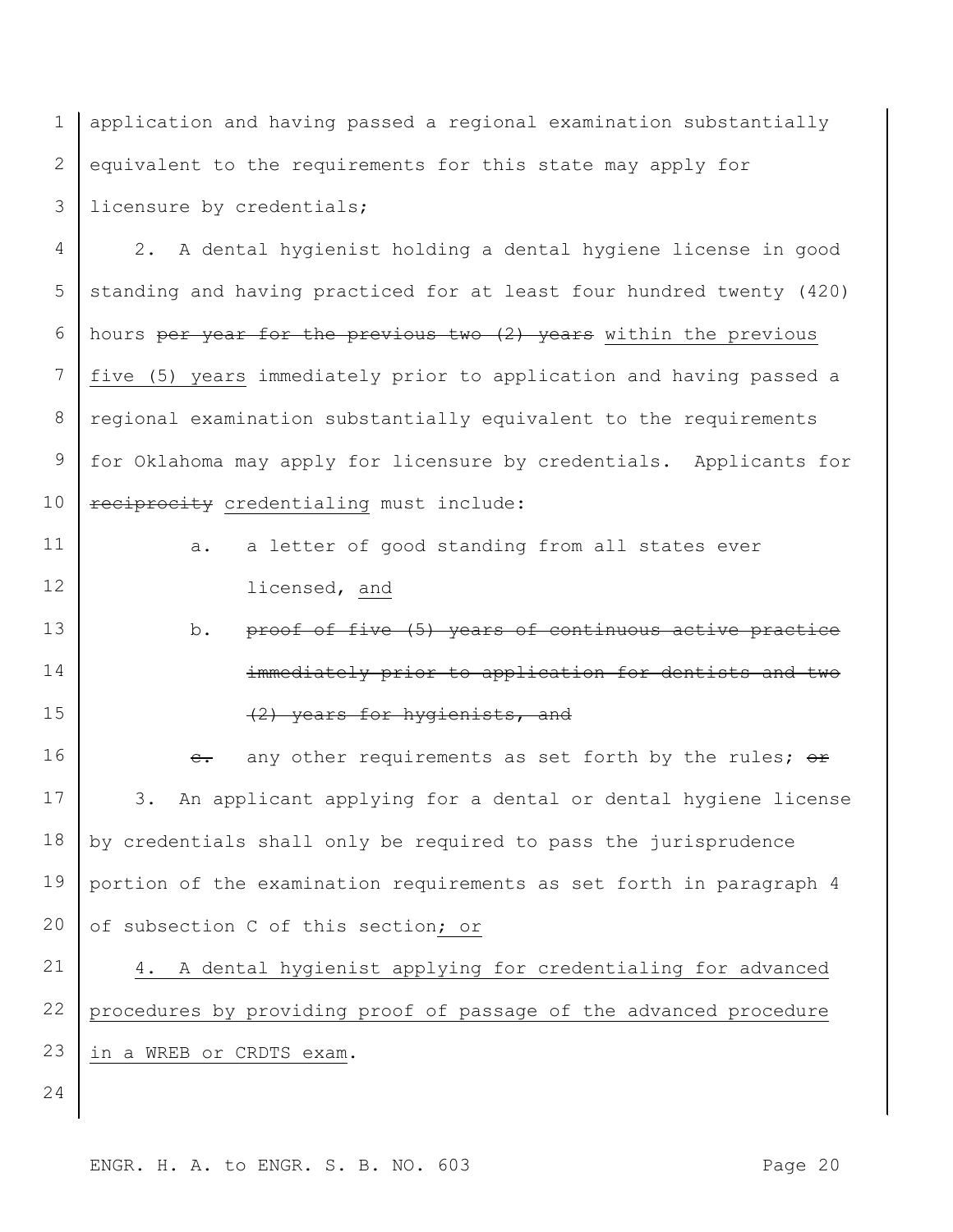1 2 3 4 5 6 7 8 9 10 11 12 13 14 15 16 17 18 19 20 21 22 23 24 I. J. There shall be two types of advanced procedure available for dental hygienists upon completion of a CODA approved program or course that has been approved by the Board: 1. Administration of nitrous oxide; and 2. Administration of local anesthesia. J. K. All licensees and permit holders shall display their current permit or license in a visible place within the dental office or treatment facility. SECTION 4. AMENDATORY 59 O.S. 2011, Section 328.22, as last amended by Section 4, Chapter 151, O.S.L. 2018 (59 O.S. Supp. 2018, Section 328.22), is amended to read as follows: Section 328.22 A. 1. The Board of Dentistry may issue a dental specialty license authorizing a dentist to represent himself or herself to the public as a specialist, and to practice as a specialist, in a dental specialty. 2. No dentist shall represent himself or herself to the public as a specialist, nor practice as a specialist, unless the individual: a. has successfully completed an advanced dental specialty educational program recognized by the Board and accredited by the Commission on Dental Accreditation, or a dental specialty recognized by the Board, requiring a minimum number of hours of approved education and training and/or and recognition by a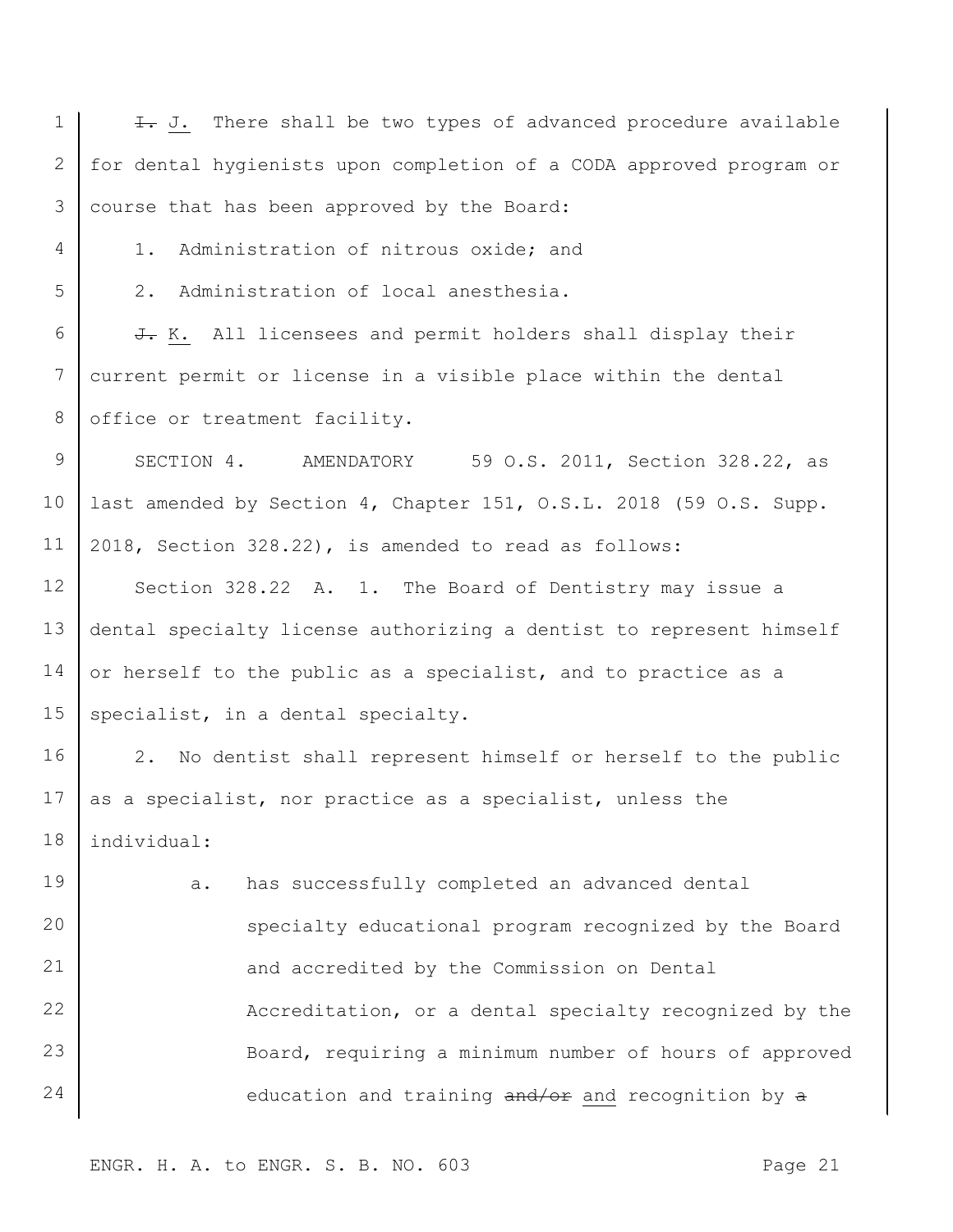| 1  |                | nationally recognized dental specialty accreditation                 |
|----|----------------|----------------------------------------------------------------------|
| 2  |                | board the Commission on Dental Accreditation,                        |
| 3  | b.             | has met the requirements for a general dental license                |
| 4  |                | set forth by Section 328.21 of this title,                           |
| 5  | $e_{\bullet}$  | has passed the jurisprudence examination covering the                |
| 6  |                | State Dental Act, rules and state laws, and                          |
| 7  | $d$ .          |                                                                      |
| 8  | $\mathtt{C}$ . | has completed any additional requirements set forth in               |
| 9  |                | state law or rules and has been issued a dental                      |
| 10 |                | specialty license by the Board.                                      |
| 11 | 3.             | Specialties recognized by the Board shall include:                   |
| 12 | а.             | dental public health,                                                |
| 13 | b.             | endodontics,                                                         |
| 14 | $\mathbb{C}$ . | oral and maxillofacial surgery,                                      |
| 15 | d.             | oral and maxillofacial radiology,                                    |
| 16 | $e$ .          | orthodontics and dentofacial orthopedics,                            |
| 17 |                | f. pediatric dentistry,                                              |
| 18 | g.             | periodontics,                                                        |
| 19 | h.             | prosthodontics, and                                                  |
| 20 | i.             | oral pathology.                                                      |
| 21 | B.             | 1. At the time of application, if the dentist has ever been          |
| 22 |                | licensed in any other state, he or she shall provide a letter of     |
| 23 |                | good standing from such state before the Board may issue a specialty |
| 24 | license.       |                                                                      |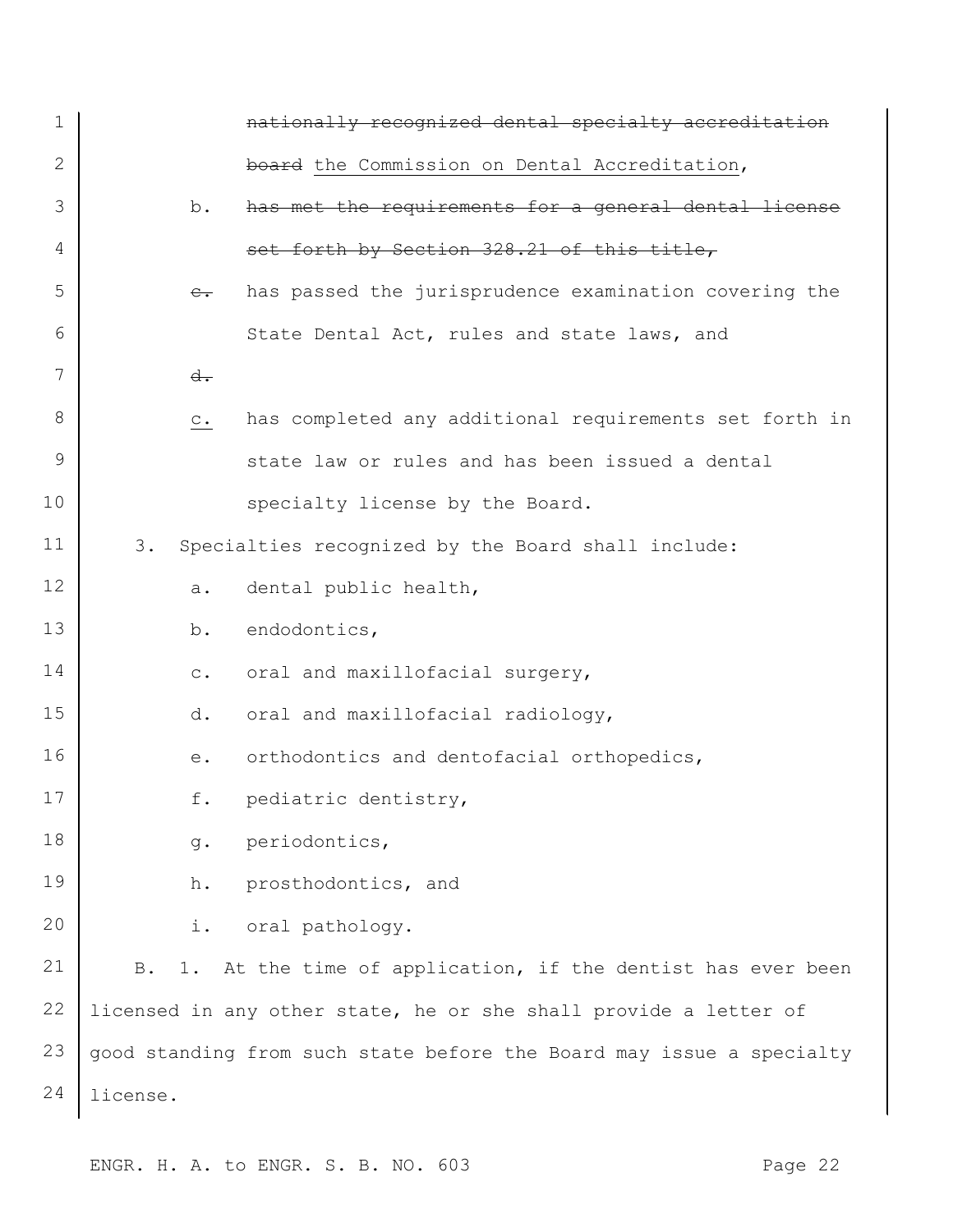1 2 3 4 5 2. In conducting an investigation of an applicant who has applied for a dental specialty license pursuant to this subsection, the Board shall require of the applicant disclosure of the same background information as is required of an applicant for a license to practice dentistry in this state.

6 7 8 C. Any person holding an Oklahoma specialty license that does not have an Oklahoma general dentistry license shall be limited to practicing that specialty for which they hold a license.

9 10 11 12 D. The Board may use the American Dental Association guidelines or the guidelines of another nationally recognized dental association or board for the purpose of defining a specialty practice area not otherwise defined herein.

13 14 15 SECTION 5. AMENDATORY 59 O.S. 2011, Section 328.23, as last amended by Section 5, Chapter 151, O.S.L. 2018 (59 O.S. Supp. 2018, Section 328.23), is amended to read as follows:

16 17 18 19 20 21 22 Section 328.23 A. The President of the Board, upon verification that a person meets the requirements provided for in this section and any other requirements provided for in the State Dental Act, may issue an emergency temporary license to practice dentistry for thirty (30) days. A temporary license may be extended but shall not exceed ninety (90) days or the next available regularly scheduled Board meeting.

23 24 B. The President of the Board, upon verification that a person meets the requirements provided for in the State Dental Act, may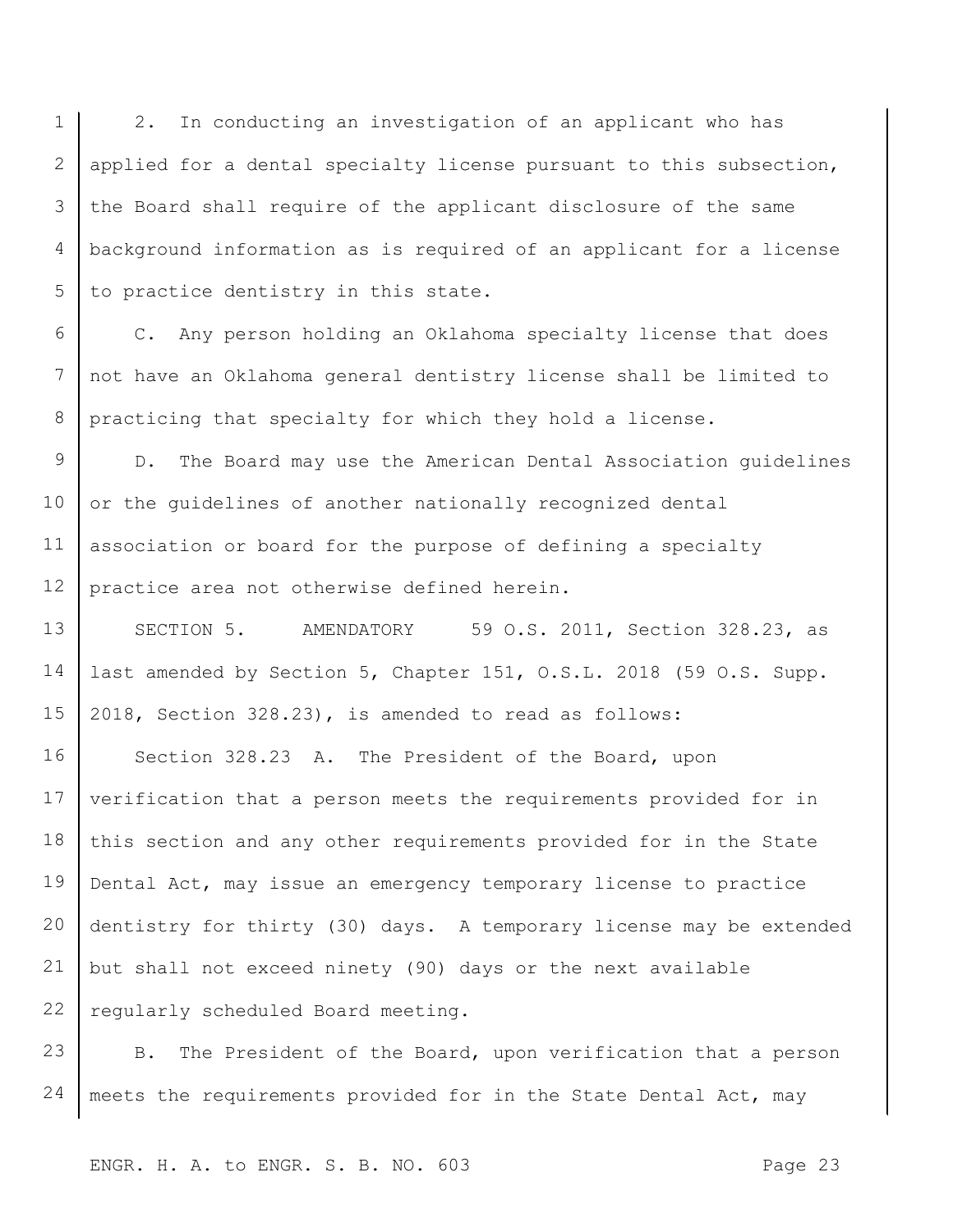1 2 3 issue an emergency temporary license to practice dental hygiene, which shall expire as of the date of the next dental hygiene clinical examination in Oklahoma, as required by the Board.

4 5 6 C. An active duty military spouse residing with the active duty member having met the requirements for licensure shall be eligible for a temporary license.

7 8 9 10 11 12 D. Any applicant requesting an emergency temporary license shall submit a letter explaining the exigent circumstances along with all application materials. The determination of whether or not to grant the emergency temporary license based upon the exigent circumstances shall be at the sole discretion of the President or acting President of the Board.

13 14 15 16 17  $\theta$ . E. A holder of a temporary license to practice dentistry or dental hygiene shall have the same rights and privileges and be governed by the State Dental Act and the rules of the Board in the same manner as a holder of a permanent license to practice dentistry and dental hygiene.

18 19 20 21 22 23 E. F. The President of the Board may authorize patient treatment and care to individuals taking the Western Regional Examining Board Exam, or other regional exams as approved by the Board, to complete criteria related to Board examinations and may authorize specialty examinations to be given throughout the year as needed.

24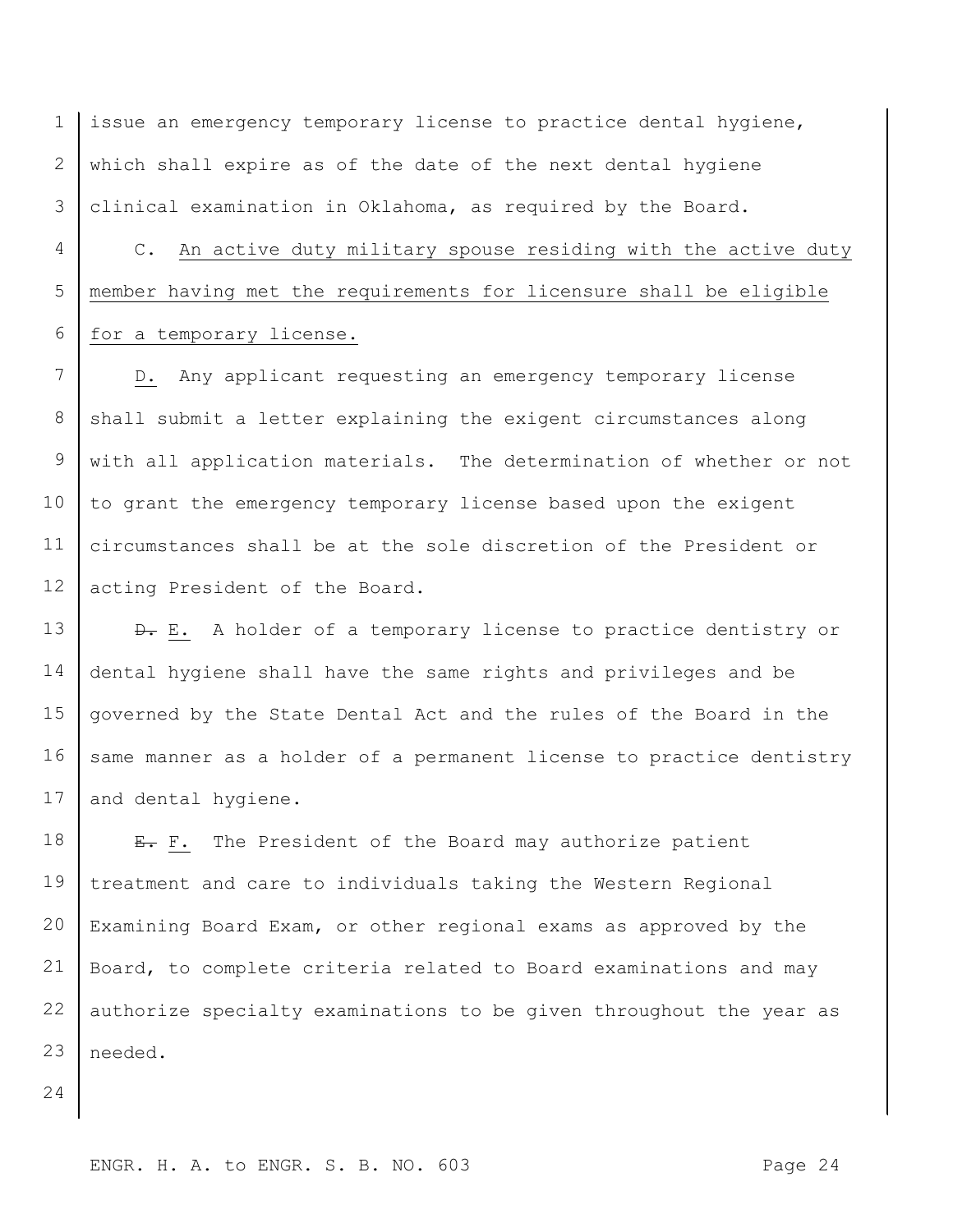| $\mathbf 1$ | SECTION 6.<br>59 O.S. 2011, Section 328.24, as<br>AMENDATORY             |
|-------------|--------------------------------------------------------------------------|
| 2           | last amended by Section 6, Chapter 151, O.S.L. 2018 (59 O.S. Supp.       |
| 3           | 2018, Section 328.24), is amended to read as follows:                    |
| 4           | Section 328.24 A. No person shall practice as a dental                   |
| 5           | assistant or oral maxillofacial surgery assistant for more than one      |
| 6           | (1) day in a calendar year without having applied for a permit as a      |
| 7           | dental assistant or oral maxillofacial surgery assistant from the        |
| 8           | Board of Dentistry within thirty (30) days of beginning employment.      |
| 9           | During this time period, the dental assistant shall work under the       |
| 10          | direct visual supervision of a dentist at all times.                     |
| 11          | The application shall be made to the Board in writing and<br><b>B.</b>   |
| 12          | shall be accompanied by the fee established by the Board, together       |
| 13          | with satisfactory proof that the applicant:                              |
| 14          | Is of good moral character; and<br>1.                                    |
| 15          | $2$ .<br>Passes a background check with criteria established by the      |
| 16          | Board.                                                                   |
| 17          | Beginning January 1, 2019 January 1, 2020, every dental<br>$\mathbb C$ . |
| 18          | assistant receiving a permit shall complete a class on infection         |
| 19          | control as approved by the Board within one (1) year from the date       |
| 20          | of receipt of the permit. Any person holding a valid dental              |
| 21          | assistant permit prior to January 1, 2019 January 1, 2020, shall         |
| 22          | complete an infection-control class as approved by the Board before      |
| 23          | December 31, 2019 December 31, 2020. Failure to complete the class       |
| 24          |                                                                          |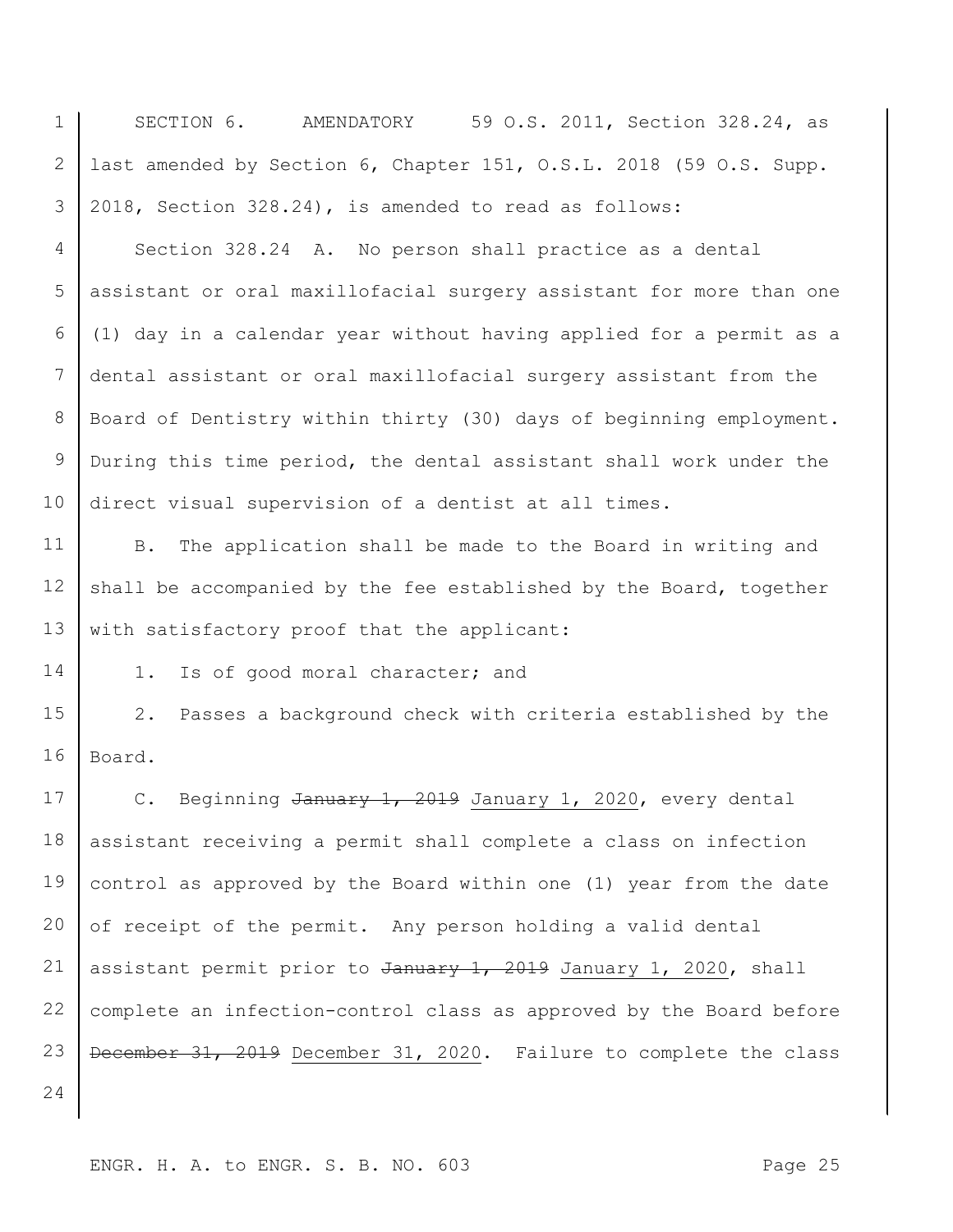1 2 shall be grounds for discipline pursuant to Section 328.29a of this title.

3 4 5 6 D. There shall be five types of expanded duty permits available for dental assistants upon completion of a program approved by the Commission on Dental Accreditation (CODA) or a course that has been approved by the Board:

1. Radiation safety;

2. Coronal polishing and topical fluoride;

9 3. Sealants;

7

8

10 4. Assisting in the administration of nitrous oxide; or

11 12 13 5. Assisting a dentist who holds a parenteral or pediatric anesthesia permit; provided, only the dentist may administer anesthesia and assess the patient's level of sedation.

14 15 16 17 E. The training requirements for all five expanded duty permits shall be set forth by the Board. A program that is not CODAcertified must meet the standards set forth and be approved by the Board.

18 19 20 21 22 F. An applicant for a dental assistant permit who has graduated from a dental assisting program accredited by CODA and has passed the jurisprudence test shall receive all five expanded duty permits provided for in subsection D of this section if the course materials approved by the Board are covered in the program.

23 24 G. A dental assistant who holds an out-of-state dental assistant permit with expanded duties may apply for credentialing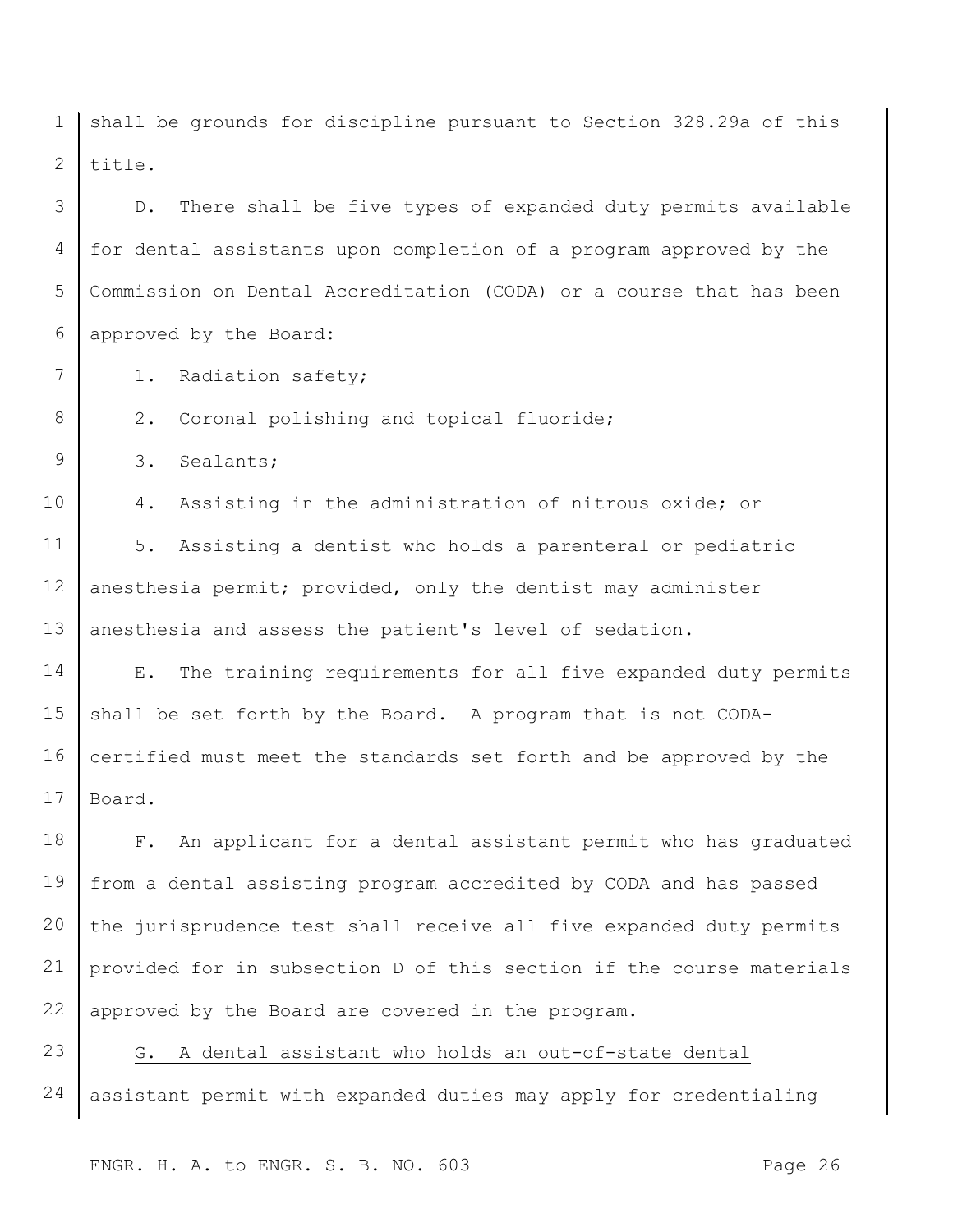| 1             | and reciprocity for a dental assistant permit including any expanded |
|---------------|----------------------------------------------------------------------|
| 2             | duty by demonstrating the following:                                 |
| 3             | The dental assistant has had a valid dental assistant permit<br>1.   |
| 4             | in another state for a minimum of two (2) years and is in good       |
| 5             | standing;                                                            |
| 6             | The dental assistant has had a valid expanded duty in<br>2.          |
| 7             | another state for a minimum of one (1) year; and                     |
| 8             | The dental assistant provides a certificate or proof of<br>3.        |
| $\mathcal{G}$ | completion of an educational class for the expanded duty and that    |
| 10            | the dental assistant has been providing this treatment to dental     |
| 11            | patients while working as a dental assistant in a dental office for  |
| 12            | one (1) year.                                                        |
| 13            | Any person having served in the military as a dental<br>Η.           |
| 14            | assistant shall receive credentialing and reciprocity for expanded   |
| 15            | functions by demonstrating the following:                            |
| 16            | Proof of military service in excess of two (2) years with<br>1.      |
| 17            | any certifications or training in the expanded function areas; and   |
| 18            | Verification from the commanding officer of the medical<br>2.        |
| 19            | program or the appropriate supervisor stating that the dental        |
| 20            | assistant provided the expanded functions on patients in the         |
| 21            | military dental facility for a minimum of one (1) year within the    |
| 22            | past five (5) years.                                                 |
| 23            |                                                                      |
| 24            |                                                                      |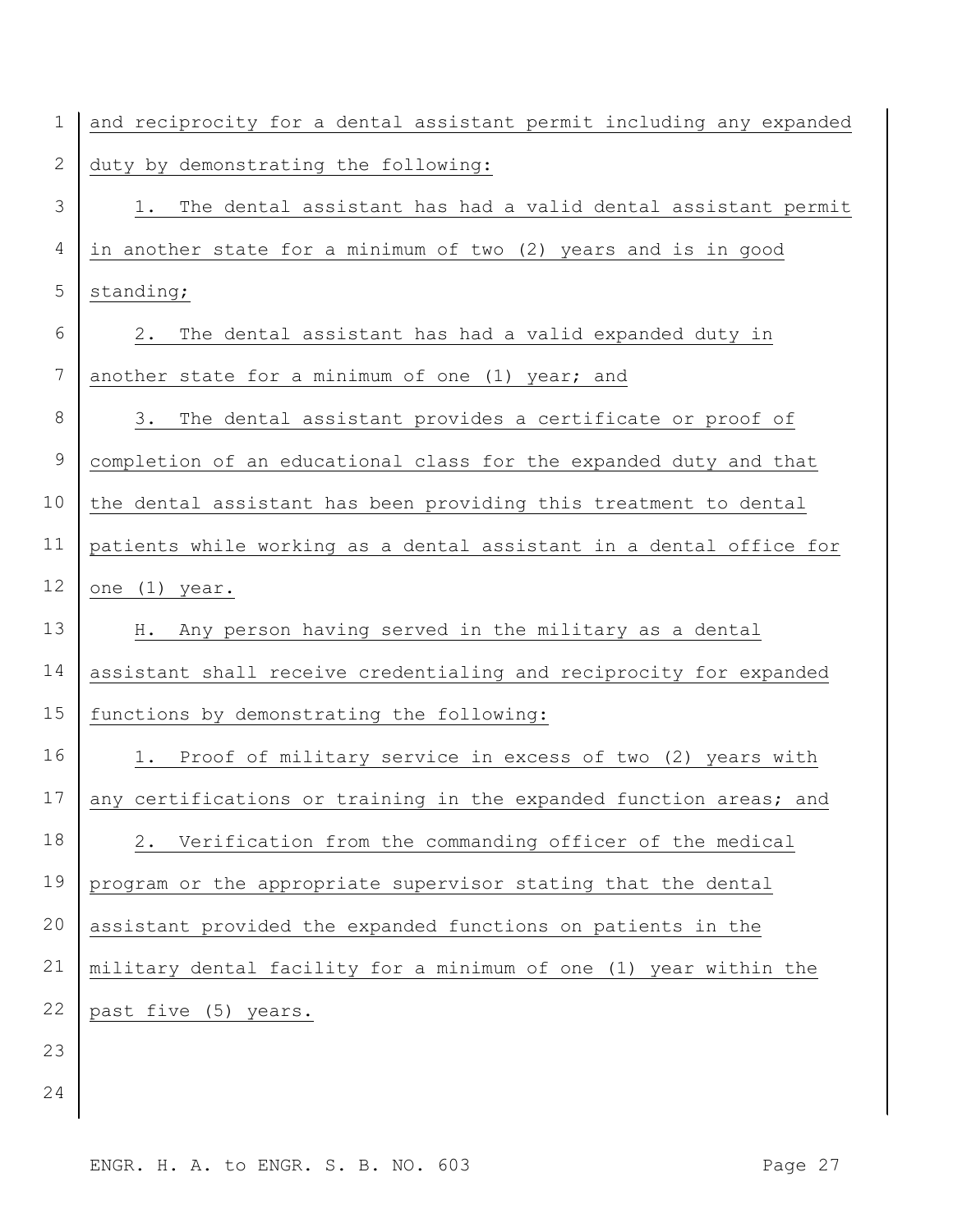1 2 3 4 5 6 7 8 9 10 11 12 13 14 15 16 17 18 19 20 21 22 23 24 SECTION 7. AMENDATORY 59 O.S. 2011, Section 328.32, as last amended by Section 4, Chapter 113, O.S.L. 2016 (59 O.S. Supp. 2018, Section 328.32), is amended to read as follows: Section 328.32 A. The following acts or occurrences by a dentist shall constitute grounds for which the penalties specified in Section 328.44a of this title may be imposed by order of the Board of Dentistry or be the basis for denying a new applicant any license or permit issued by the Board: 1. Pleading guilty or nolo contendere to, or being convicted of, a felony, a misdemeanor involving moral turpitude, any crime in which an individual would be required to be a registered sex offender under Oklahoma law, any violent crime, Medicaid fraud, insurance fraud, identity theft, embezzlement or a violation of federal or state controlled dangerous substances laws; 2. Presenting to the Board a false diploma, license, or certificate, or one obtained by fraud or illegal means, or providing other false information on an application or renewal; 3. Being, by reason of persistent inebriety or addiction to drugs, incompetent to continue the practice of dentistry; 4. Publishing a false, fraudulent, or misleading advertisement or statement; 5. Authorizing or aiding an unlicensed person to practice dentistry, to practice dental hygiene, or to perform a function for which a permit from the Board is required;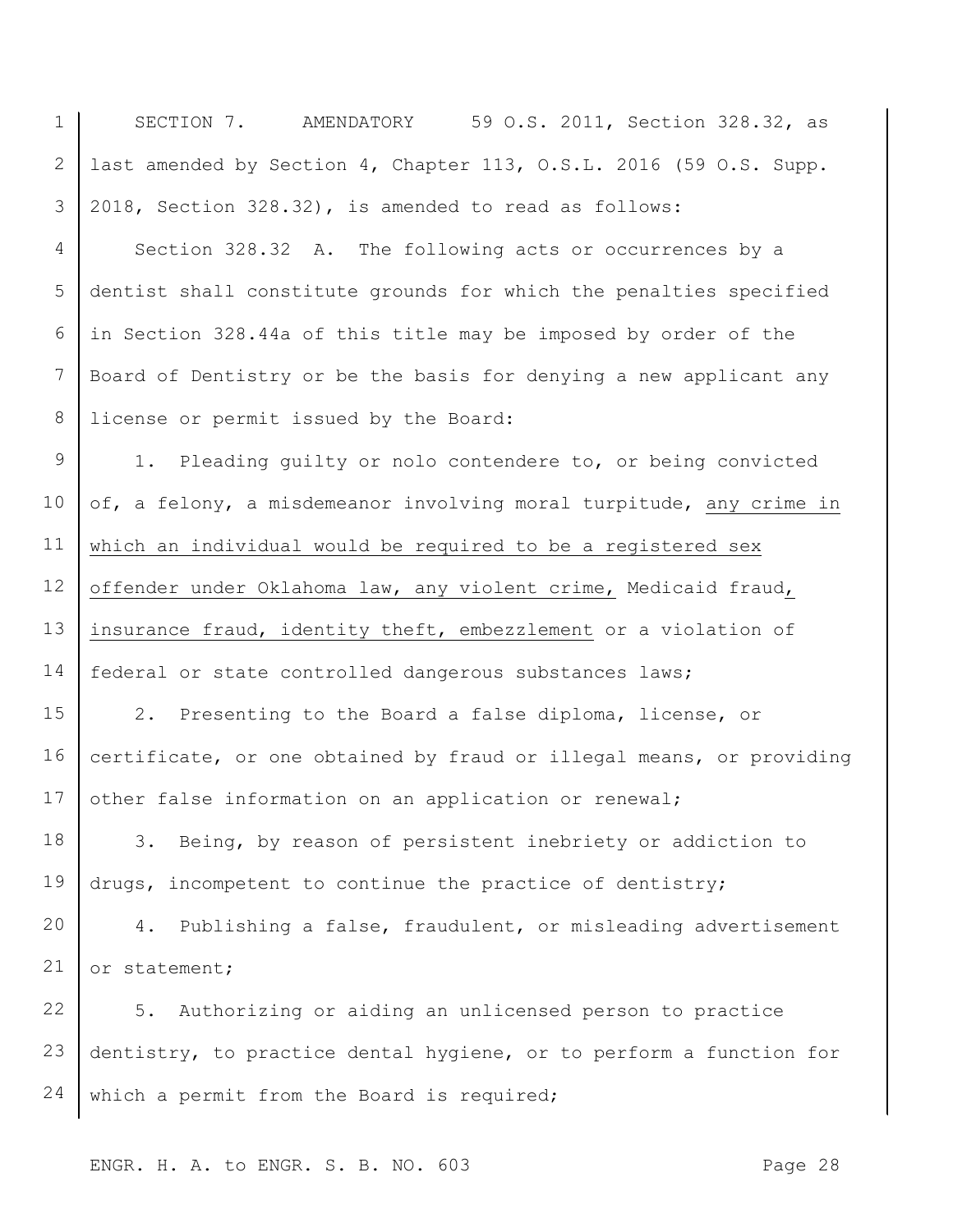1 2 3 6. Authorizing or aiding a dental hygienist to perform any procedure prohibited by the State Dental Act or the rules of the Board;

4 5 6 7. Authorizing or aiding a dental assistant or oral maxillofacial surgery assistant to perform any procedure prohibited by the State Dental Act or the rules of the Board;

7 8 8. Failing to pay fees as required by the State Dental Act or the rules of the Board;

9 10 11 12 9. Failing to complete continuing education requirements; 10. Representing himself or herself to the public as a specialist in a dental specialty without holding a dental specialty license therefor;

13 14 15 11. Representing himself or herself to the public as a specialist whose practice is limited to a dental specialty, when such representation is false, fraudulent, or misleading;

16 17 18 12. Endangering the health of patients by reason of having a highly communicable disease and continuing to practice dentistry without taking appropriate safeguards;

19 20 21 22 13. Practicing dentistry in an unsafe or unsanitary manner or place, including but not limited to repeated failures to follow Centers for Disease Control (CDC) or Occupational Health Safety Administration (OSHA) guidelines;

14. Being shown to be mentally unsound;

24

23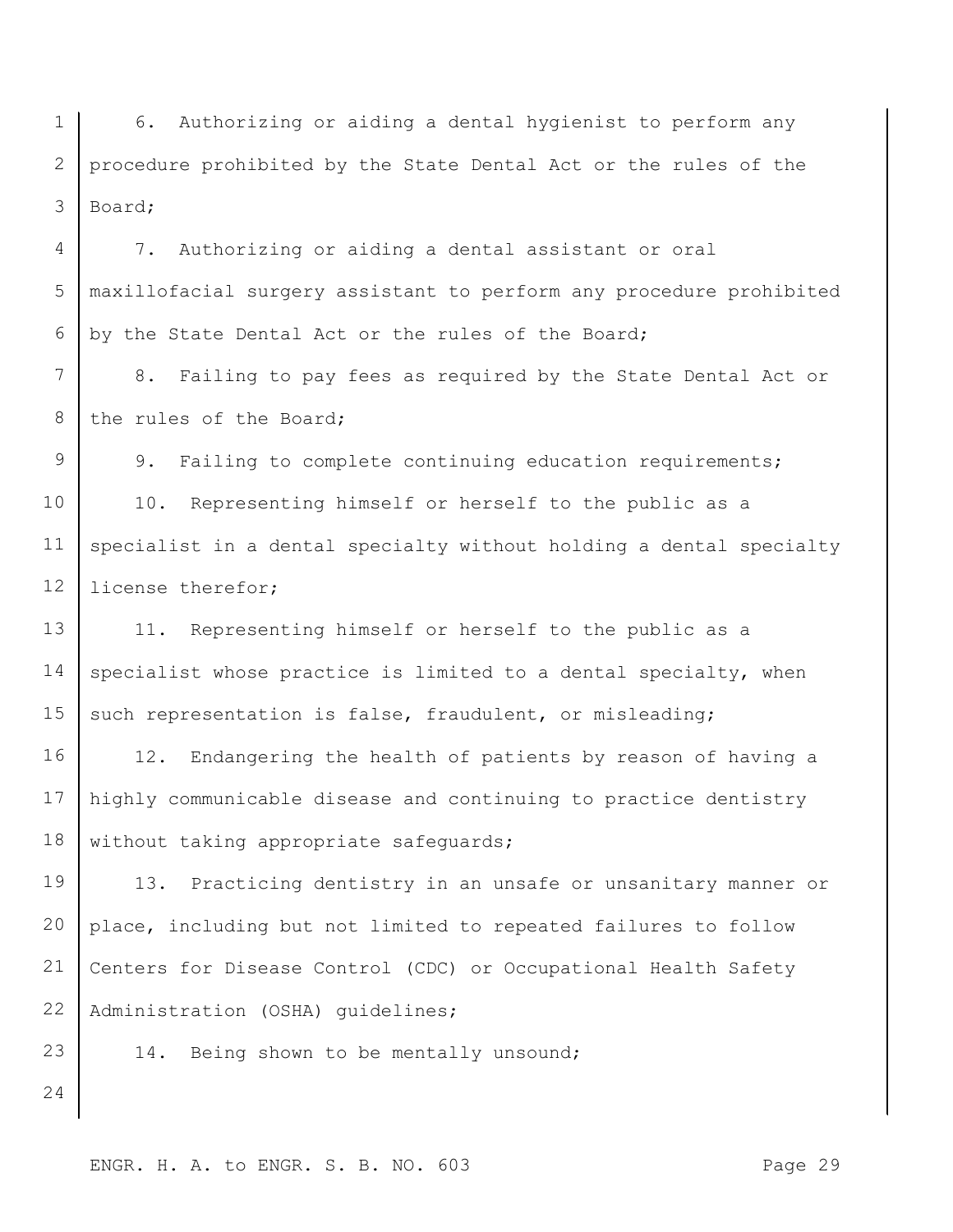1 2 15. Being shown to be grossly immoral and that such condition represents a threat to patient care or treatment;

3 4 16. Being incompetent to practice dentistry while delivering care to a patient;

5 6 7 17. Committing gross negligence in the practice of dentistry; 18. Committing repeated acts of negligence in the practice of dentistry;

8 9 10 19. Offering to effect or effecting a division of fees, or agreeing to split or divide a fee for dental services with any person, in exchange for the person bringing or referring a patient;

11 12 20. Being involuntarily committed to an institution for treatment for substance abuse, until recovery or remission;

13 14 15 16 21. Using or attempting to use the services of a dental laboratory or dental laboratory technician without issuing a laboratory prescription, except as provided in subsection C of Section 328.36 of this title;

17 18 19 20 21 22. Aiding, abetting, or encouraging a dental hygienist employed by the dentist to make use of an oral prophylaxis list, or the calling by telephone or by use of letters transmitted through the mails to solicit patronage from patients formerly served in the office of any dentist formerly employing such hygienist;

22 23 24 23. Having more than the equivalent of three full-time dental hygienists for each dentist actively practicing in the same dental office;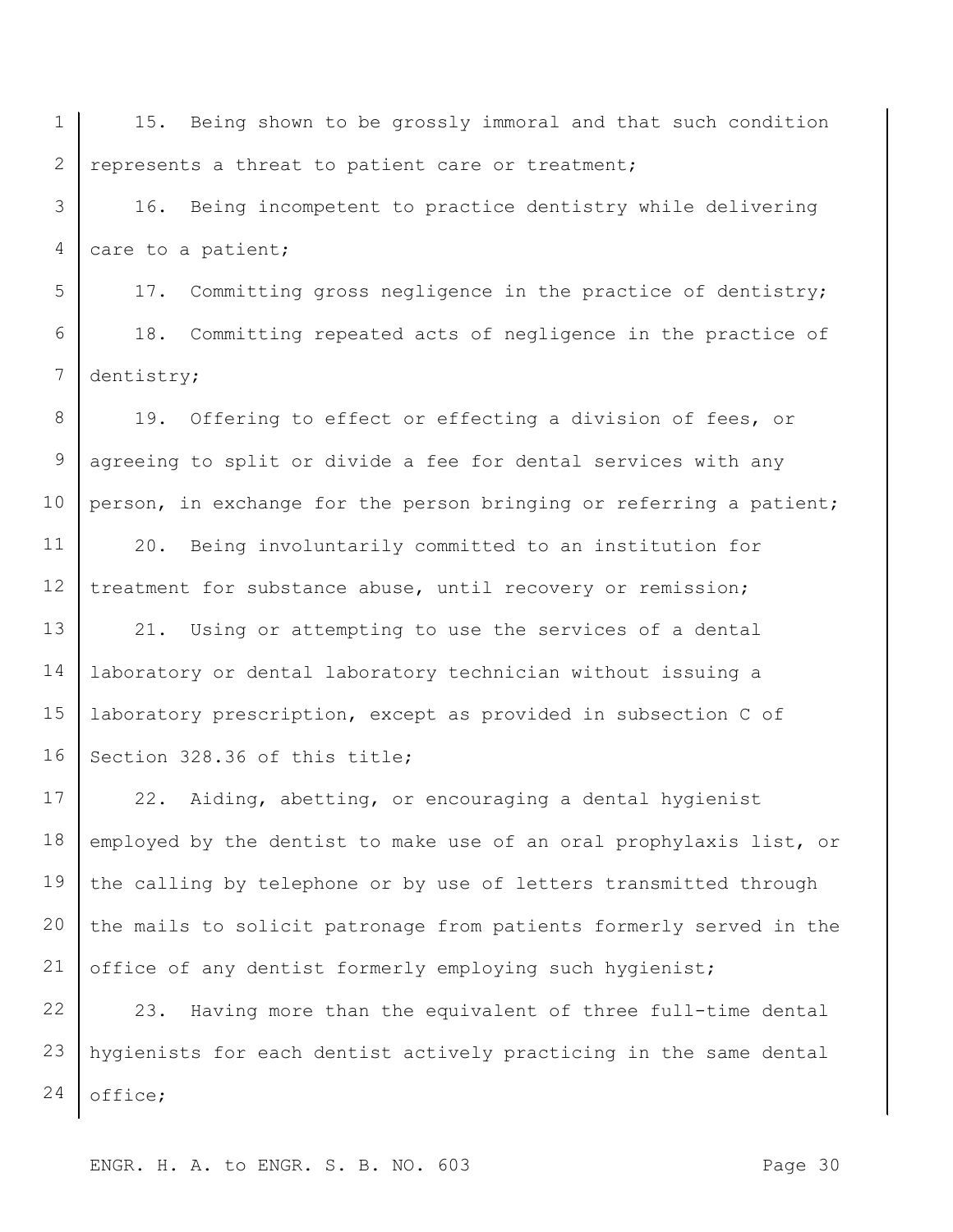1 2 3 24. Allowing a person not holding a permit or license issued by the Board to assist in the treatment of a patient without having a license or permit issued by the Board;

4 5 6 25. Knowingly patronizing or using the services of a dental laboratory or dental laboratory technician who has not complied with the provisions of the State Dental Act and the rules of the Board;

7 8 9 10 26. Authorizing or aiding a dental hygienist, dental assistant, oral maxillofacial surgery assistant, dental laboratory technician, or holder of a permit to operate a dental laboratory to violate any provision of the State Dental Act or the rules of the Board;

11 12 27. Willfully disclosing information protected by the Health Information Portability and Accountability Act, P.L. 104-191;

13 14 15 28. Writing a false, unnecessary, or excessive prescription for any drug or narcotic which is a controlled dangerous substance under either federal or state law;

16 17 29. Prescribing or administering any drug or treatment without having established a valid dentist-patient relationship;

18 19 30. Using or administering nitrous oxide gas in a dental office in an inappropriate or unauthorized manner;

20 21 22 31. Engaging in nonconsensual physical contact with a patient which is sexual in nature, or engaging in a verbal communication which is intended to be sexually demeaning to a patient;

24

23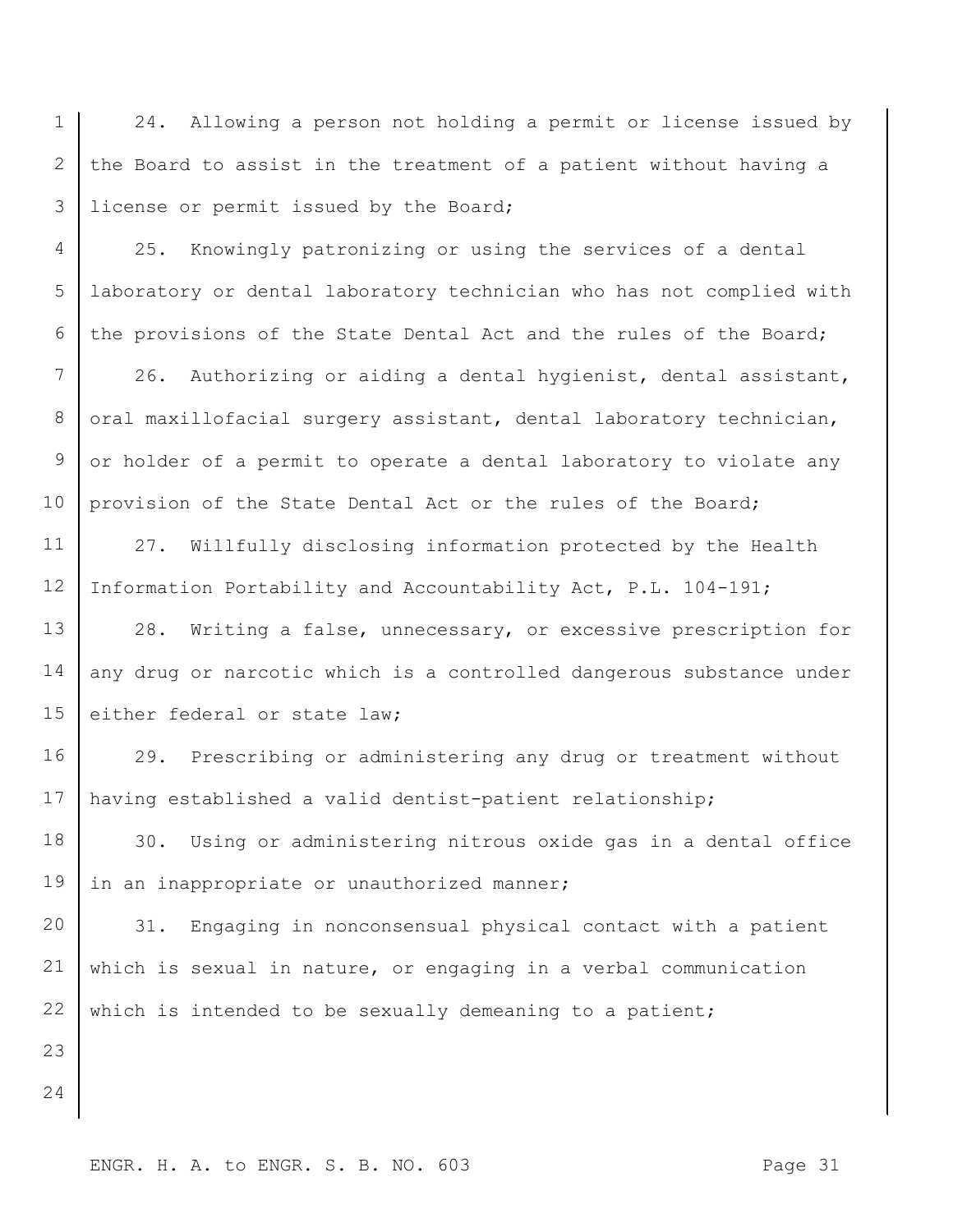1 2 3 32. Practicing dentistry without displaying, at the dentist's primary place of practice, the license issued to the dentist by the Board to practice dentistry and the current renewal certificate;

5 6 7 8 9 10 33. Being dishonest in a material way with a patient; 34. Failing to retain all patient records for at least seven (7) years from the date of the last treatment, except that the failure to retain records shall not be a violation of the State Dental Act if the dentist shows that the records were lost, destroyed, or removed by another, without the consent of the dentist;

11 12 13 14 15 35. Failing to retain the dentist's copy of any laboratory prescription for at least three (3) years, except that the failure to retain records shall not be a violation of the State Dental Act if the dentist shows that the records were lost, destroyed, or removed by another, without the consent of the dentist;

16 17 18 19 20 21 22 23 36. Allowing any corporation, organization, group, person, or other legal entity, except another dentist or a professional entity that is in compliance with the registration requirements of subsection B of Section 328.31 of this title, to direct, control, or interfere with the dentist's clinical judgment. Clinical judgment shall include, but not be limited to, such matters as selection of a course of treatment, control of patient records, policies and decisions relating to pricing, credit, refunds, warranties and

24

4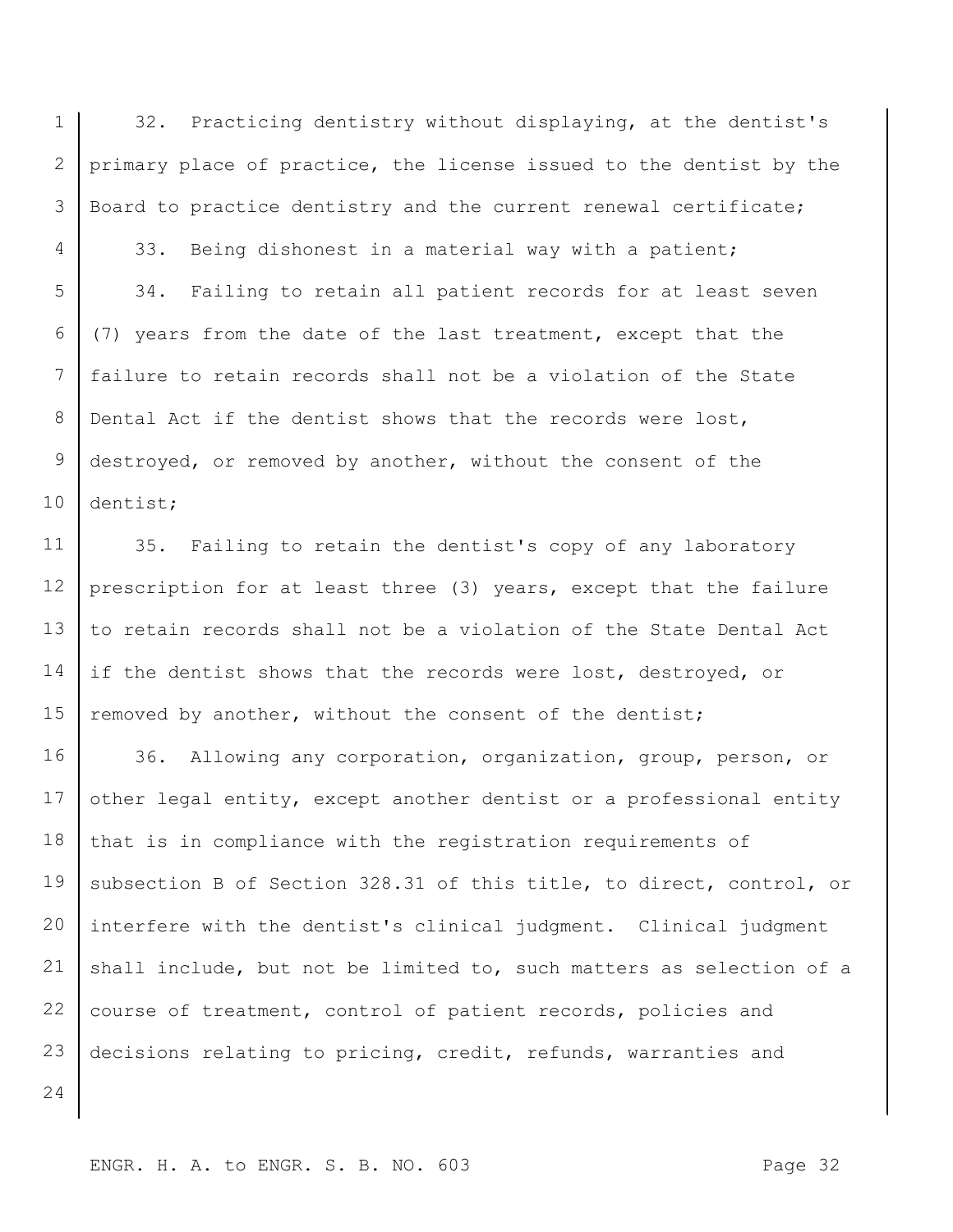1 2 3 4 5 6 7 8 9 10 11 12 13 14 15 16 17 18 19 20 21 22 23 advertising, and decisions relating to office personnel and hours of practice. Nothing in this paragraph shall be construed to: a. limit a patient's right of informed consent, or b. prohibit insurers, preferred provider organizations and managed care plans from operating pursuant to the applicable provisions of the Oklahoma Insurance Code and the Public Health Code; 37. Violating the state dental act of another state resulting in a plea of guilty or nolo contendere, conviction or suspension or revocation or other sanction by another state board, of the license of the dentist under the laws of that state; 38. Violating or attempting to violate the provisions of the State Dental Act or the rules of the Board, a state or federal statute or rule relating to scheduled drugs, fraud, a violent crime or any crime for which the penalty includes the requirement of registration as a sex offender in Oklahoma as a principal, accessory or accomplice; 39. Failing to comply with the terms and conditions of an order imposing suspension of a license or placement on probation issued pursuant to Section 328.44a of this title; 40. Failing to cooperate during an investigation or providing false information, verbally or in writing, to the Board, the Board's investigator or an agent of the Board;  $\theta$ r

ENGR. H. A. to ENGR. S. B. NO. 603

24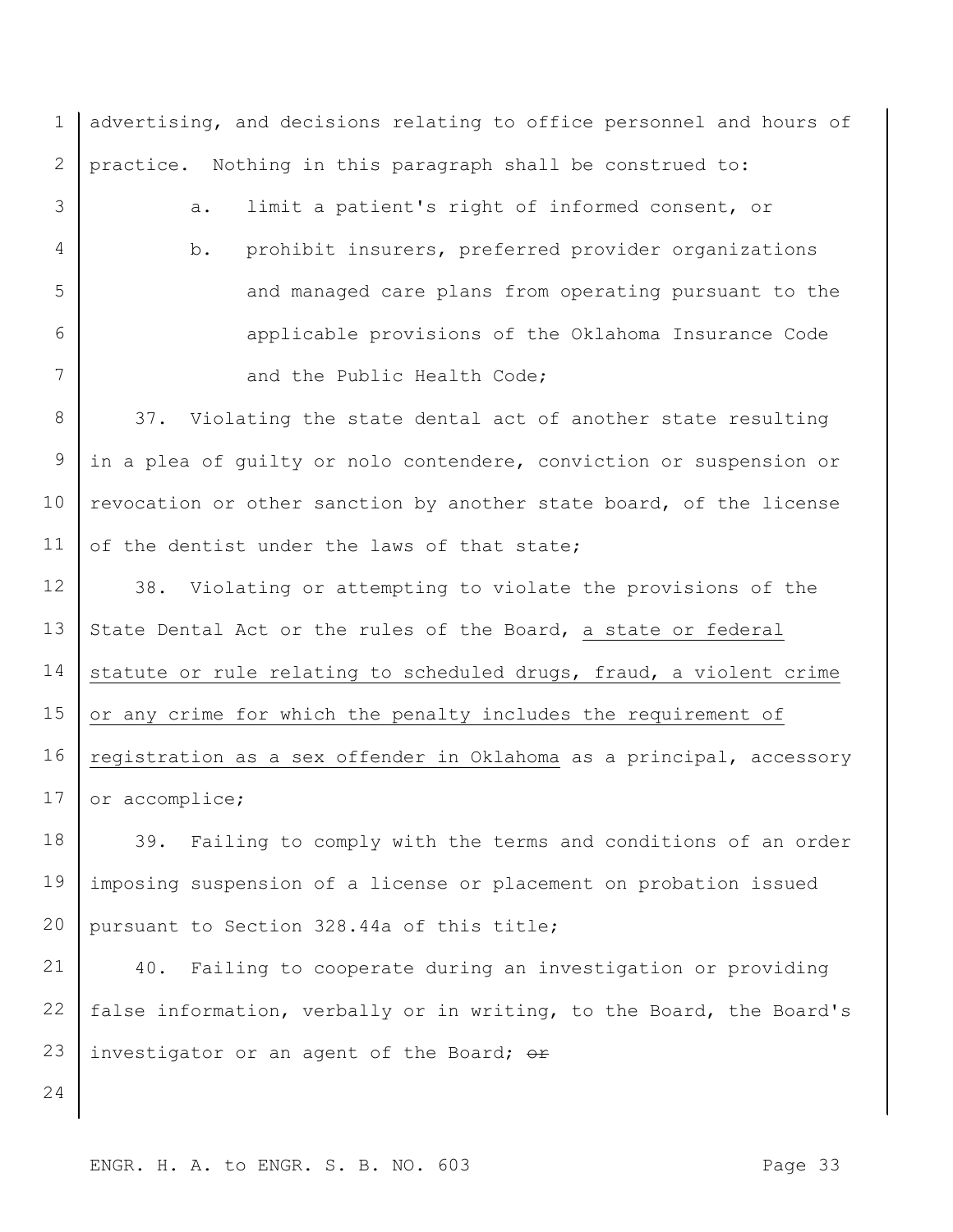1 2 41. Having multiple administrative or civil actions reported to the National Practitioner Databank; or

3 4 5 6 7 42. Failing to complete an approved two-hour course on opioid and scheduled drug prescribing within one (1) year of obtaining a license or a violation of a law related to controlled dangerous substances including prescribing laws pursuant to Section 2-309D of Title 63 of the Oklahoma Statutes.

8 9 10 11 12 13 14 15 B. The provisions of the State Dental Act shall not be construed to prohibit any dentist from displaying or otherwise advertising that the dentist is also currently licensed, registered, certified, or otherwise credentialed pursuant to the laws of this state or a nationally recognized credentialing board, if authorized by the laws of the state or credentialing board to display or otherwise advertise as a licensed, registered, certified, or credentialed dentist.

16 17 18 SECTION 8. AMENDATORY 59 O.S. 2011, Section 328.34, as last amended by Section 8, Chapter 151, O.S.L. 2018 (59 O.S. Supp. 2018, Section 328.34), is amended to read as follows:

19 20 21 22 23 24 Section 328.34 A. A dental hygienist may practice dental hygiene under the supervision of a dentist in a dental office or treatment facility. A dentist may employ not more than the equivalent of three full-time dental hygienists for each dentist actively practicing in the same dental office. Employing the equivalent of three dental hygienists shall mean the employment or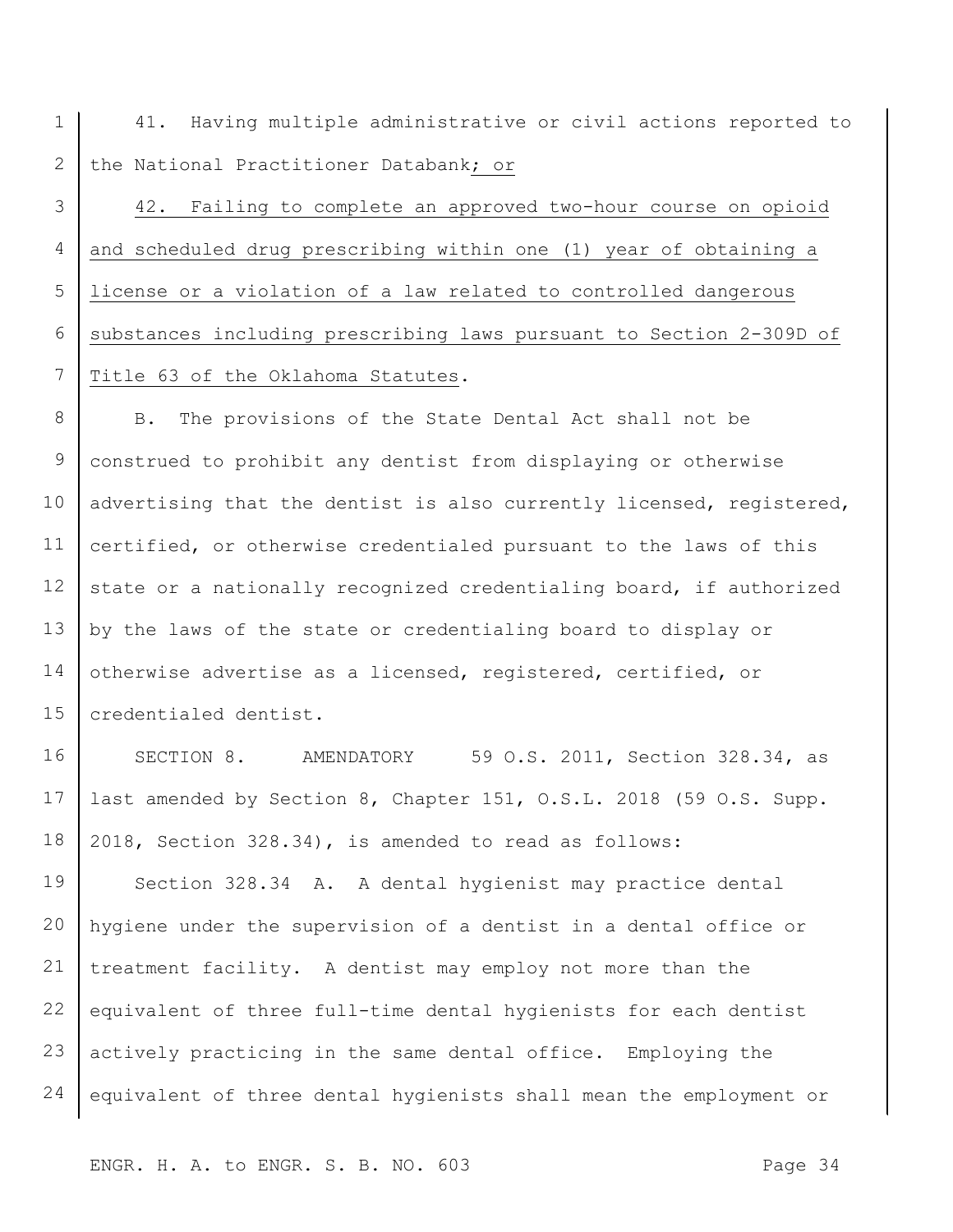| $\mathbf 1$  | any combination of full- or part-time dental hygienists not to          |  |
|--------------|-------------------------------------------------------------------------|--|
| $\mathbf{2}$ | exceed one hundred twenty (120) hours per week per dentist.             |  |
| 3            | B. 1. A dentist may delegate to a dental hygienist the                  |  |
| 4            | following procedures:                                                   |  |
| 5            | the duties and expanded duties authorized for dental<br>а.              |  |
| 6            | assistants by the State Dental Act or the rules of the                  |  |
| 7            | Board of Dentistry,                                                     |  |
| 8            | b.<br>health history assessment pertaining to dental                    |  |
| 9            | hygiene,                                                                |  |
| 10           | dental hygiene examination and the charting of intra-<br>$\mathtt{C}$ . |  |
| 11           | oral and extra-oral conditions, which include                           |  |
| 12           | periodontal charting, dental charting and classifying                   |  |
| 13           | occlusion,                                                              |  |
| 14           | dental hygiene assessment and treatment planning for<br>d.              |  |
| 15           | procedures authorized by the supervisory dentist,                       |  |
| 16           | prophylaxis, which means the removal of any and all<br>е.               |  |
| 17           | calcareous deposits, stains, accretions, or                             |  |
| 18           | concretions from the supragingival and subgingival                      |  |
| 19           | surfaces of human teeth, utilizing instrumentation by                   |  |
| 20           | scaler or periodontal curette on the crown and root                     |  |
| 21           | surfaces of human teeth, including rotary or power-                     |  |
| 22           | driven instruments. This paragraph shall not be                         |  |
| 23           | construed to prohibit the use of a rubber cap                           |  |
| 24           | prophy/polishing cup or brush on the crowns of human                    |  |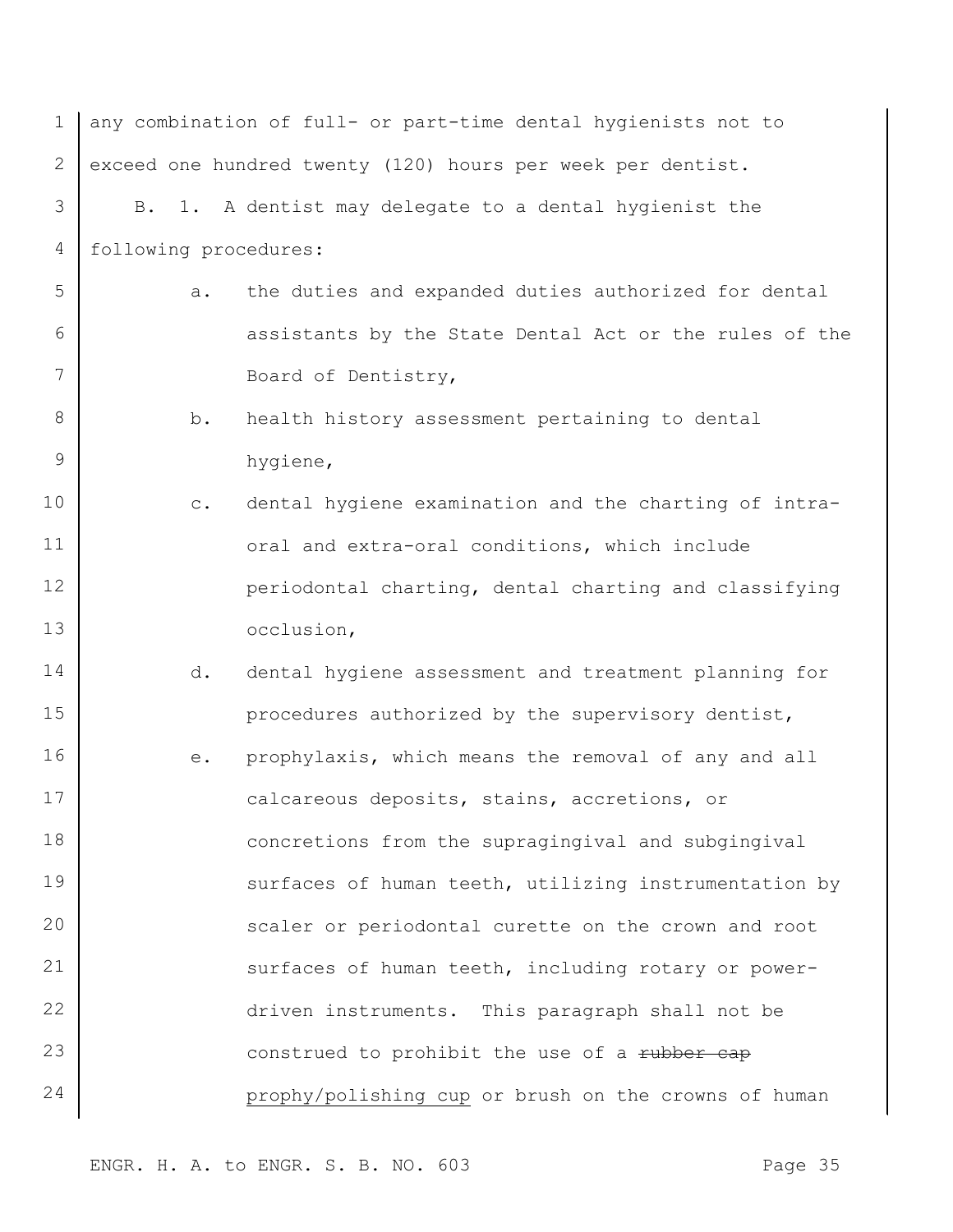| $\mathbf 1$     | teeth by a dental assistant who holds a current                      |
|-----------------|----------------------------------------------------------------------|
| 2               | expanded duty permit for Coronal Polishing/Topical                   |
| 3               | Fluoride issued by the Board,                                        |
| 4               | f.<br>periodontal scaling and root planing,                          |
| 5               | dental hygiene nutritional and dietary evaluation,<br>g.             |
| 6               | placement of subgingival prescription drugs for<br>h.                |
| 7               | prevention and treatment of periodontal disease,                     |
| 8               | i.<br>soft tissue curettage,                                         |
| 9               | j.<br>placement of temporary fillings,                               |
| 10              | removal of overhanging margins,<br>k.                                |
| 11              | dental implant maintenance,<br>$1$ .                                 |
| 12              | removal of periodontal packs,<br>${\mathfrak m}$ .                   |
| 13              | polishing of amalgam restorations, and<br>n.                         |
| 14              | other procedures authorized by the Board.<br>$\circ$ .               |
| 15              | The procedures specified in subparagraphs b through o of<br>$2$ .    |
| 16              | paragraph 1 of this subsection may be performed only by a dentist or |
| 17 <sub>1</sub> | a dental hygienist.                                                  |
| 18              | Except as provided in subsections C and D of this section,<br>3.     |
| 19              | the procedures specified in paragraph 1 of this subsection may be    |
| 20              | performed by a dental hygienist only on a patient of record and only |
| 21              | under the supervision of a dentist. The level of supervision,        |
| 22              | whether direct, indirect or general, shall be at the discretion of   |
| 23              | the supervisory dentist. Authorization for general supervision       |
| 24              | shall be limited to a maximum of thirteen (13) months following an   |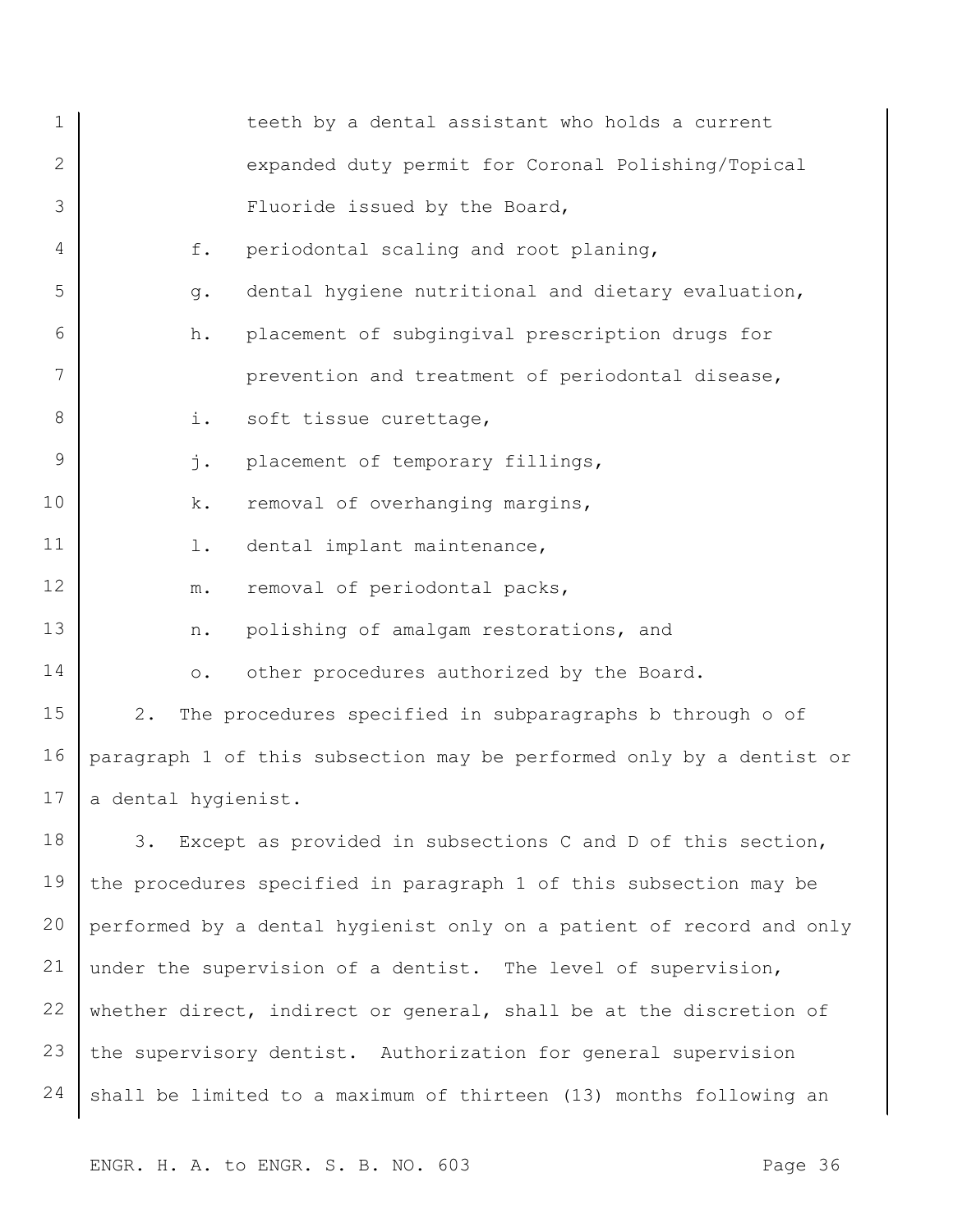1 2 3 4 examination by the supervisory dentist of a patient of record. For the purposes of this paragraph, "patient of record" means an individual who has given a medical history and has been examined and accepted by a dentist for dental care.

5 6 7 C. 1. A dentist may authorize procedures to be performed by a dental hygienist, without complying with the provisions of paragraph 3 of subsection B of this section, if:

a. the dental hygienist has at least two (2) years experience in the practice of dental hygiene,

8

9

- 10 11 b. the authorization to perform the procedures is in writing and signed by the dentist, and
- 12 13 c. the procedures are performed during an initial visit to a person in a treatment facility.

14 15 16 2. The person upon whom the procedures are performed must be referred to a dentist after completion of the procedures performed pursuant to paragraph 1 of this subsection.

17 18 19 3. A dental hygienist shall not perform a second set of procedures on a person pursuant to this subsection until the person has been examined and accepted for dental care by a dentist.

20 21 22 23 24 4. The treatment facility in which any procedure is performed by a dental hygienist pursuant to this subsection shall note each such procedure in the medical records of the person upon whom the procedure was performed and list the dentist that authorized the hygienist to perform the procedures signed by the hygienist.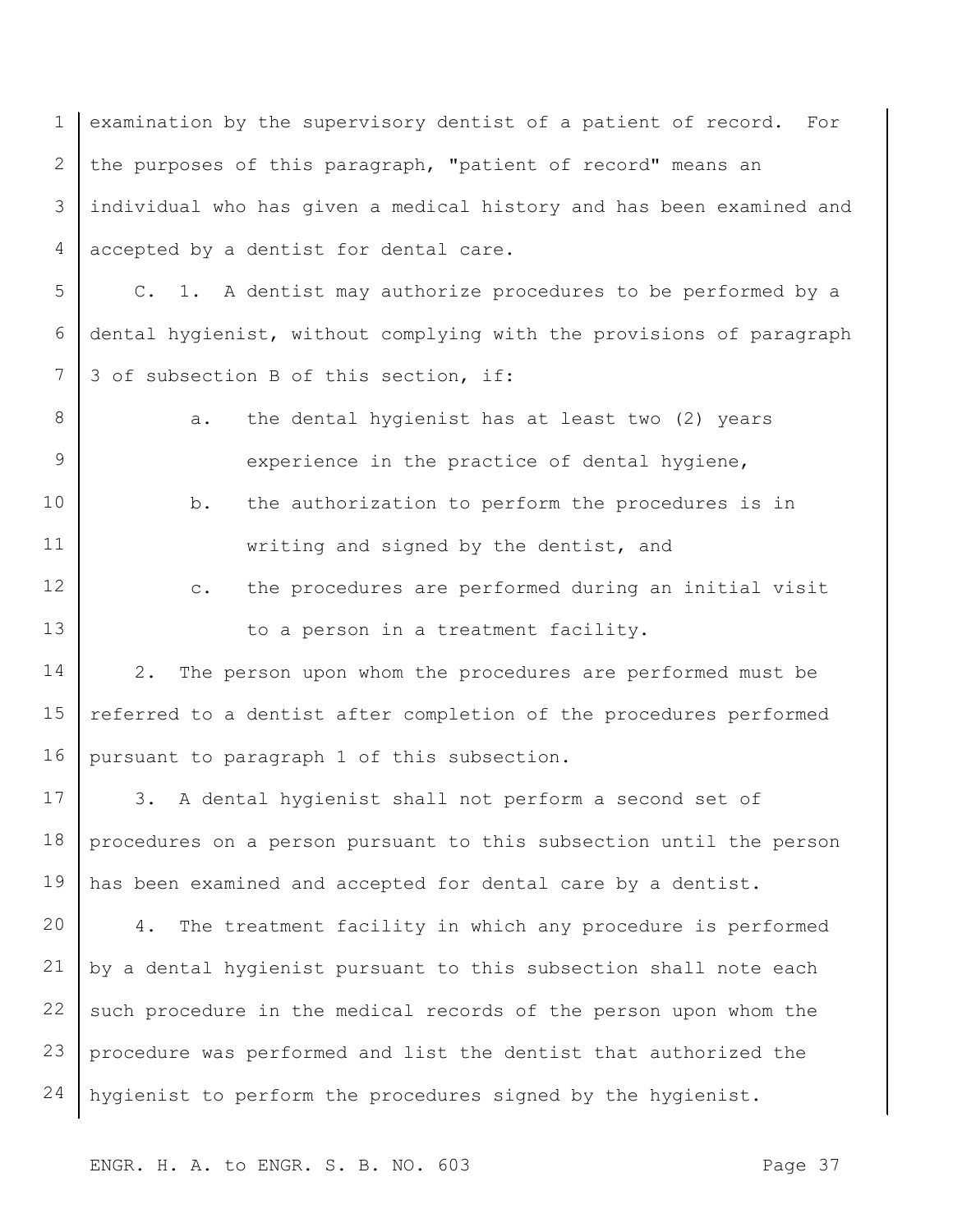1 2 3 D. A treatment facility may employ dental hygienists whose services shall be limited to the examination of teeth and the teaching of dental hygiene or as otherwise authorized by the Board.

E. The Board is authorized to:

4

5 6 7 8 9 1. Prescribe, by rule, advanced procedures that may be performed by a dental hygienist who has satisfactorily completed a course of study regarding the performance of such procedures. The advance procedures shall include the administration of local anesthesia and the administration of nitrous oxide analgesia;

10 11 2. Establish guidelines for courses of study necessary for a dental hygienist to perform advanced procedures;

12 13 3. Issue authorization to perform advanced procedures to those dental hygienists who meet the eligibility requirements; and

14 15 4. Establish the level of supervision, whether direct, indirect or general, under which the advanced procedures may be performed.

16 17 F. A dental hygienist shall not own or operate an independent practice of dental hygiene.

18 19 20 G. Nothing in the State Dental Act shall be construed to prohibit a dentist from performing any of the procedures that may be performed by a dental hygienist.

21 22 23 24 H. Nothing in the State Dental Act shall be construed to allow a dental assistant to work under the supervision of a dental hygienist while acting under direct, indirect or general supervision.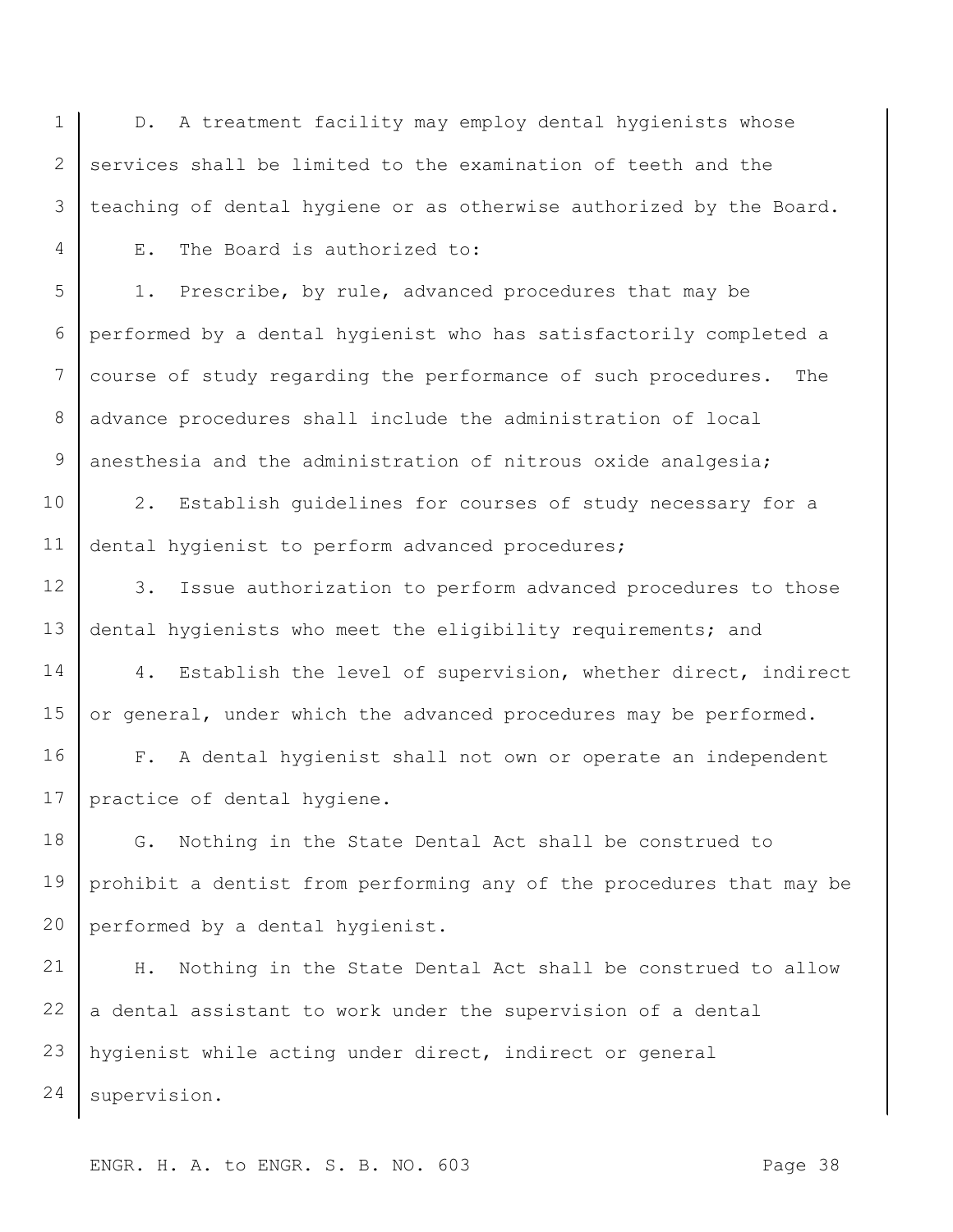1 2 3 SECTION 9. AMENDATORY 59 O.S. 2011, Section 328.41, as last amended by Section 11, Chapter 151, O.S.L. 2018 (59 O.S. Supp. 2018, Section 328.41), is amended to read as follows:

4 5 6 7 8 9 10 11 12 13 14 15 16 17 Section 328.41 A. 1. On or before the last day of December of each year, every dentist, dental hygienist, dental assistant, oral maxillofacial surgery assistant and other licensee or permit holders previously licensed or permitted by the Board to practice in this state, with the exception of those listed in paragraph 2 of this subsection, shall submit a completed renewal application with information as may be required by the Board, together with an annual renewal fee established by the rules of the Board. Upon receipt of the annual renewal fee, the Board shall issue a renewal certificate authorizing the dentist, dental hygienist, dental assistant, or oral maxillofacial surgery assistant to continue the practice of dentistry or dental hygiene, respectively, in this state for a period of one (1) year. Every license or permit issued by the Board shall begin on January 1 and expire on December 31 of each year.

18 19 20 21 2. Beginning July 1, 2017, resident and fellowship permits shall be valid from July 1 through June 30 of each year and dental student intern permits shall be valid from August 1 through July 31 of each year.

22 23 B. Continuing education requirements shall be due at the end of each three-year period ending in 2019 as follows:

1. Dentists shall complete sixty (60) hours;

ENGR. H. A. to ENGR. S. B. NO. 603

24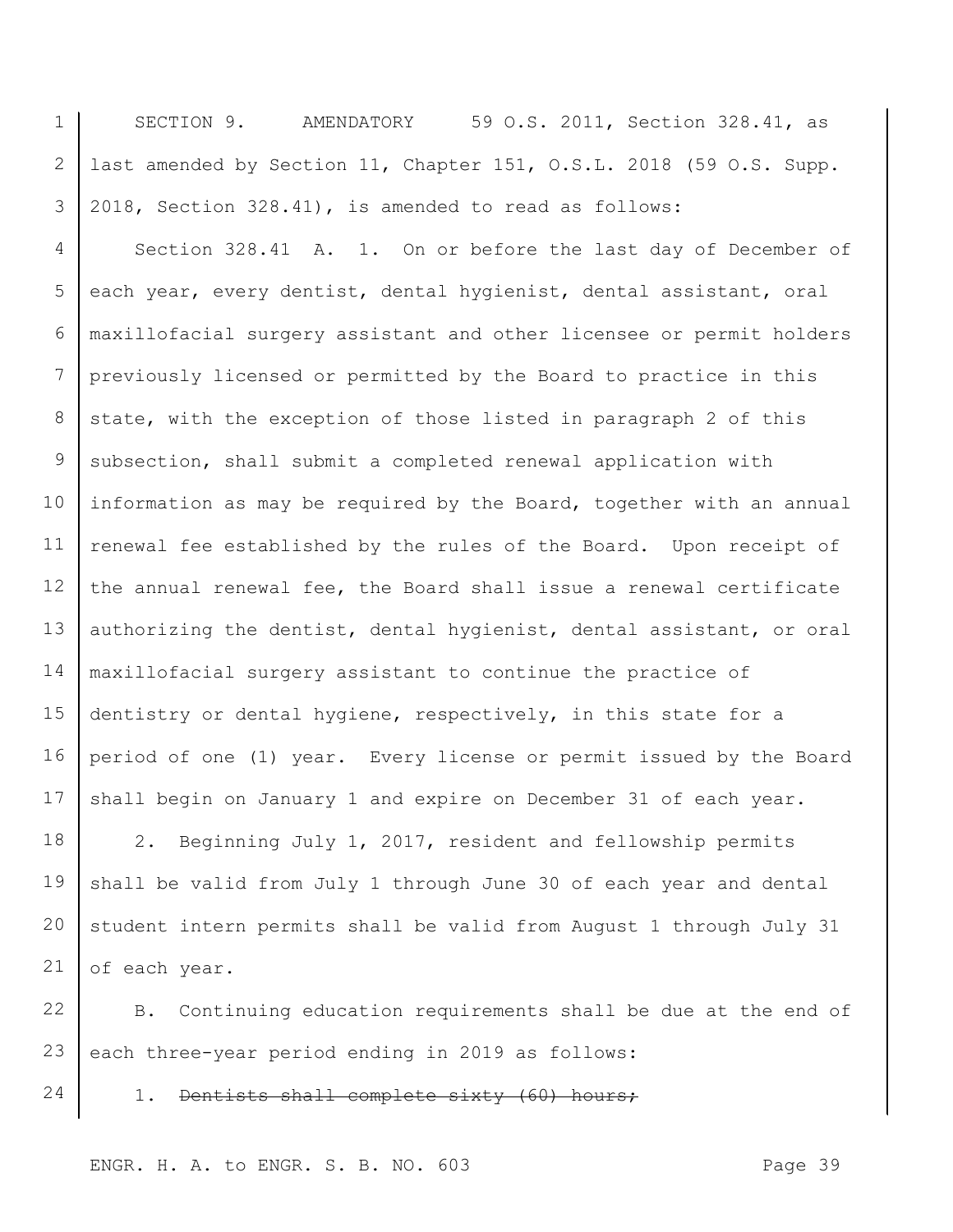| 1            | 2. Hygienists shall complete thirty (30) hours;                        |
|--------------|------------------------------------------------------------------------|
| $\mathbf{2}$ | 3. Oral maxillofacial surgery assistants shall complete twelve         |
| 3            | (12) hours Beginning July 1, 2019, through June 30, 2021, continuing   |
| 4            | education requirements shall be due at the end of each two-year        |
| 5            | period as follows:                                                     |
| 6            | dentists shall complete forty (40) hours, including a<br>а.            |
| 7            | one-time two-hour opioid and scheduled drug                            |
| 8            | prescribing class,                                                     |
| 9            | hygienists shall complete twenty (20) hours,<br>b.                     |
| 10           | oral maxillofacial surgery assistants shall complete<br>$\mathtt{C}$ . |
| 11           | eight (8) hours,                                                       |
| 12           | dental assistants shall have two (2) hours of<br>d.                    |
| 13           | infection control, and                                                 |
| 14           | any newly licensed dentist shall complete a two-hour<br>$e$ .          |
| 15           | opioid and scheduled drug prescribing class within one                 |
| 16           | (1) year of obtaining licensure; and                                   |
| 17           | 4. 2. Any newly licensed dentist shall complete a two-hour             |
| 18           | opioid and scheduled drug prescribing class within one (1) year of     |
| 19           | obtaining licensure; and                                               |
| 20           | Beginning in 2020, continuing education requirements shall<br>3.       |
| 21           | be due at the end of each two-year period as follows:                  |
| 22           | dentists shall complete forty (40) hours, including a<br>a.            |
| 23           | one-time, two-hour opioid and scheduled drug                           |
| 24           | prescribing class,                                                     |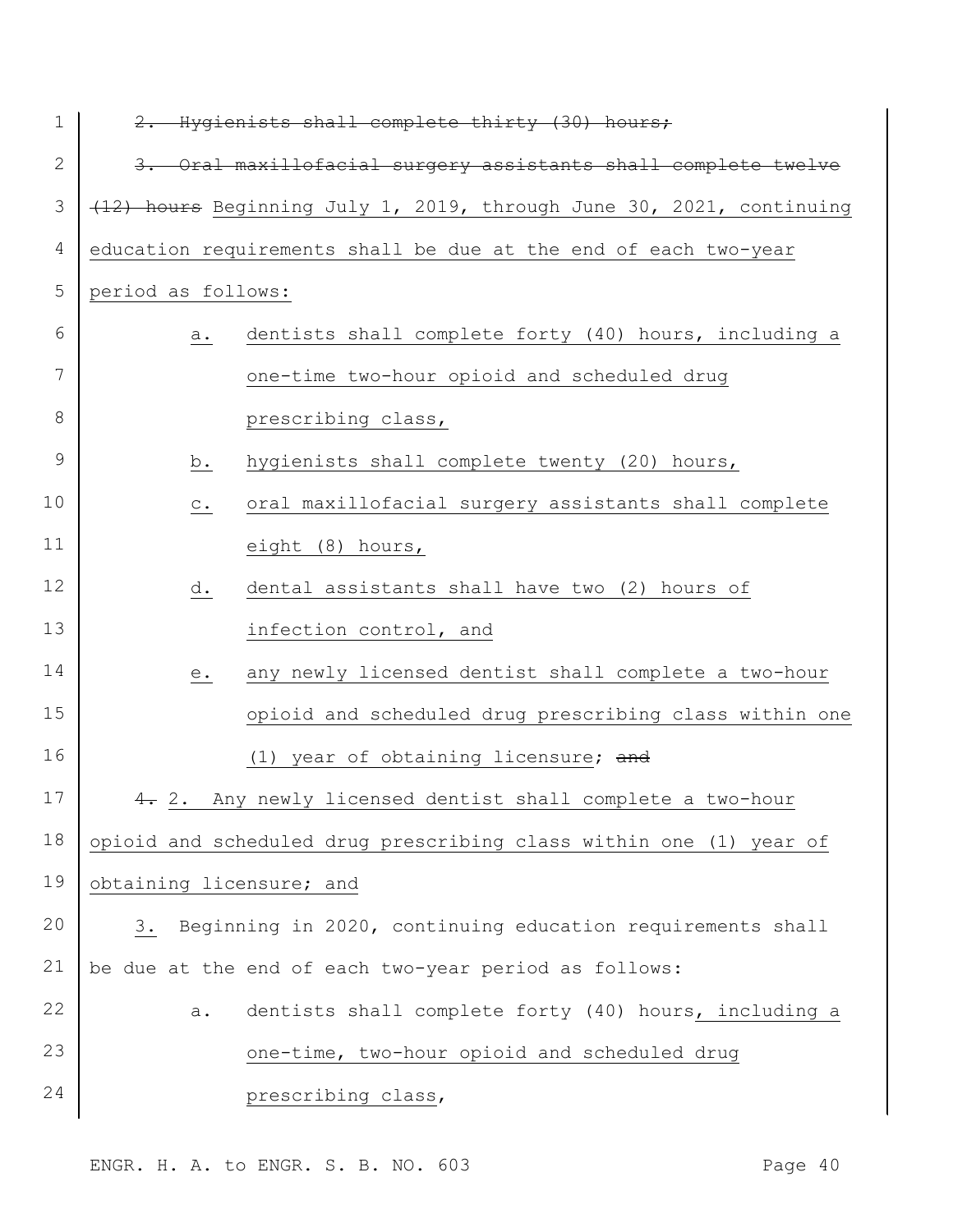b. hygienists shall complete twenty (20) hours, c. OMS assistants shall complete eight (8) hours, and d. dental assistants shall have two (2) hours of infection control.

1

2

3

4

5 6 7 8 9 10 11 12 C. Upon failure of a dentist, dental hygienist, dental assistant, or oral maxillofacial surgery assistant to pay the annual renewal fee within two (2) months after January 1, the Board shall notify the dentist, dental hygienist, dental assistant, or oral maxillofacial surgery assistant in writing by certified mail to the last-known mailing address of the dentist, dental hygienist, dental assistant, or oral maxillofacial surgery assistant as reflected in the records of the Board.

13 14 15 16 17 18 19 20 21 22 23 24 D. Any dentist, dental hygienist, dental assistant, or oral maxillofacial surgery assistant whose license or permit is automatically canceled by reason of failure, neglect or refusal to secure the renewal certificate may be reinstated by the Board at any time within one (1) year from the date of the expiration of the license, upon payment of the annual renewal fee and a penalty fee established by the rules of the Board. If the dentist, dental hygienist, dental assistant, or oral maxillofacial surgery assistant does not apply for renewal of the license or permit and pay the required fees within one (1) year after the license has expired, then the dentist, dental hygienist, dental assistant, or oral maxillofacial surgery assistant shall be required to file an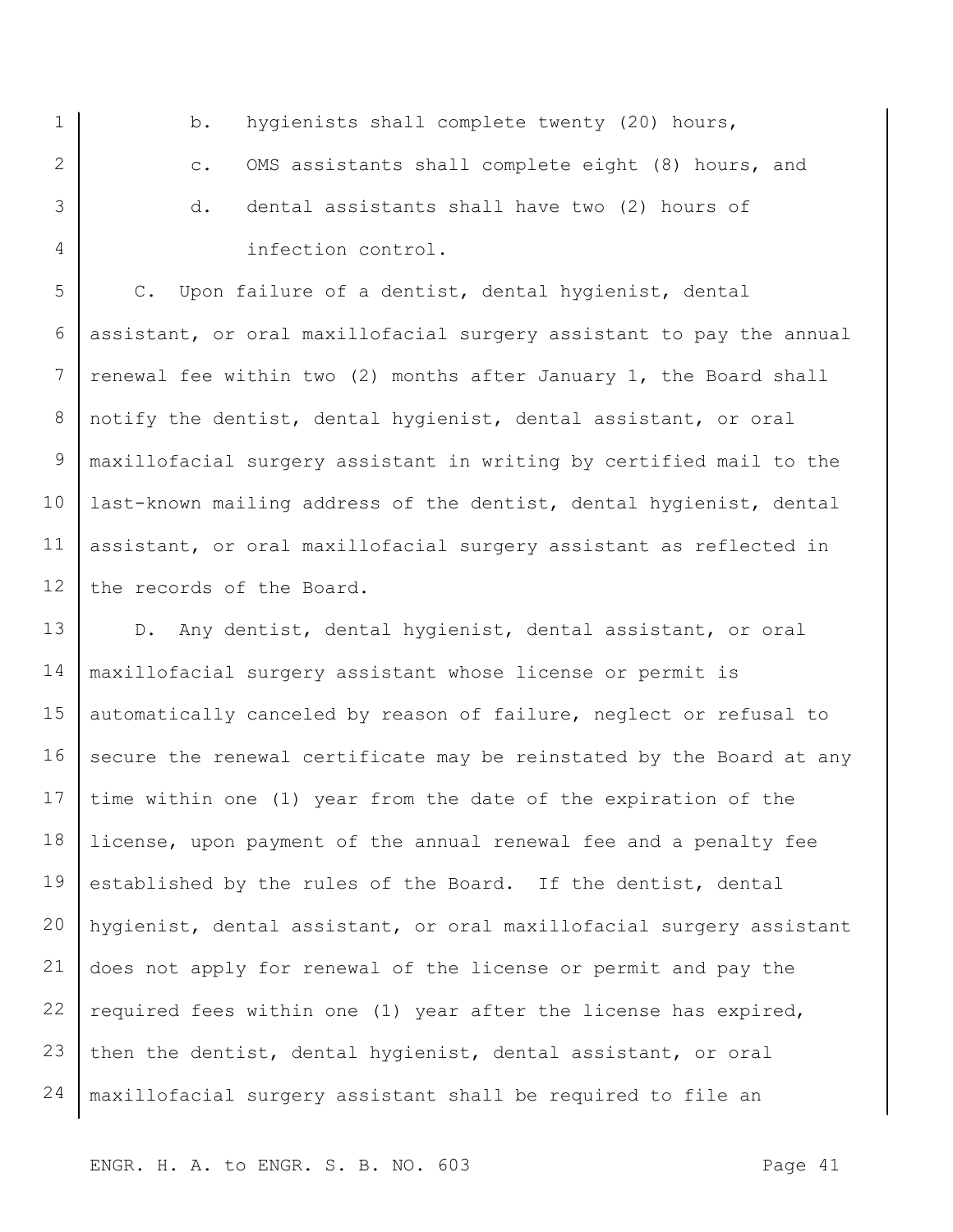1 2 3 application for and take the examination or other requirements provided for in the State Dental Act or the rules promulgated by the Board before again commencing practice.

4 5 6 7 E. The Board, by rule, shall provide for the remittance of fees otherwise required by the State Dental Act while a dentist or dental hygienist is on active duty with any of the Armed Forces of the United States.

8 9 10 11 F. In case of a lost or destroyed license or renewal certificate and upon satisfactory proof of the loss or destruction thereof, the Board may issue a duplicate, charging therefor a fee established by the rules of the Board.

12 13 14 15 16 17 18 G. A dentist, dental hygienist, oral maxillofacial surgery assistant or dental assistant that is in good standing and not under investigation that notifies the Board in writing of a voluntary nonrenewal of license or requests retirement status shall have a right to renew or reinstate his or her license within five (5) years from the date of notice. The Board may require any training or continuing education requirements to be met prior to reinstatement.

19 20 21 22 H. A dentist, dental hygienist, oral maxillofacial dental assistant or dental assistant that has not had an active license or permit in excess of five (5) years shall be required to apply as a new applicant.

23 24 I. Any application for a license or permit that has remained inactive for more than one (1) year shall be closed.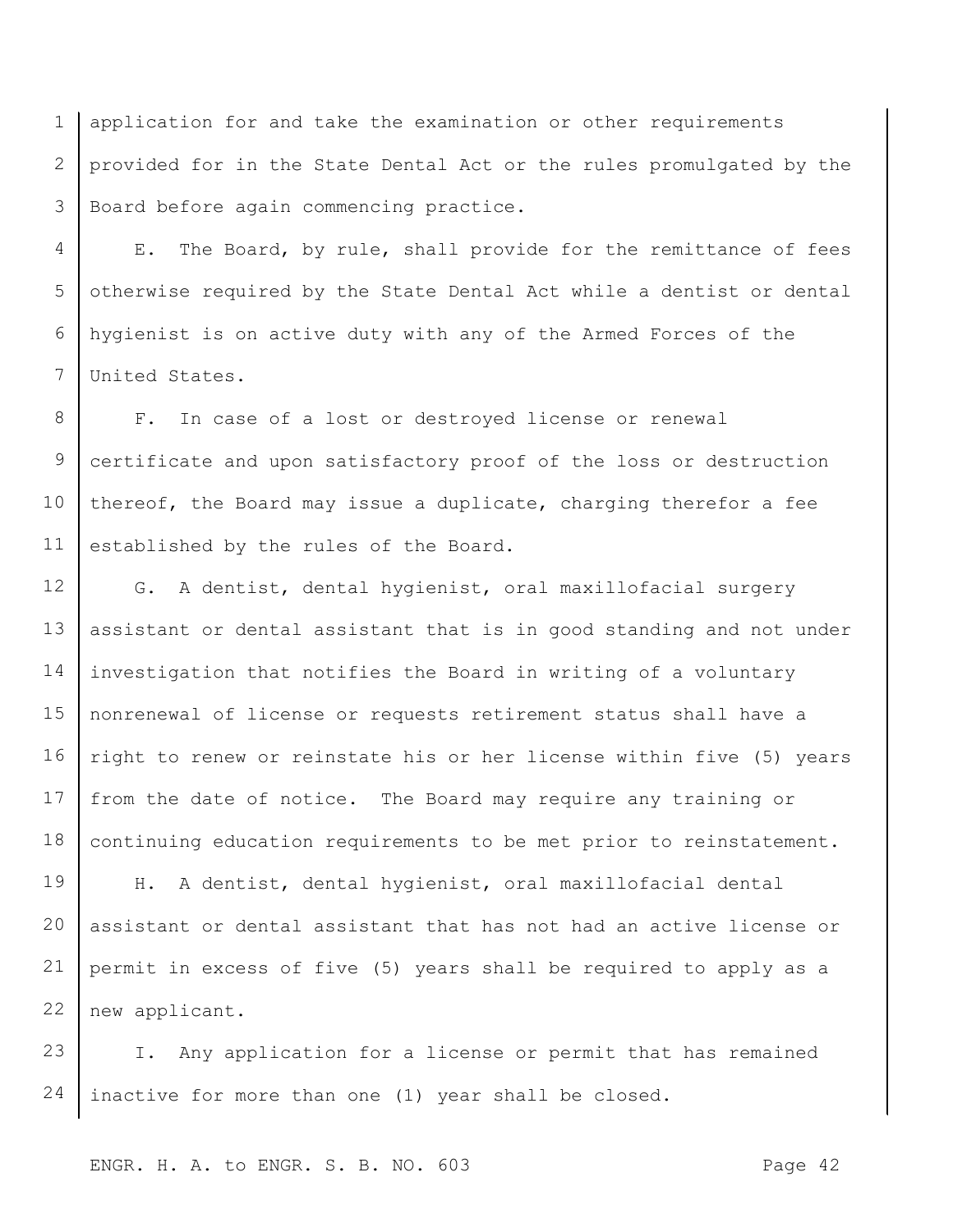1 2 3 SECTION 10. AMENDATORY 59 O.S. 2011, Section 328.44a, as last amended by Section 25, Chapter 229, O.S.L. 2015 (59 O.S. Supp. 2018, Section 328.44a), is amended to read as follows:

4 5 6 7 8 9 10 11 12 13 14 Section 328.44a A. The Board of Dentistry is authorized, after notice and opportunity for a hearing pursuant to Article II of the Administrative Procedures Act, to issue an order imposing one or more of the following penalties whenever the Board finds, by clear and convincing evidence, that a dentist, dental hygienist, dental assistant, oral maxillofacial surgery assistant, dental laboratory technician, holder of a permit to operate a dental laboratory, or an entity operating pursuant to the provisions of the Professional Entity Act or the State Dental Act has committed any of the acts or occurrences set forth in Sections 328.29, 329.29a 328.29a, 328.32, 328.33, 328.39 and 328.39a of this title:

15 16 1. Refusal to issue a license or permit, or a renewal thereof, provided for in the State Dental Act;

17 18 2. Suspension of a license or permit issued by the Board for a period of time deemed appropriate by the Board;

3. Revocation of a license or permit issued by the Board;

20 21 4. Imposition of an administrative penalty not to exceed One Thousand Five Hundred Dollars (\$1,500.00) per violation;

5. Issuance of a censure;

19

22

23 24 6. Placement on probation for a period of time and under such terms and conditions as deemed appropriate by the Board;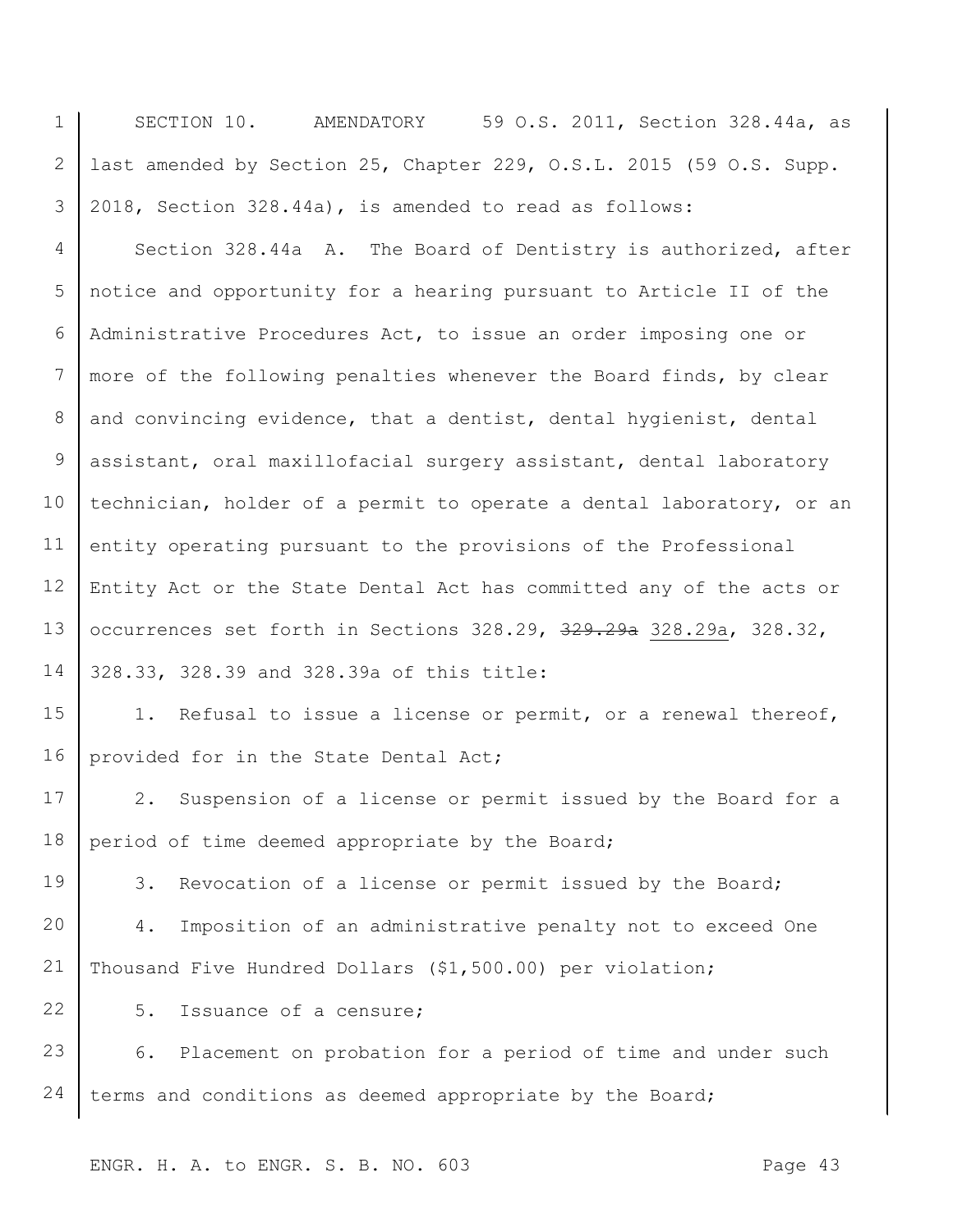1 2 7. Probation monitoring fees, which shall be the responsibility of the licensee on all probations; or

3 4 5 8. Restriction of the services that can be provided by a dentist or dental hygienist, under such terms and conditions as deemed appropriate by the Board.

6 7 8 9 10 11 12 B. A dentist, dental hygienist, dental assistant, oral maxillofacial surgery assistant, dental laboratory technician, or holder of a permit to operate a dental laboratory, against whom a penalty is imposed by an order of the Board pursuant to the provisions of this section, shall have the right to seek a judicial review of such order pursuant to Article II of the Administrative Procedures Act.

13 14 15 C. The Board may issue a summary suspension on a licensee or permit holder who is found guilty of a felony charge and is sentenced to incarceration in a state or federal facility.

16 17 18 SECTION 11. AMENDATORY 59 O.S. 2011, Section 328.51a, as last amended by Section 15, Chapter 151, O.S.L. 2018 (59 O.S. Supp. 2018, Section 328.51a), is amended to read as follows:

19 20 21 22 23 Section 328.51a A. The Board of Dentistry is authorized to charge the following fees for the purpose of implementing and enforcing the State Dental Act. The penalty and late fee shall be twice the amount of the original fee for license renewals. Notwithstanding any other provisions of the State Dental Act, the

24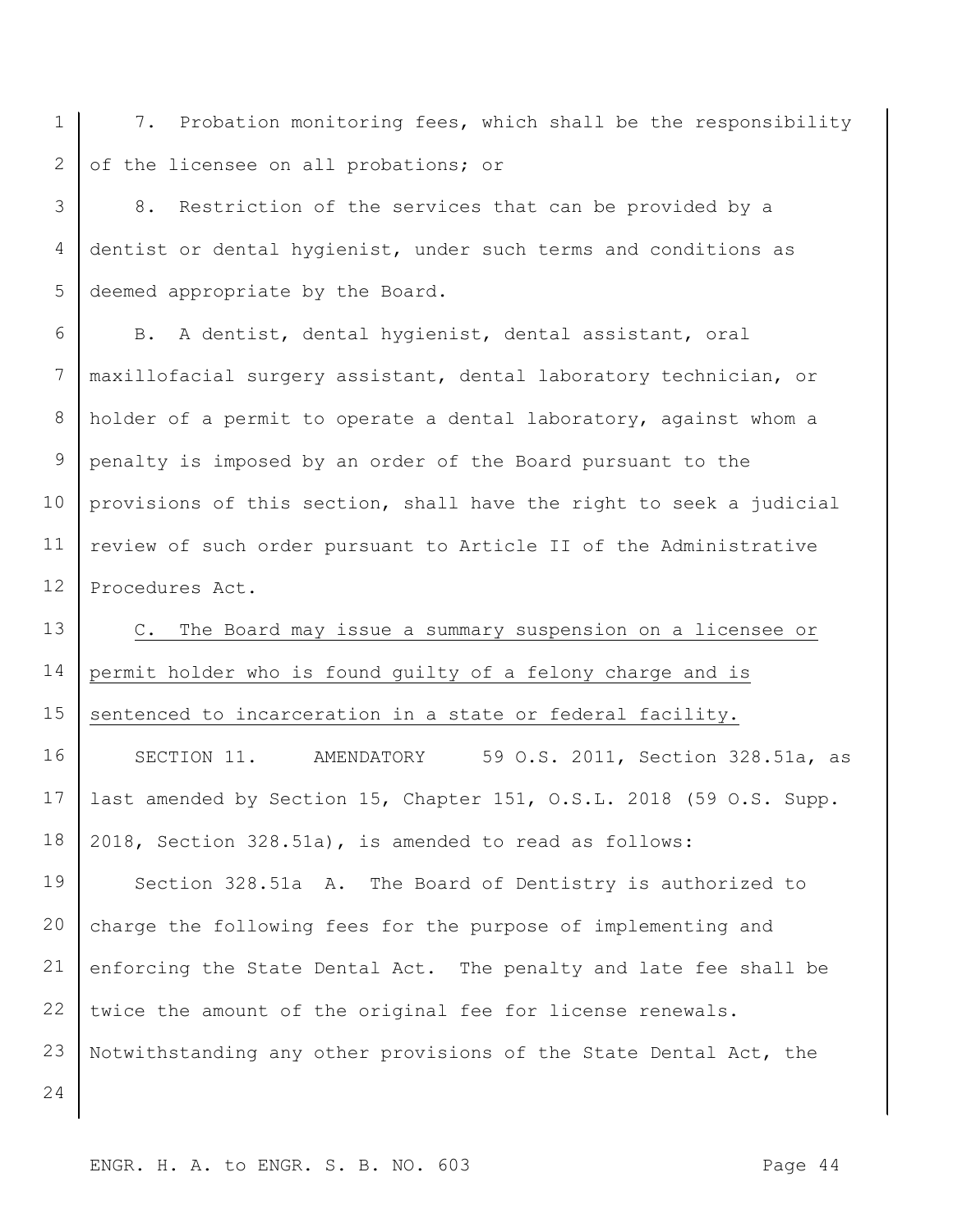| $\mathbf 1$ |                                          | fees established by the Board shall be not less nor more than the |          |                  |  |
|-------------|------------------------------------------|-------------------------------------------------------------------|----------|------------------|--|
| $\sqrt{2}$  | range created by the following schedule: |                                                                   |          |                  |  |
| 3           | 1.                                       | LICENSE AND PERMIT APPLICATION FEES:                              |          |                  |  |
| 4           |                                          |                                                                   | Minimum  | Maximum          |  |
| 5           | a.                                       | License by Examination                                            |          |                  |  |
| 6           |                                          | Dentist                                                           | \$200.00 | \$400.00         |  |
| 7           |                                          | Dental Hygienist                                                  | \$100.00 | \$200.00         |  |
| 8           | b.                                       | License by Credentialing                                          |          |                  |  |
| 9           |                                          | Dentist                                                           | \$500.00 | \$1,000.00       |  |
| 10          |                                          | Dental Hygienist                                                  | \$100.00 | \$200.00         |  |
| 11          | $\mathtt{C}$ .                           | Dental Specialty License by                                       |          |                  |  |
| 12          |                                          | Examination                                                       | \$300.00 | \$600.00         |  |
| 13          | d.                                       | Dental Specialty License by                                       |          |                  |  |
| 14          |                                          | Credentialing                                                     | \$500.00 | \$1,000.00       |  |
| 15          | e.                                       | Faculty Permit                                                    |          |                  |  |
| 16          |                                          | Dentist                                                           | \$100.00 | \$200.00         |  |
| 17          |                                          | Dental Hygienist                                                  | \$50.00  | \$100.00         |  |
| 18          | f.                                       | Dental Student Intern Permit                                      | \$50.00  | \$200.00         |  |
| 19          | g.                                       | Temporary License to Practice                                     |          |                  |  |
| 20          |                                          | Dental Hygiene                                                    | \$50.00  | \$100.00         |  |
| 21          | h.                                       | Dental Assistant or Oral                                          |          |                  |  |
| 22          |                                          | Maxillofacial Surgery                                             |          |                  |  |
| 23          |                                          | Assistant Permit                                                  |          | \$50.00 \$100.00 |  |
| 24          |                                          |                                                                   |          |                  |  |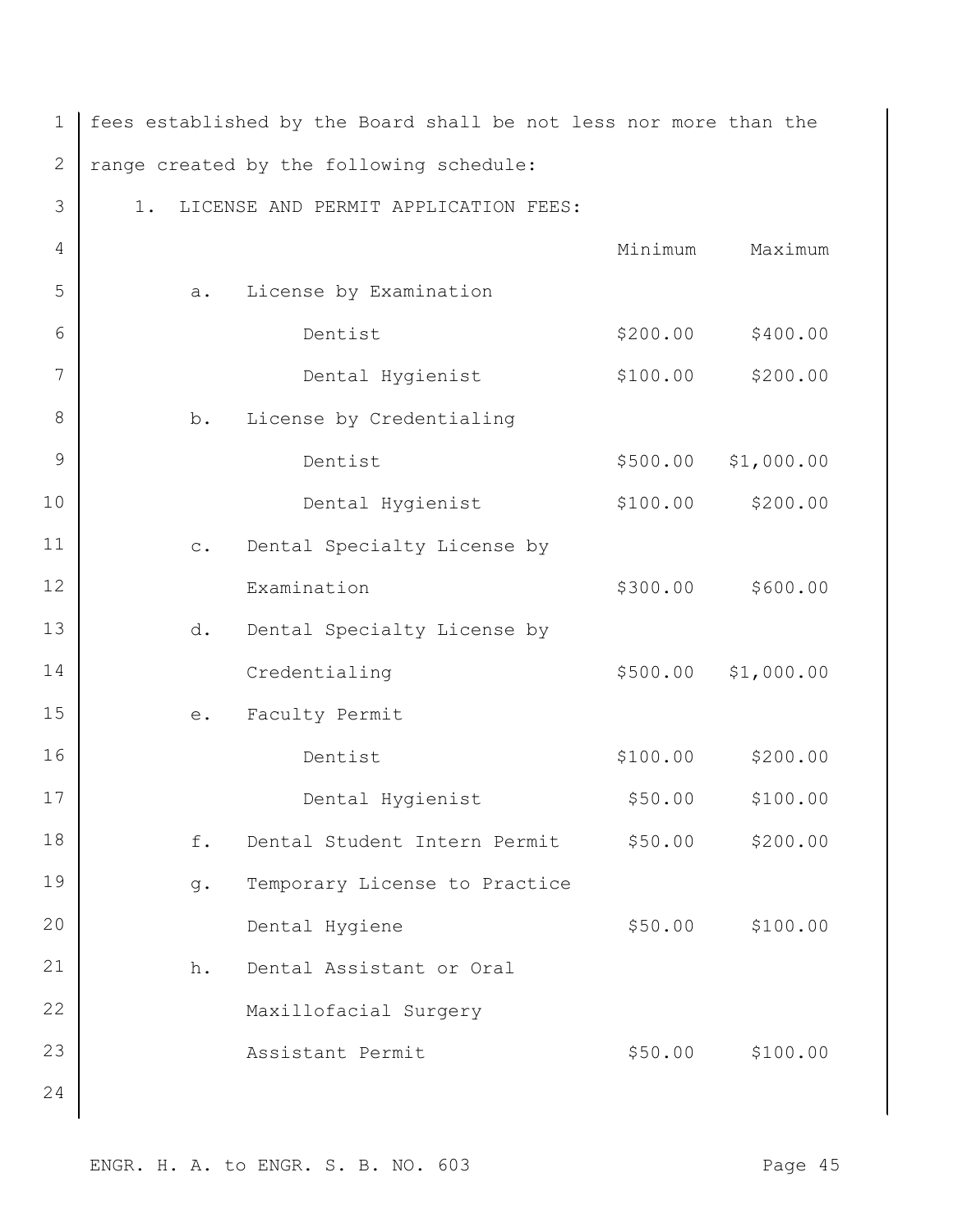| $\mathbf 1$  |    | i.                | Dental Assistant with         |          |          |
|--------------|----|-------------------|-------------------------------|----------|----------|
| $\mathbf{2}$ |    |                   | Expanded Duty or Duties by    |          |          |
| 3            |    |                   | Credential                    | \$100.00 | \$200.00 |
| 4            |    | $\underline{j}$ . | Temporary License to Practice |          |          |
| 5            |    |                   | Dentistry                     | \$75.00  | \$150.00 |
| 6            |    | $\frac{1}{2}$ .   |                               |          |          |
| 7            |    | k.                | Permit to Operate a Dental    |          |          |
| 8            |    |                   | Laboratory - current Oklahoma |          |          |
| 9            |    |                   | licensed dentist              | \$20.00  | \$60.00  |
| 10           |    | $\mathbf{k}$ .    |                               |          |          |
| 11           |    | $1$ .             | General Anesthesia Permit     |          |          |
| 12           |    |                   | Dentist                       | \$100.00 | \$200.00 |
| 13           |    | $\pm$ .           |                               |          |          |
| 14           |    | $m$ .             | Conscious Sedation Permit     |          |          |
| 15           |    |                   | Dentist                       | \$100.00 | \$200.00 |
| 16           |    | $m_{\tau}$        |                               |          |          |
| 17           |    | n.                | Permit to Operate a Dental    |          |          |
| 18           |    |                   | Laboratory - commercial       | \$200.00 | \$500.00 |
| 19           | 2. |                   | RE-EXAMINATION FEES:          |          |          |
| 20           |    | a.                | License by Examination        |          |          |
| 21           |    |                   | Dentist                       | \$200.00 | \$400.00 |
| 22           |    |                   | Dental Hygienist              | \$100.00 | \$200.00 |
| 23           |    | b.                | Dental Specialty License by   |          |          |
| 24           |    |                   | Examination                   | \$300.00 | \$600.00 |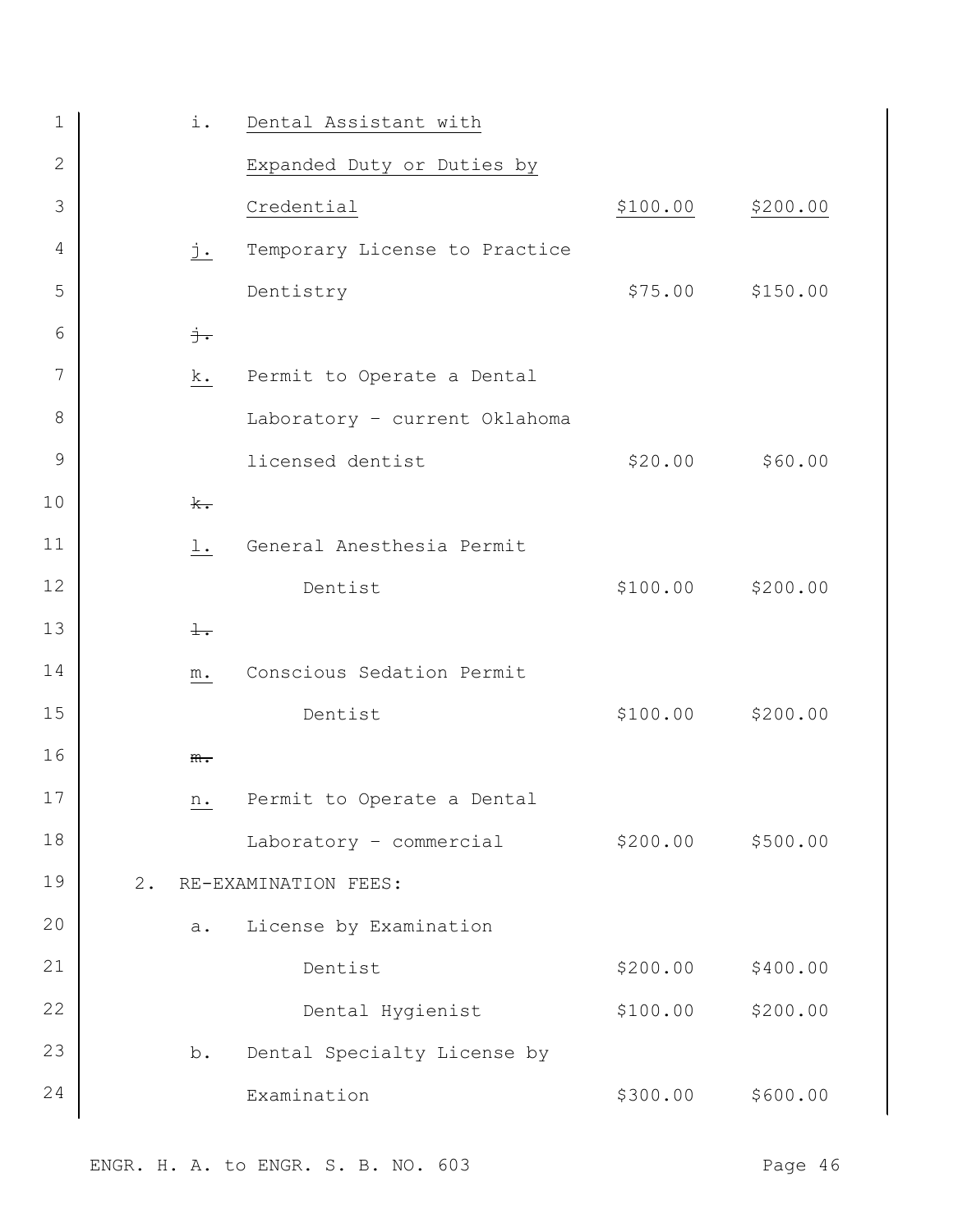| $\mathbf 1$     | $\circ$ .      | Jurisprudence Only Re-       |          |          |
|-----------------|----------------|------------------------------|----------|----------|
| 2               |                | Examination                  |          |          |
| 3               |                | Dentist                      | \$10.00  | \$20.00  |
| $\overline{4}$  |                | Dental Hygienist             | \$10.00  | \$20.00  |
| 5               | 3.             | ANNUAL RENEWAL FEES:         |          |          |
| 6               | a.             | Dentist                      | \$200.00 | \$400.00 |
| $7\phantom{.0}$ | b.             | Dental Hygienist             | \$100.00 | \$200.00 |
| 8               | $\mathtt{C}$ . | Dental Specialty License     | \$100.00 | \$200.00 |
| 9               | d.             | Faculty Permit               |          |          |
| 10              |                | Dentist                      | \$50.00  | \$100.00 |
| 11              |                | Dental Hygienist             | \$50.00  | \$100.00 |
| 12              | e.             | Dental Resident, Dental      |          |          |
| 13              |                | Fellowship                   | \$100.00 | \$200.00 |
| 14              | f.             | Dental Assistant, Oral       |          |          |
| 15              |                | Maxillofacial Surgery        |          |          |
| 16              |                | Assistant, or Dental Student |          |          |
| 17              |                | Intern Permit                | \$50.00  | \$100.00 |
| 18              | $g$ .          | Permit to Operate a Dental   |          |          |
| 19              |                | Laboratory, current Oklahoma |          |          |
| 20              |                | Licensed dentist             | \$20.00  | \$60.00  |
| 21              | h.             | General Anesthesia Permit    |          |          |
| 22              |                | Dentist                      | \$100.00 | \$200.00 |
| 23              | i.             | Conscious Sedation Permit    |          |          |
| 24              |                | Dentist                      | \$100.00 | \$200.00 |
|                 |                |                              |          |          |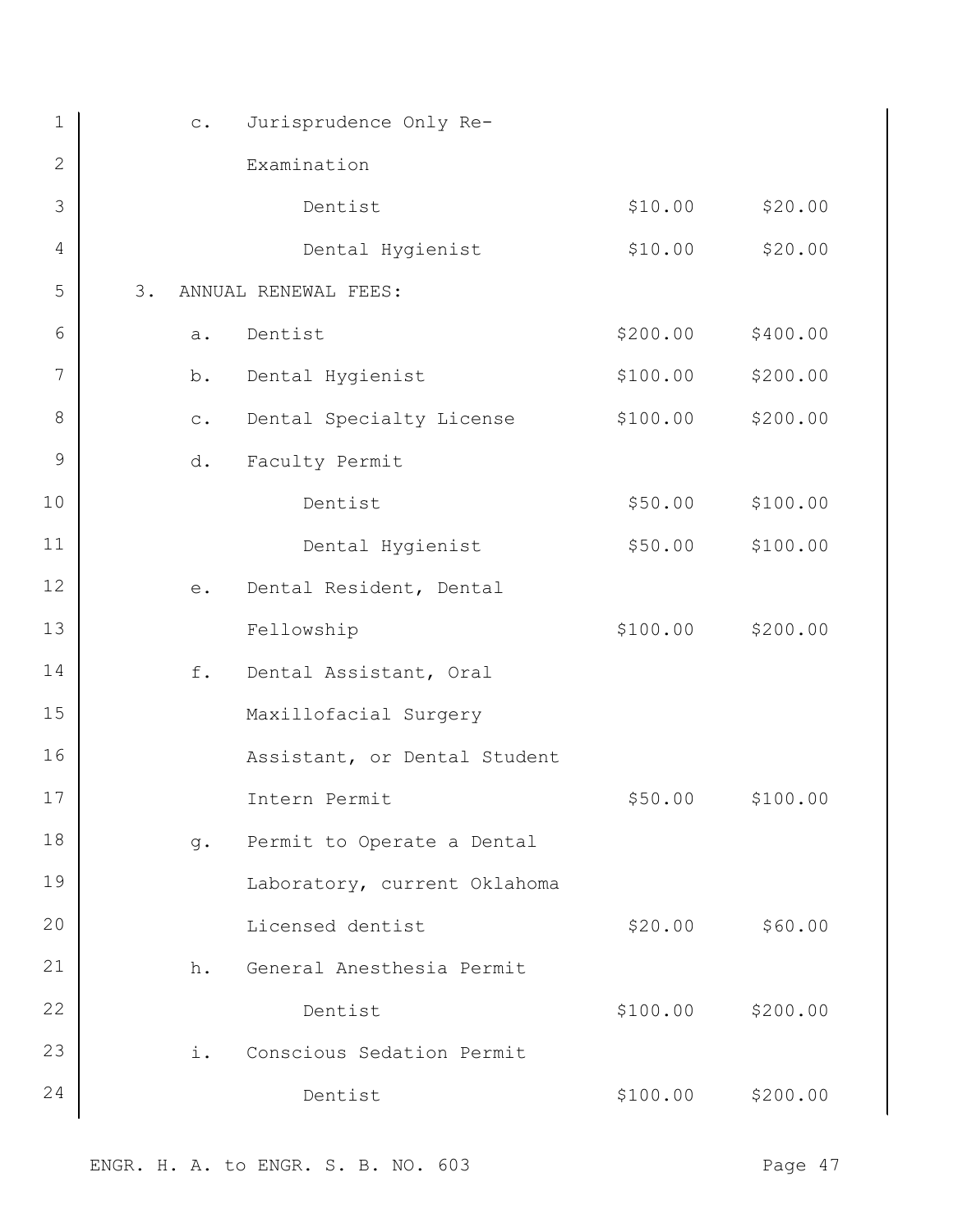| 1            |    | $\mathbf{j}$ . | Permit to Operate a Dental             |          |          |
|--------------|----|----------------|----------------------------------------|----------|----------|
| $\mathbf{2}$ |    |                | Laboratory, non-dentist owner \$300.00 |          | \$500.00 |
| 3            | 4. | OTHER FEES:    |                                        |          |          |
| 4            |    | a.             | Duplicate License                      |          |          |
| 5            |    |                | Dentist or Dental                      |          |          |
| 6            |    |                | Hygienist                              | \$30.00  | \$40.00  |
| 7            |    | b.             | Duplicate Permit or                    |          |          |
| 8            |    |                | Registration                           | \$5.00   | \$15.00  |
| $\mathsf 9$  |    | $\circ$ .      | Certificate of Good Standing           | \$5.00   | \$15.00  |
| 10           |    | d.             | Professional Entity                    |          |          |
| 11           |    |                | Certification Letter                   | \$5.00   | \$20.00  |
| 12           |    | e.             | Professional Entity                    |          |          |
| 13           |    |                | Registration or Update                 | \$5.00   | \$20.00  |
| 14           |    | f.             | Mobile Dental Clinic                   | \$200.00 | \$400.00 |
| 15           |    | q.             | List of the Name and Current           |          |          |
| 16           |    |                | Mailing Address of all                 |          |          |
| 17           |    |                | Persons who hold a License or          |          |          |
| 18           |    |                | Permit issued by the Board.            |          |          |
| 19           |    |                | (A request for a list shall            |          |          |
| 20           |    |                | be submitted to the Board in           |          |          |
| 21           |    |                | writing noting the specific            |          |          |
| 22           |    |                | proposed use of the list.)             | \$25.00  | \$75.00  |
| 23           |    |                |                                        |          |          |
| 24           |    |                |                                        |          |          |